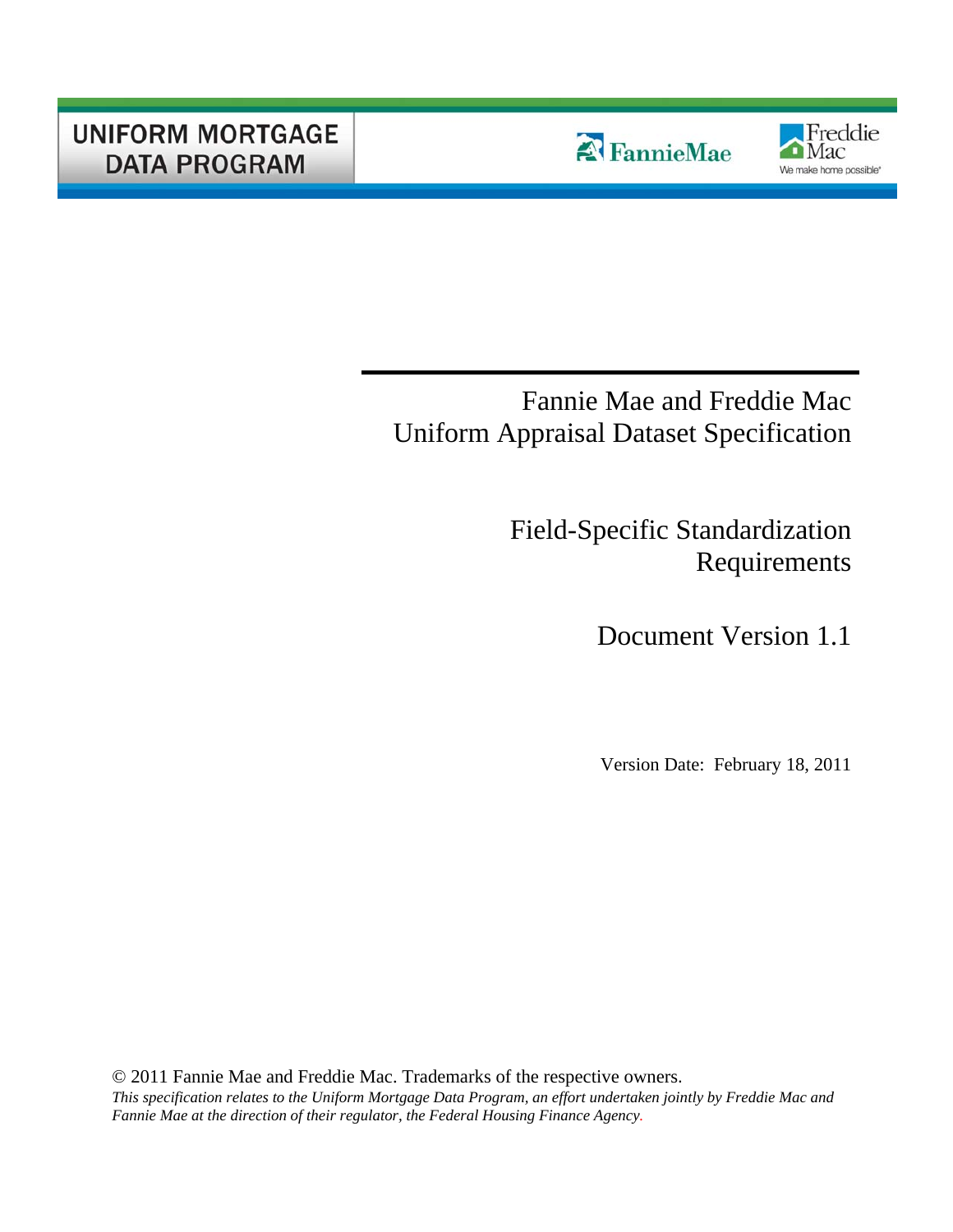# **Document Version and Revision History**

| <b>Date</b> | <b>Version#</b> | <b>Description</b>       |
|-------------|-----------------|--------------------------|
| 12/16/2010  |                 | Initial version          |
| 2/18/2011   |                 | Minor formatting changes |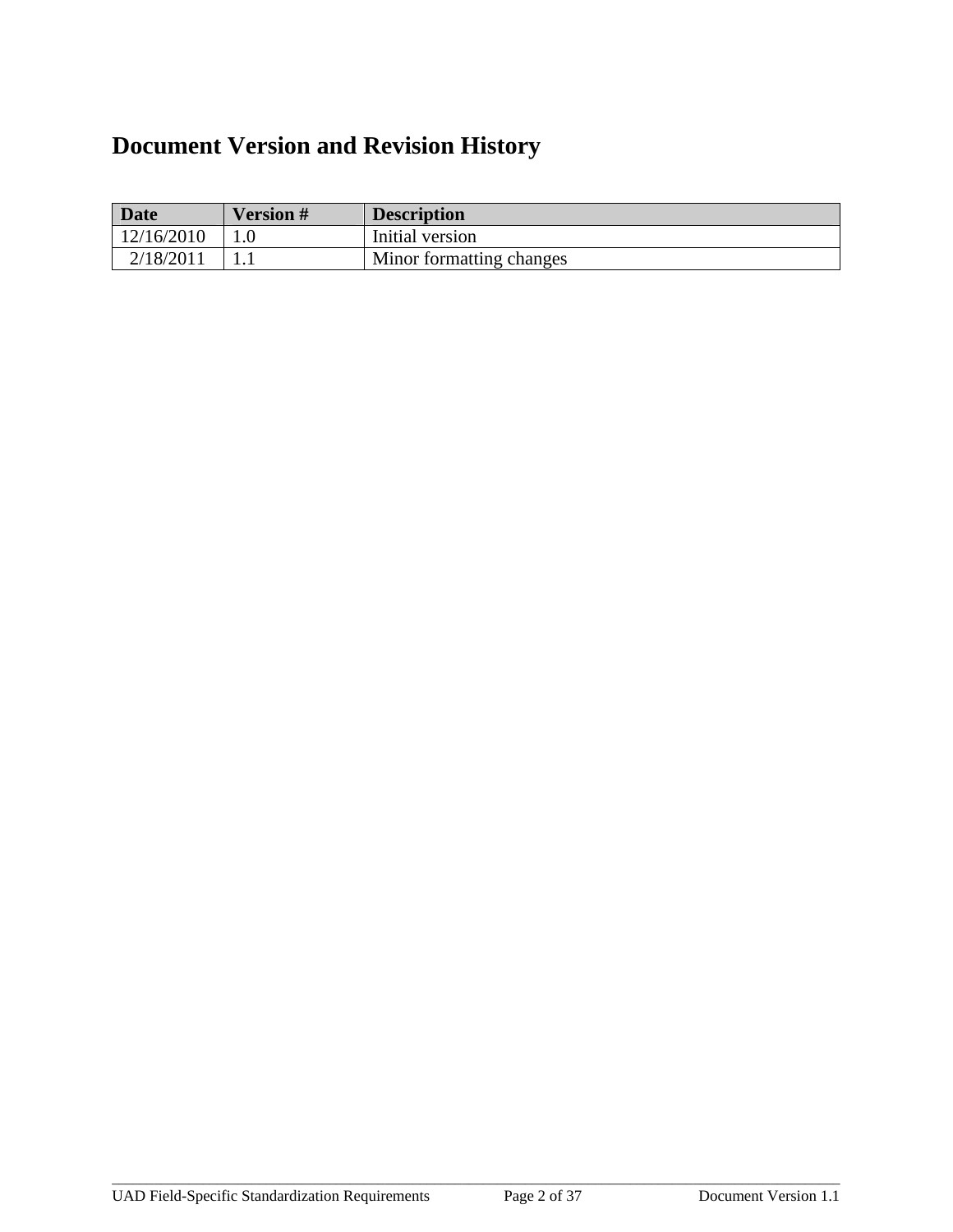## **Table of Contents**

| Exhibit 2: Requirements – Definitions of Not Updated, Updated, and Remodeled 36 |  |
|---------------------------------------------------------------------------------|--|
|                                                                                 |  |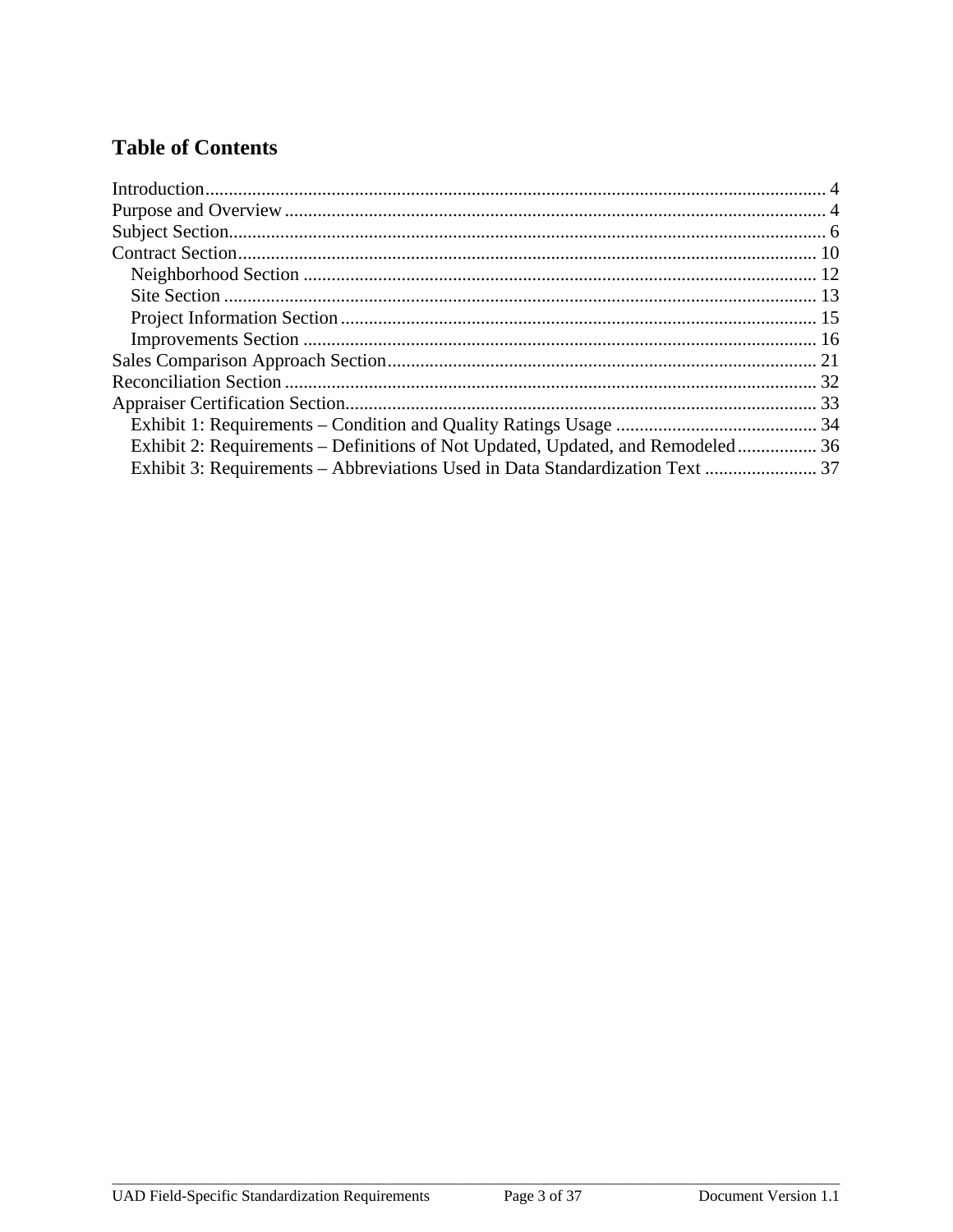## <span id="page-3-0"></span>**Introduction**

Under the direction of the Federal Housing Finance Agency (FHFA), Fannie Mae and Freddie Mac (the GSEs) have developed the Uniform Mortgage Data Program (UMDP) to enhance the accuracy and quality of loan data delivered to each GSE. The Uniform Appraisal Dataset (UAD) is a key component of the UMDP which defines all fields required for an appraisal submission for specific appraisal forms and standardizes definitions and responses for a key subset of fields.

For conventional loans delivered to the GSEs on or after March 19, 2012 (and with application dates on or after December 1, 2011), Fannie Mae and Freddie Mac will require appraisals to be completed using the field-specific standardization requirements. Appraisal software forms providers will incorporate the UAD field-specific standardization requirements into their appraisal report form software. The appraisal data must conform to UAD and be delivered through the Uniform Collateral Data Portal (UCDP), the joint portal through which lenders will submit electronic appraisal reports for delivery to Fannie Mae or Freddie Mac. The UAD and UCDP will help lenders, the GSEs, and other industry participants manage collateral risk through efficient collection and enhanced quality of appraisal data.

With the UAD, the GSEs will require that appraisals be completed with standardized responses in certain appraisal form fields. The standardization of certain data points will support consistent appraisal reporting, regardless of geographic location of the property or any localized reporting conventions, by addressing vague or disparate data currently included on some appraisal reports. The UAD standardized response requirements include:

- Standardized formats for fields that include dates, currency, and other values
- Allowable values from a list of choices provided for certain fields
- Standardized abbreviations to allow more information to fit on the printed appraisal forms
- Standardized ratings and definitions for the "Condition," and "Quality," of the property and "Updated/Remodeled" status

The UAD supports improved quality and accuracy of the appraisal data while preserving each GSE's ability to determine what the data means to loan performance and loan quality. The GSEs will each continue to exercise independent business judgment in evaluating and maintaining business terms, credit policies, and analytics. Differences in the assessment and use of the appraisal data will remain due to unique and separate business policies, mortgage products, and processes.

## <span id="page-3-1"></span>**Purpose and Overview**

This document provides field-specific standardization requirements for completing the GSEs' uniform residential appraisal report forms listed in the table below (the appraisal forms) and covers many but not all of the fields on the appraisal forms. It is intended to provide instructions to lender underwriting and quality assurance staff to facilitate their review of residential appraisal reports for compliance with the GSE data standard. These requirements are in addition to either or both GSEs' appraisal-related policies and guidelines, which are subject to change and identified in the Fannie Mae's *Selling Guide* and Freddie Mac's *Seller/Servicer Guide*. Conforming to the UAD is in addition to, and does not replace, appraisers' development and reporting responsibilities as required by the Uniform Standards of Professional Appraisal Practice (USPAP).

The UAD will apply to the following most commonly used uniform residential appraisal report forms (Fannie Mae / Freddie Mac form numbers), which represent the vast majority of appraisals supporting loans delivered to the GSEs:

| <b>Appraisal Form Name</b>                                          | <b>Fannie Mae</b><br><b>Form Number</b> | <b>Freddie Mac</b><br><b>Form Number</b> |
|---------------------------------------------------------------------|-----------------------------------------|------------------------------------------|
| Uniform Residential Appraisal Report                                | 1004                                    | 70                                       |
| Individual Condominium Unit Appraisal Report                        | 1073                                    | 465                                      |
| Exterior-Only Inspection Individual Condominium Appraisal<br>Report | 1075                                    | 466                                      |
| Exterior-Only Inspection Residential Appraisal Report               | 2055                                    | 2055                                     |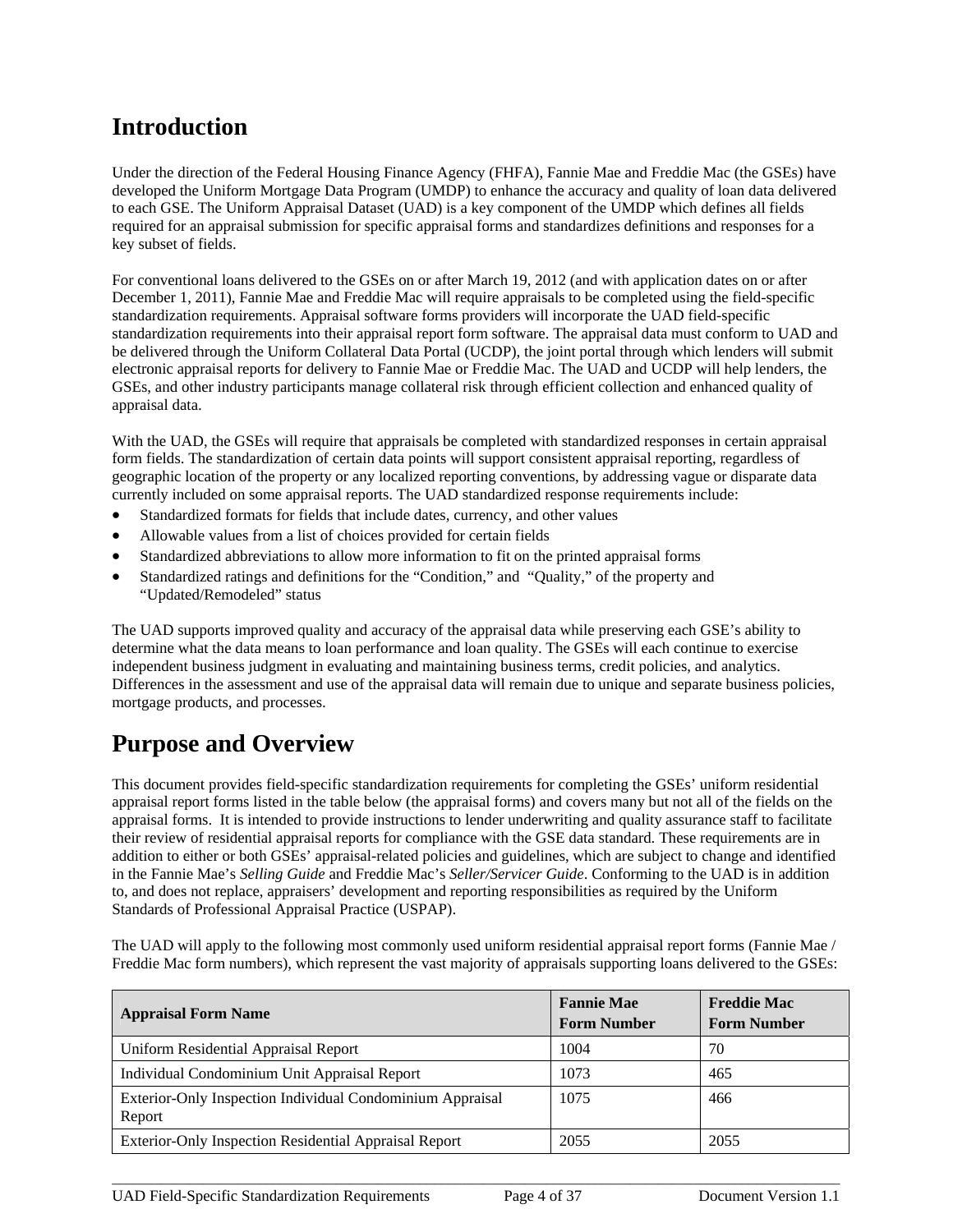Instructions and requirements for these UAD-supported appraisal report forms are included in this document. The GSEs may extend the UAD and the standardized responses to the other appraisal forms at a later date. Please refer to Fannie Mae's *Selling Guide* and Freddie Mac's *Seller/Servicer Guide* regarding requirements for additional appraisal forms required to be submitted to UCDP.

The instructions and requirements for completion of the UAD forms are organized in the order in which they appear on the appraisal form. Information is organized in a table format and contains the form field label(s), a description of the requirement, the corresponding appraisal forms to which it applies, and a reporting format. "Reporting format" defines the standardized format for entering data on the appraisal forms.

Each form field is labeled as either a **requirement** or an **instruction** to define how it will be validated in UCDP. For form fields labeled as a requirement, UCDP will validate the data and will return an error message if the data does not conform to the defined reporting format. In the initial implementation of UCDP, error messages will appear as warnings; in the future they will transition to fatal errors. For form fields labeled as an instruction, UCDP will not validate the reporting format but the data must be transmitted if populated in the form by the appraiser. Regardless of the label, these fields are equally important for compliance with the UAD standardization.

Technical specifications are available on the GSE websites for the UAD for lenders who are parsing the appraisal data in their internal systems for workflow and other purposes.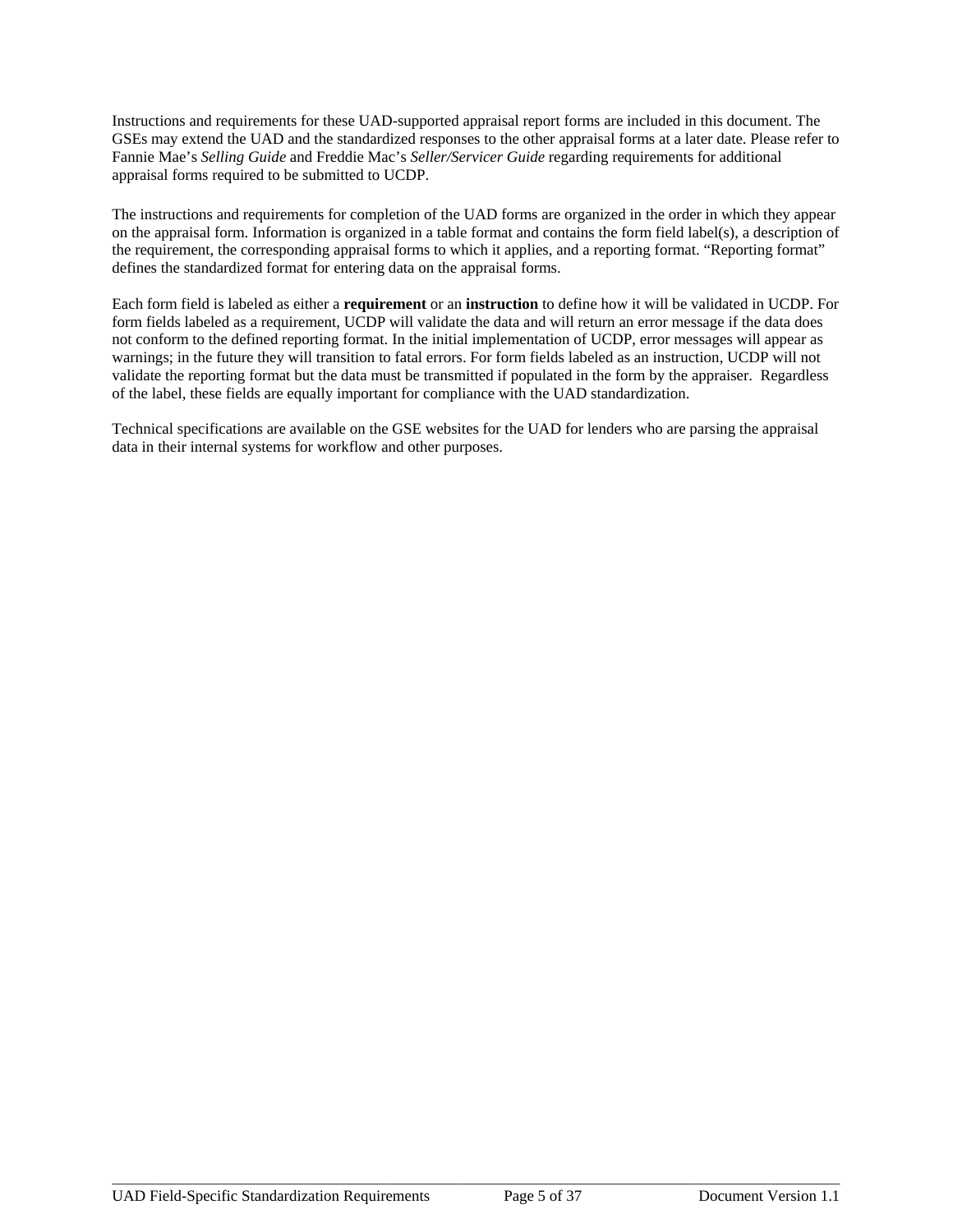<span id="page-5-0"></span>

| <b>Subject Section</b>                                                                                                                                                                                                                                                                                                                                                                                                                                                                                                                                                                                                                                                                                                                                                                                                                                                                                                                              | Forms                                        | Requirement<br>or Instruction |
|-----------------------------------------------------------------------------------------------------------------------------------------------------------------------------------------------------------------------------------------------------------------------------------------------------------------------------------------------------------------------------------------------------------------------------------------------------------------------------------------------------------------------------------------------------------------------------------------------------------------------------------------------------------------------------------------------------------------------------------------------------------------------------------------------------------------------------------------------------------------------------------------------------------------------------------------------------|----------------------------------------------|-------------------------------|
| <b>Property Address, City, State, ZIP Code</b><br>The appraiser must enter an address that conforms to the United States Postal Service<br>(USPS) address standards in Publication 28 - Postal Addressing Standards (pub28) for<br>complete addresses. Address standards can be found at USPS.gov. The subject address must<br>be populated consistently throughout the form.<br>The following address elements must be included in these fields:<br>Street number<br>Street name (including pre-directional indicator, suffix, post-directional indicator,<br>٠<br>and unit number when applicable)<br>٠<br>City<br>USPS two-letter state or territory representation<br>٠<br>5-digit ZIP Code or ZIP+4 code (either with or without the dash)<br>٠<br><b>Reporting Format:</b><br>Property Address - Text<br>$City - Text$<br>State - 2-letter USPS abbreviation<br>ZIP Code $-5$ -digit ZIP Code or ZIP+4 code (either with or without the dash) |                                              | <b>REQUIREMENT</b>            |
| Unit #<br>The appraiser must enter the address unit number/designator.<br><b>Reporting Format:</b><br>Unit $#$ – Text                                                                                                                                                                                                                                                                                                                                                                                                                                                                                                                                                                                                                                                                                                                                                                                                                               | 1073/465<br>1075/466                         | <b>REQUIREMENT</b>            |
| County<br>The appraiser should enter the name of the county in which the subject property is located.<br>If the subject property is not located in any county (e.g., the subject property is located in<br>an independent city), enter the name of the local municipality or district in which the<br>property is located.<br><b>Reporting Format:</b><br>County - Text                                                                                                                                                                                                                                                                                                                                                                                                                                                                                                                                                                             | 1004/70<br>2055/2055<br>1073/465<br>1075/466 | <b>INSTRUCTION</b>            |
| <b>Assessor's Parcel #</b><br>The appraiser should enter any available assessor's parcel number(s) that would further<br>identify the subject parcel/property. The parcel number(s) should be in the same format<br>used by the taxing agency, including all spaces and dashes as applicable. If no parcel<br>number is available, enter 'None'.<br><b>Reporting Format:</b><br>Assessor's Parcel Number - Text<br>The appraiser should separate multiple parcel numbers with a semicolon.                                                                                                                                                                                                                                                                                                                                                                                                                                                          | 1004/70<br>2055/2055<br>1073/465<br>1075/466 | <b>INSTRUCTION</b>            |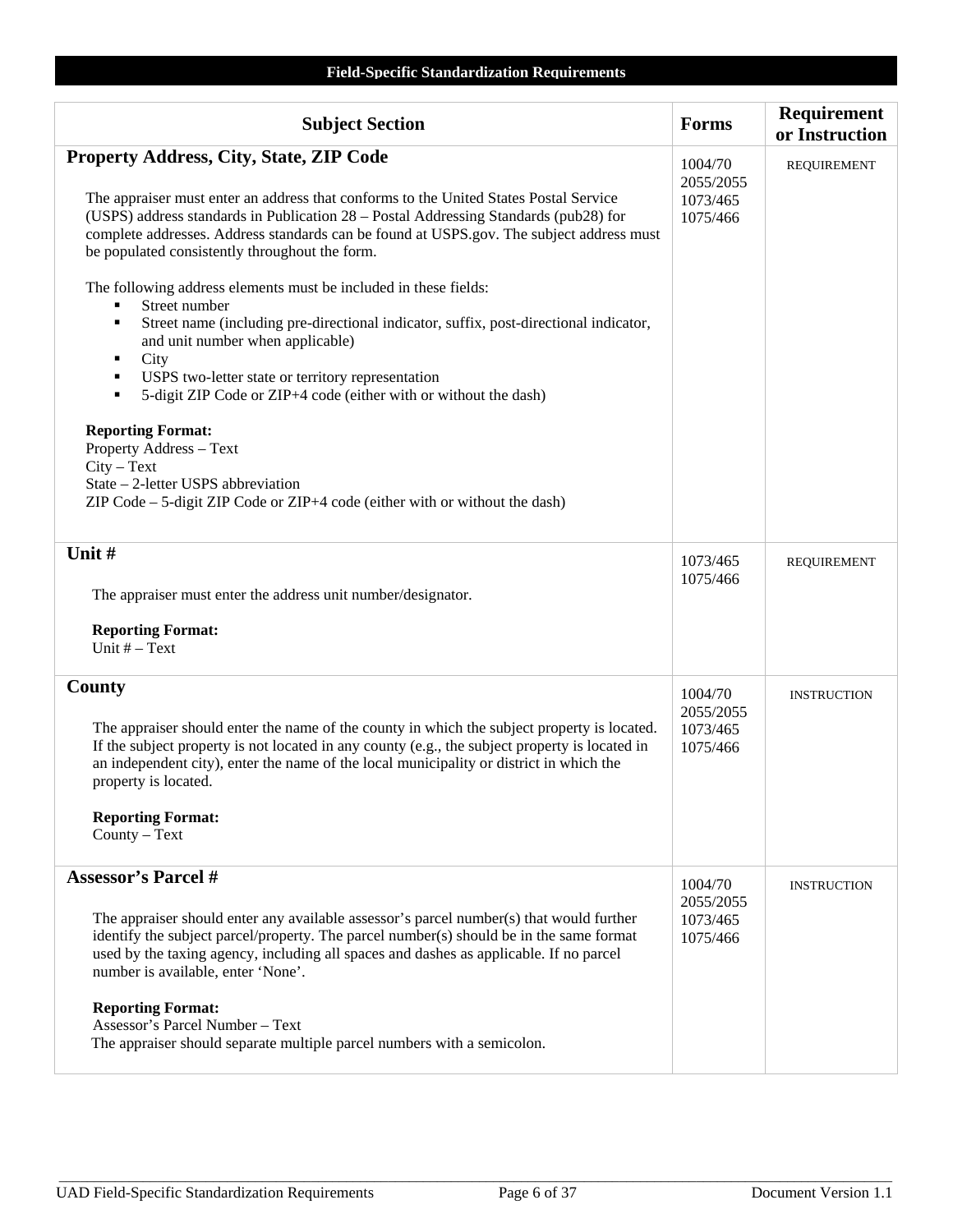| <b>Field-Specific Standardization Requirements</b>                                                                                                                                                                                                                                                                                                                                                                                                                                                                                                                                                       |                                              |                               |
|----------------------------------------------------------------------------------------------------------------------------------------------------------------------------------------------------------------------------------------------------------------------------------------------------------------------------------------------------------------------------------------------------------------------------------------------------------------------------------------------------------------------------------------------------------------------------------------------------------|----------------------------------------------|-------------------------------|
| <b>Subject Section</b>                                                                                                                                                                                                                                                                                                                                                                                                                                                                                                                                                                                   | Forms                                        | Requirement<br>or Instruction |
| Tax Year, Real Estate Taxes \$<br>The appraiser should enter the tax year. If the tax year spans two calendar years, the<br>appraiser should enter the first year only.<br>The appraiser should report the amount of taxes payable on the subject property, expressed<br>as an annual or annualized amount. If real estate taxes are payable to more than one entity,<br>the appraiser should enter the annualized sum of all real estate taxes (not including special<br>assessments).<br><b>Reporting Format:</b><br>Tax Year - 4 digit year, yyyy<br>Real Estate Taxes - Currency, whole dollars only | 1004/70<br>2055/2055<br>1073/465<br>1075/466 | <b>INSTRUCTION</b>            |
| <b>Neighborhood Name</b><br>The appraiser should enter a neighborhood name. It may be a name recognized by the<br>municipality in which the property is sited, such as a subdivision name. If there is not a<br>neighborhood name recognized by the municipality, enter the common name by which<br>residents refer to the location.<br><b>Reporting Format:</b><br>Neighborhood Name - Text                                                                                                                                                                                                             | 1004/70<br>2055/2055                         | <b>INSTRUCTION</b>            |
| <b>Project Name</b><br>The appraiser must enter the legal name of the project for the subject property and each<br>comparable property.<br><b>Reporting Format:</b><br>Project Name - Text                                                                                                                                                                                                                                                                                                                                                                                                               | 1073/465<br>1075/466                         | REQUIREMENT                   |
| Occupant<br>The appraiser must indicate whether the subject property is occupied by the owner or a<br>tenant, or is vacant as of the effective date of the appraisal. Only one selection is permitted.<br>For properties that are comprised of one unit with an accessory unit, the selection must<br>reflect the occupancy status of the main unit.<br><b>Reporting Format:</b><br>Occupant – Checkbox designated with an 'x'                                                                                                                                                                           | 1004/70<br>2055/2055<br>1073/465<br>1075/466 | <b>REQUIREMENT</b>            |
| <b>Special Assessments \$</b><br>The appraiser should enter any special assessment applicable to the subject property. It<br>must be expressed as an annual or annualized amount. If there is more than one special<br>assessment, enter the annualized sum of all special assessments. If there are no special<br>assessments applicable to the subject property, enter the numeral zero (0).<br><b>Reporting Format:</b><br>Special Assessments \$ - Currency, whole dollars only                                                                                                                      | 1004/70<br>2055/2055<br>1073/465<br>1075/466 | <b>INSTRUCTION</b>            |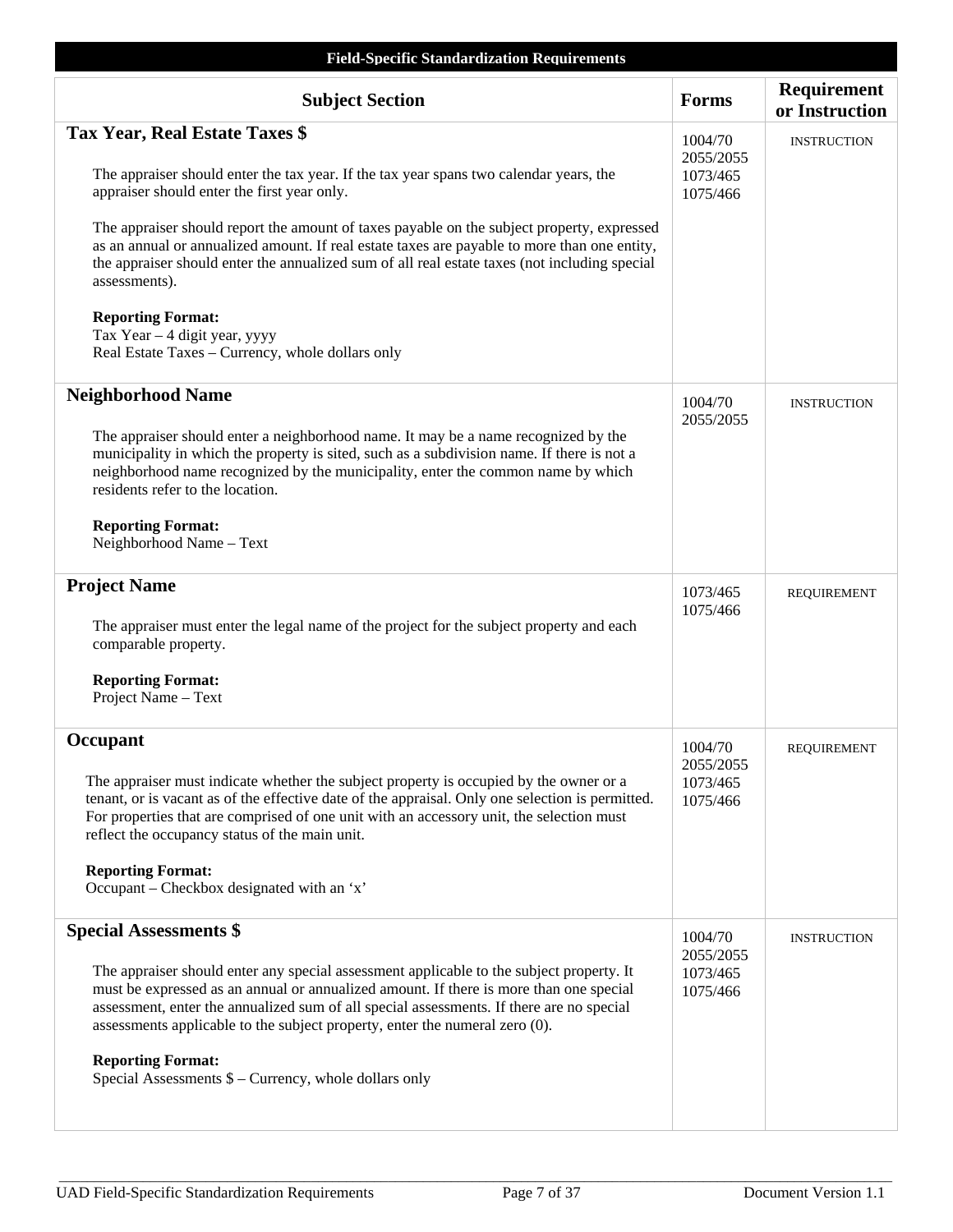| <b>PUD</b> (Indicator)                                                                                                                                                                                                                                                                                                                                                                                                                                                                                                                      | 1004/70                           | REQUIREMENT        |
|---------------------------------------------------------------------------------------------------------------------------------------------------------------------------------------------------------------------------------------------------------------------------------------------------------------------------------------------------------------------------------------------------------------------------------------------------------------------------------------------------------------------------------------------|-----------------------------------|--------------------|
| The appraiser must indicate if the property is located in a Planned Unit Development<br>(PUD). If the checkbox is indicated, the appraiser must select 'Yes' or 'No' in response to<br>the question, "Is the developer/builder in control of the Homeowners' Association<br>(HOA)?" located in the PUD Information section.                                                                                                                                                                                                                 | 2055/2055                         |                    |
| <b>Reporting Format:</b><br>PUD (Indicator) – Checkbox designated with an 'x'                                                                                                                                                                                                                                                                                                                                                                                                                                                               |                                   |                    |
| <b>HOA \$, Per Year, Per Month</b>                                                                                                                                                                                                                                                                                                                                                                                                                                                                                                          | 1004/70                           | <b>REQUIREMENT</b> |
| The appraiser must enter all applicable homeowners' association (HOA) fees associated<br>with the subject property. Additionally, the appraiser must select the appropriate checkbox<br>to indicate if the amount is payable per year or per month. Only one selection is permitted.<br>If the amount is paid on a different frequency (e.g., bi-monthly or semi-annually), it must<br>be normalized as either per year or per month for reporting.<br>If there are multiple fees assessed, such as for a HOA and a master association, the | 2055/2055<br>1073/465<br>1075/466 |                    |
| appraiser must first convert the fees to the appropriate frequency (if necessary) and then<br>report the total of all fees in this data field. For instance, if the property is subject to a<br>monthly HOA fee and a quarterly master association fee, the quarterly fee must be<br>converted to a monthly fee and added to the monthly HOA fee.                                                                                                                                                                                           |                                   |                    |
| If there are no HOA fees applicable to the subject property, enter the numeral zero (0).                                                                                                                                                                                                                                                                                                                                                                                                                                                    |                                   |                    |
| Note: For appraisals of condominium units, the amount of any applicable condominium<br>association fees must be included in the HOA fees section.                                                                                                                                                                                                                                                                                                                                                                                           |                                   |                    |
| <b>Reporting Format:</b><br>HOA \$ - Currency, whole dollars only<br>Per Year, Per Month - Checkbox designated with an 'x'                                                                                                                                                                                                                                                                                                                                                                                                                  |                                   |                    |
| <b>Assignment Type</b>                                                                                                                                                                                                                                                                                                                                                                                                                                                                                                                      | 1004/70                           | <b>REQUIREMENT</b> |
| The appraiser must indicate the transaction type for the assignment – Purchase, Refinance,<br>or Other. Only one selection is permitted. If 'Other' is selected, a description must be<br>provided.                                                                                                                                                                                                                                                                                                                                         | 2055/2055<br>1073/465<br>1075/466 |                    |
| <b>Reporting Format:</b><br>Assignment Type – Checkbox designated with an 'x'<br>Description of 'Other' (if applicable) – Text                                                                                                                                                                                                                                                                                                                                                                                                              |                                   |                    |
| Lender/Client                                                                                                                                                                                                                                                                                                                                                                                                                                                                                                                               | 1004/70                           | <b>REQUIREMENT</b> |
| The appraiser must enter the name of the lender. Any applicable AMC name should only be<br>entered in the Appraiser Certification Section.                                                                                                                                                                                                                                                                                                                                                                                                  | 2055/2055<br>1073/465<br>1075/466 |                    |
| <b>Reporting Format:</b><br>Lender/Client - Text                                                                                                                                                                                                                                                                                                                                                                                                                                                                                            |                                   |                    |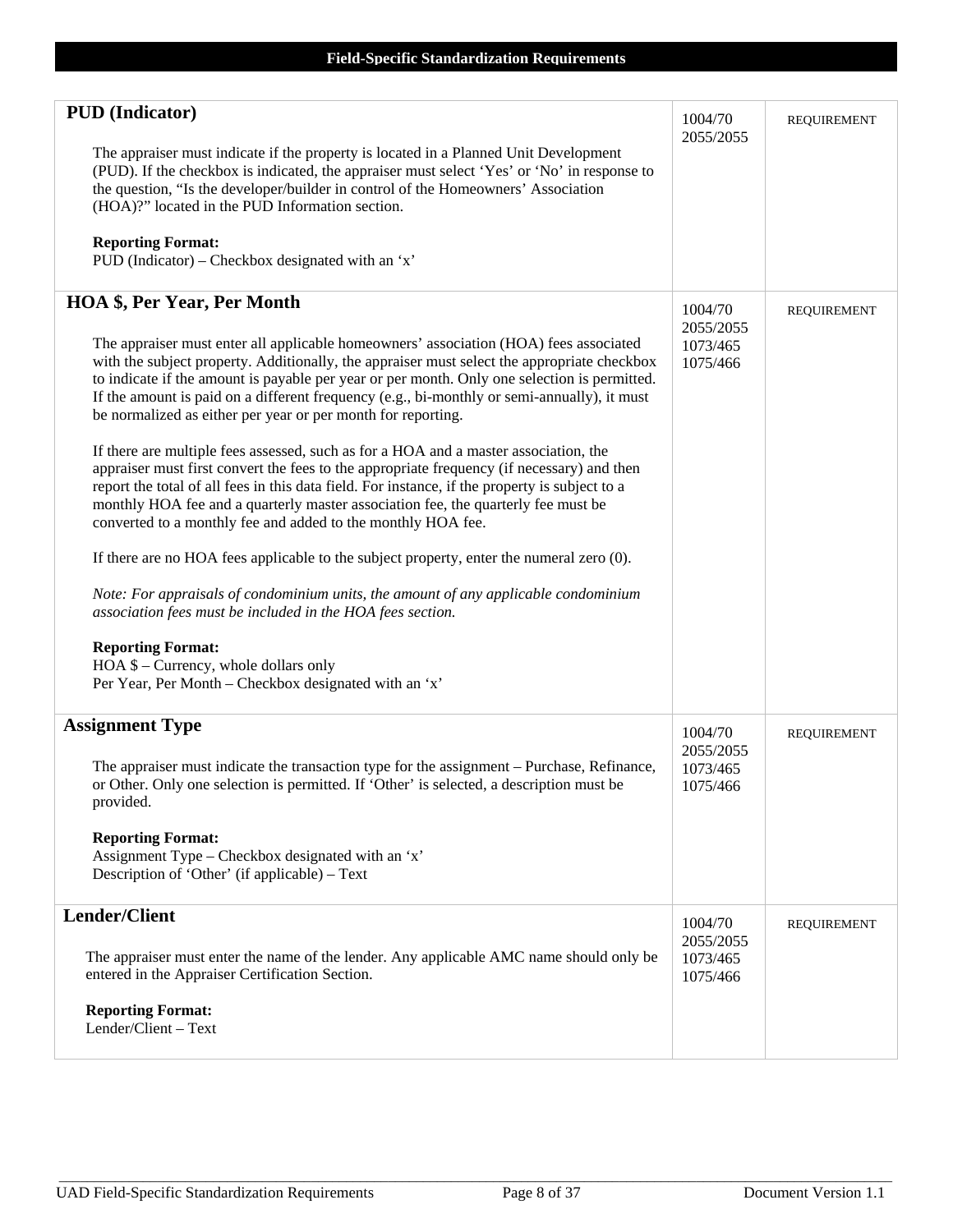| <b>Field-Specific Standardization Requirements</b>                                                                                                                                                                                                                                                                                                                                                                                                                                                                                                                                                                                                                                                                                                                                                                                                                                                                                                                                                                                                                                                                                                                                                                                                                                                                                                                                                                                                                                                                                      |                                              |                    |
|-----------------------------------------------------------------------------------------------------------------------------------------------------------------------------------------------------------------------------------------------------------------------------------------------------------------------------------------------------------------------------------------------------------------------------------------------------------------------------------------------------------------------------------------------------------------------------------------------------------------------------------------------------------------------------------------------------------------------------------------------------------------------------------------------------------------------------------------------------------------------------------------------------------------------------------------------------------------------------------------------------------------------------------------------------------------------------------------------------------------------------------------------------------------------------------------------------------------------------------------------------------------------------------------------------------------------------------------------------------------------------------------------------------------------------------------------------------------------------------------------------------------------------------------|----------------------------------------------|--------------------|
| Is the subject property currently offered for sale or has it been offered for<br>sale in the 12 months prior to the effective date of this appraisal? Report<br>data source(s) used, offering price(s), and date(s).                                                                                                                                                                                                                                                                                                                                                                                                                                                                                                                                                                                                                                                                                                                                                                                                                                                                                                                                                                                                                                                                                                                                                                                                                                                                                                                    | 1004/70<br>2055/2055<br>1073/465<br>1075/466 | <b>REQUIREMENT</b> |
| The appraiser must identify whether the subject property is currently offered for sale or has<br>been offered for sale in the twelve months prior to the date of the appraisal by selecting<br>either the 'Yes' or the 'No' checkbox.                                                                                                                                                                                                                                                                                                                                                                                                                                                                                                                                                                                                                                                                                                                                                                                                                                                                                                                                                                                                                                                                                                                                                                                                                                                                                                   |                                              |                    |
| <b>Reporting Format:</b><br>Is the subject property currently offered for sale or has it been offered for sale in the 12<br>months prior to the effective date of this appraisal? – Checkbox designated with an 'x'<br>If the answer is 'No,' the data source(s) used must be provided. If the answer is 'Yes,' the<br>following information is required:<br>Days on Market (DOM) - The appraiser must enter the DOM for the subject<br>٠<br>property. DOM is defined as the total number of continuous days from the date that<br>a property is listed or advertised for sale through the date that it is taken off the<br>market or contracted for sale. DOM applies not only to properties that are listed in<br>a Multiple Listing Service (MLS), but also applies to properties marketed for sale<br>outside MLS. If the subject property was not individually listed or advertised for<br>sale, enter the numeral zero (0). If the DOM is unknown, enter 'Unk'.<br>Offering $Price(s)$ – The appraiser must report the original offering price and a<br>$\blacksquare$<br>history of price changes, if any.<br>Offering $Date(s)$ – The appraiser must report the date(s) that the property was<br>$\blacksquare$<br>offered for sale.<br>Data Source(s) Used – The appraiser must report the data source(s) used to obtain<br>٠<br>the offering information. If the data source is MLS, the appraiser must enter the<br>abbreviated MLS organization name, followed by a pound sign (#), and the specific<br>listing identifier. |                                              |                    |
| If the subject property was offered For Sale by Owner (FSBO) or otherwise marketed for<br>sale outside of MLS, the appraiser must report the original offering price, history of price<br>changes, if any, and the date(s) the property was offered for sale, etc., to the extent that this<br>information is known or available to the appraiser in the normal course of business.                                                                                                                                                                                                                                                                                                                                                                                                                                                                                                                                                                                                                                                                                                                                                                                                                                                                                                                                                                                                                                                                                                                                                     |                                              |                    |
| <b>Reporting Format:</b><br>DOM – Numeric to 4 digits, whole numbers only or 'Unk'<br>Text – Include the following three items:<br>Offering Price(s) – Currency, whole dollars only<br>Offering $Date(s) - \frac{mm}{dd/yyyy}$<br>Data Source(s) Used - Abbreviated MLS#Listing Identifier or Text<br>The PDF creator (the software that creates the PDF) will automatically insert a semicolon to<br>separate DOM from other data values. The PDF creator will also insert "DOM".                                                                                                                                                                                                                                                                                                                                                                                                                                                                                                                                                                                                                                                                                                                                                                                                                                                                                                                                                                                                                                                      |                                              |                    |
| <b>Examples (if Yes):</b><br>DOM150;Subject property was offered for sale on 03/01/2010 for \$200,000. The data<br>source is MRIS#12345AB.                                                                                                                                                                                                                                                                                                                                                                                                                                                                                                                                                                                                                                                                                                                                                                                                                                                                                                                                                                                                                                                                                                                                                                                                                                                                                                                                                                                              |                                              |                    |
| DOMUnk;Subject property was listed for sale by owner for \$200,000. The data source is a<br>public source.                                                                                                                                                                                                                                                                                                                                                                                                                                                                                                                                                                                                                                                                                                                                                                                                                                                                                                                                                                                                                                                                                                                                                                                                                                                                                                                                                                                                                              |                                              |                    |
| <b>Example (if No):</b><br><b>MRIS MLS</b>                                                                                                                                                                                                                                                                                                                                                                                                                                                                                                                                                                                                                                                                                                                                                                                                                                                                                                                                                                                                                                                                                                                                                                                                                                                                                                                                                                                                                                                                                              |                                              |                    |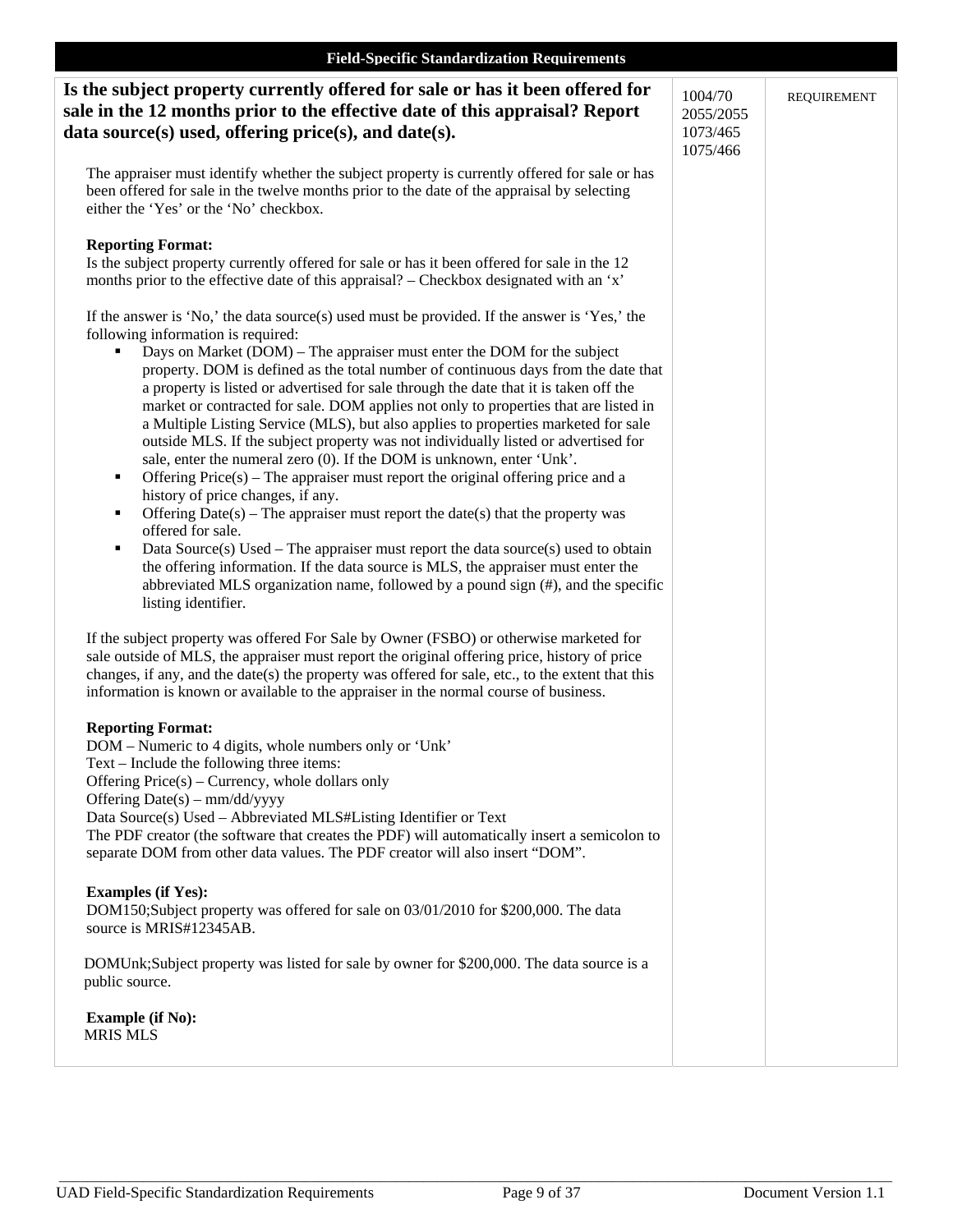<span id="page-9-0"></span>

| <b>Field-Specific Standardization Requirements</b>                                                                                                                                                                                                                                                                                                                                                                                                                                                                                                                                                                         |                                              |                               |  |  |
|----------------------------------------------------------------------------------------------------------------------------------------------------------------------------------------------------------------------------------------------------------------------------------------------------------------------------------------------------------------------------------------------------------------------------------------------------------------------------------------------------------------------------------------------------------------------------------------------------------------------------|----------------------------------------------|-------------------------------|--|--|
| <b>Contract Section</b>                                                                                                                                                                                                                                                                                                                                                                                                                                                                                                                                                                                                    | Forms                                        | Requirement<br>or Instruction |  |  |
| I did/did not analyze the contract for sale for the subject purchase<br>transaction.<br>The appraiser must indicate whether analysis was performed on the contract for sale.<br><b>Reporting Format:</b><br>I did/did not analyze the contract for sale for the subject purchase transaction. - Checkbox<br>designated with an 'x'                                                                                                                                                                                                                                                                                         | 1004/70<br>2055/2055<br>1073/465<br>1075/466 | REQUIREMENT                   |  |  |
| The appraiser must also indicate the type of sale for this transaction from the list of available<br>choices. The appraiser must start at the top of the list and select the first sale type that<br>applies. Only one selection is permitted. The valid sale types are as follows:                                                                                                                                                                                                                                                                                                                                        |                                              |                               |  |  |
| <b>SALE TYPE</b><br>REO sale<br>Short sale<br>Court ordered sale<br>Estate sale<br>Relocation sale<br>Non-arms length sale<br>Arms length sale<br>After selecting a valid sale type, enter an explanation of the results of the analysis of the<br>contract or why the analysis was not performed.<br><b>Reporting Format:</b><br>Sale Type - Appraiser must select one value from the specified list<br>Description of Analysis - Text<br>The PDF creator will automatically insert a semicolon to separate the data values.<br><b>Example:</b><br>Arms length sale; Text of the appraiser analysis of the sales contract |                                              |                               |  |  |
| <b>Contract Price \$</b><br>The appraiser must enter an amount in this field if the "Assignment Type" is a purchase<br>transaction. Contract price must be the same as the sales price for the subject property in the<br>Sales Comparison Approach section.                                                                                                                                                                                                                                                                                                                                                               |                                              | REQUIREMENT                   |  |  |
| <b>Reporting Format:</b><br>Contract Price \$ – Currency, whole dollars only                                                                                                                                                                                                                                                                                                                                                                                                                                                                                                                                               |                                              |                               |  |  |
| <b>Date of Contract</b><br>The appraiser must enter a contract date if the "Assignment Type" is a purchase transaction.<br><b>Reporting Format:</b><br>Date of Contract - mm/dd/yyyy                                                                                                                                                                                                                                                                                                                                                                                                                                       | 1004/70<br>2055/2055<br>1073/465<br>1075/466 | <b>REQUIREMENT</b>            |  |  |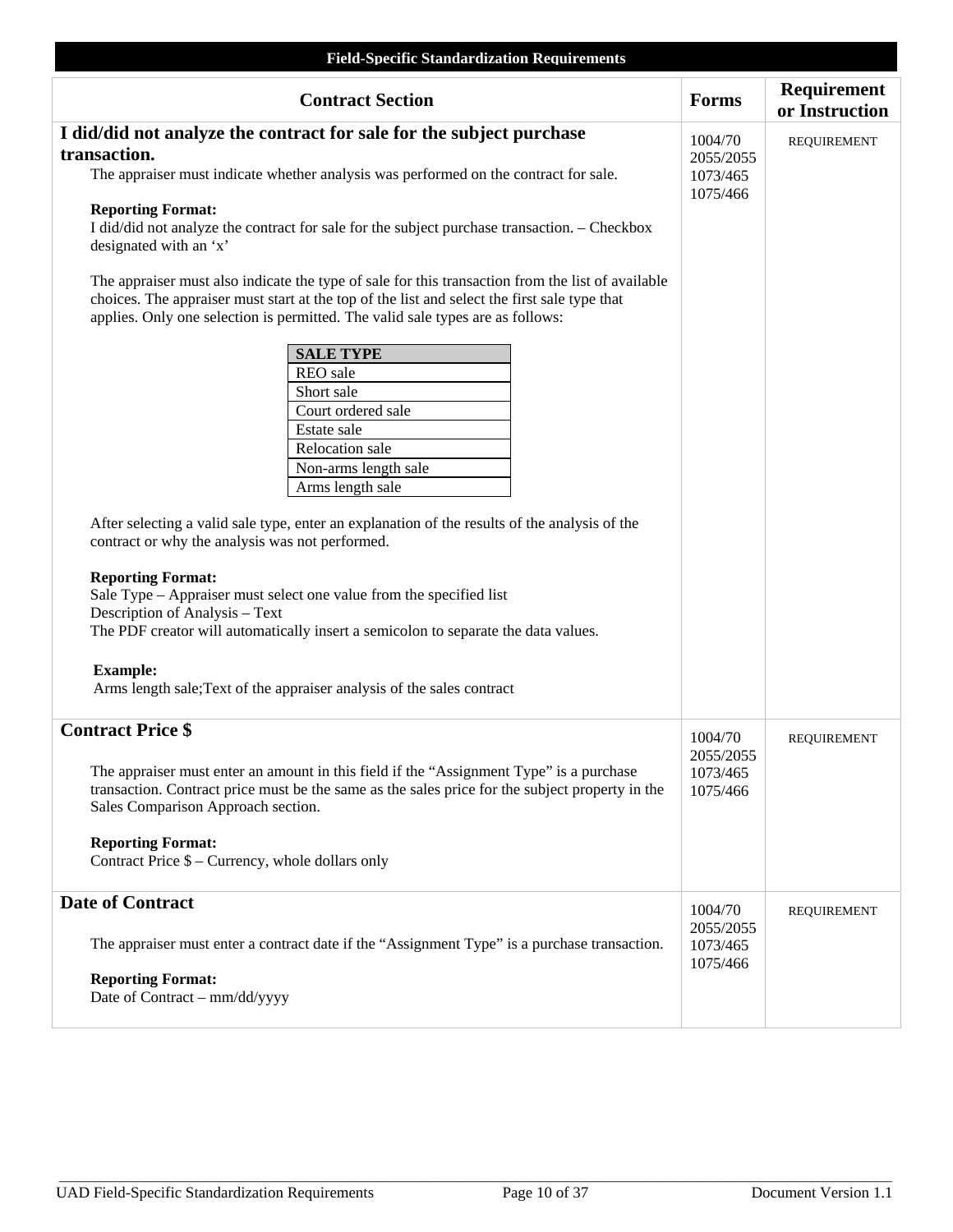| <b>Field-Specific Standardization Requirements</b>                                                                                                                                                                                                                                                                                                                                                                                                                                                                                                                                                                                                                                                                                                                                 |                                              |                                      |
|------------------------------------------------------------------------------------------------------------------------------------------------------------------------------------------------------------------------------------------------------------------------------------------------------------------------------------------------------------------------------------------------------------------------------------------------------------------------------------------------------------------------------------------------------------------------------------------------------------------------------------------------------------------------------------------------------------------------------------------------------------------------------------|----------------------------------------------|--------------------------------------|
| <b>Contract Section</b>                                                                                                                                                                                                                                                                                                                                                                                                                                                                                                                                                                                                                                                                                                                                                            | <b>Forms</b>                                 | <b>Requirement</b><br>or Instruction |
| Is the property seller the owner of public record?<br>The appraiser must indicate 'Yes' or 'No' if the "Assignment Type" is a purchase<br>transaction.                                                                                                                                                                                                                                                                                                                                                                                                                                                                                                                                                                                                                             | 1004/70<br>2055/2055<br>1073/465<br>1075/466 | <b>REQUIREMENT</b>                   |
| <b>Reporting Format:</b><br>Is the property seller the owner of public record? – Checkbox designated with an 'x'                                                                                                                                                                                                                                                                                                                                                                                                                                                                                                                                                                                                                                                                   |                                              |                                      |
| Is there any financial assistance (loan charges, sale concessions, gift or down<br>payment assistance, etc.) to be paid by any party on behalf of the borrower?                                                                                                                                                                                                                                                                                                                                                                                                                                                                                                                                                                                                                    | 1004/70<br>2055/2055<br>1073/465             | <b>REQUIREMENT</b>                   |
| The appraiser must indicate 'Yes' or 'No' if the "Assignment Type" is a purchase<br>transaction.                                                                                                                                                                                                                                                                                                                                                                                                                                                                                                                                                                                                                                                                                   | 1075/466                                     |                                      |
| If 'No' is selected, enter the numeral zero $(0)$ in the dollar amount field.                                                                                                                                                                                                                                                                                                                                                                                                                                                                                                                                                                                                                                                                                                      |                                              |                                      |
| <b>Reporting Format:</b><br>Is there any financial assistance (loan charges, sale concessions, gift or down payment<br>assistance, etc.) to be paid by any party on behalf of the borrower? – Checkbox designated<br>with an 'x'                                                                                                                                                                                                                                                                                                                                                                                                                                                                                                                                                   |                                              |                                      |
| If 'Yes' is selected, enter the total dollar amount of all financial assistance (loan charges, sale<br>concessions, gift or down payment assistance, etc.) paid by any party on behalf of the<br>borrower, including any closing costs or other payments from the seller or other third party.<br>If the appraiser is not able to determine a dollar amount for all or part of the financial<br>assistance, the number must reflect the total known dollar amount. Leave this field blank if<br>the entire financial assistance amount is unknown. If there is any unknown financial<br>assistance amount, the text 'There is a financial assistance amount that is unknown' will<br>appear in this field. Next, the appraiser must provide a description of the items being paid. |                                              |                                      |
| <b>Reporting Format:</b><br>Total Financial Assistance - Currency, whole dollars only (if applicable)<br>Description of Analysis of Financial Assistance - Text<br>The PDF creator will automatically insert a semicolon to separate the data values.                                                                                                                                                                                                                                                                                                                                                                                                                                                                                                                              |                                              |                                      |
| <b>Examples:</b><br>\$5000; There is a financial assistance amount that is unknown.; Down payment assistance,<br>plus furniture of unknown value.<br>\$5000;;Down payment assistance.                                                                                                                                                                                                                                                                                                                                                                                                                                                                                                                                                                                              |                                              |                                      |
| Note: Financial assistance or concessions paid by any party on behalf of the borrower<br>include both monetary and non-monetary items, including below-market-rate mortgage<br>financing, gifts of personal property, payment of property taxes and/or HOA dues for a<br>period of time, etc.                                                                                                                                                                                                                                                                                                                                                                                                                                                                                      |                                              |                                      |
|                                                                                                                                                                                                                                                                                                                                                                                                                                                                                                                                                                                                                                                                                                                                                                                    |                                              |                                      |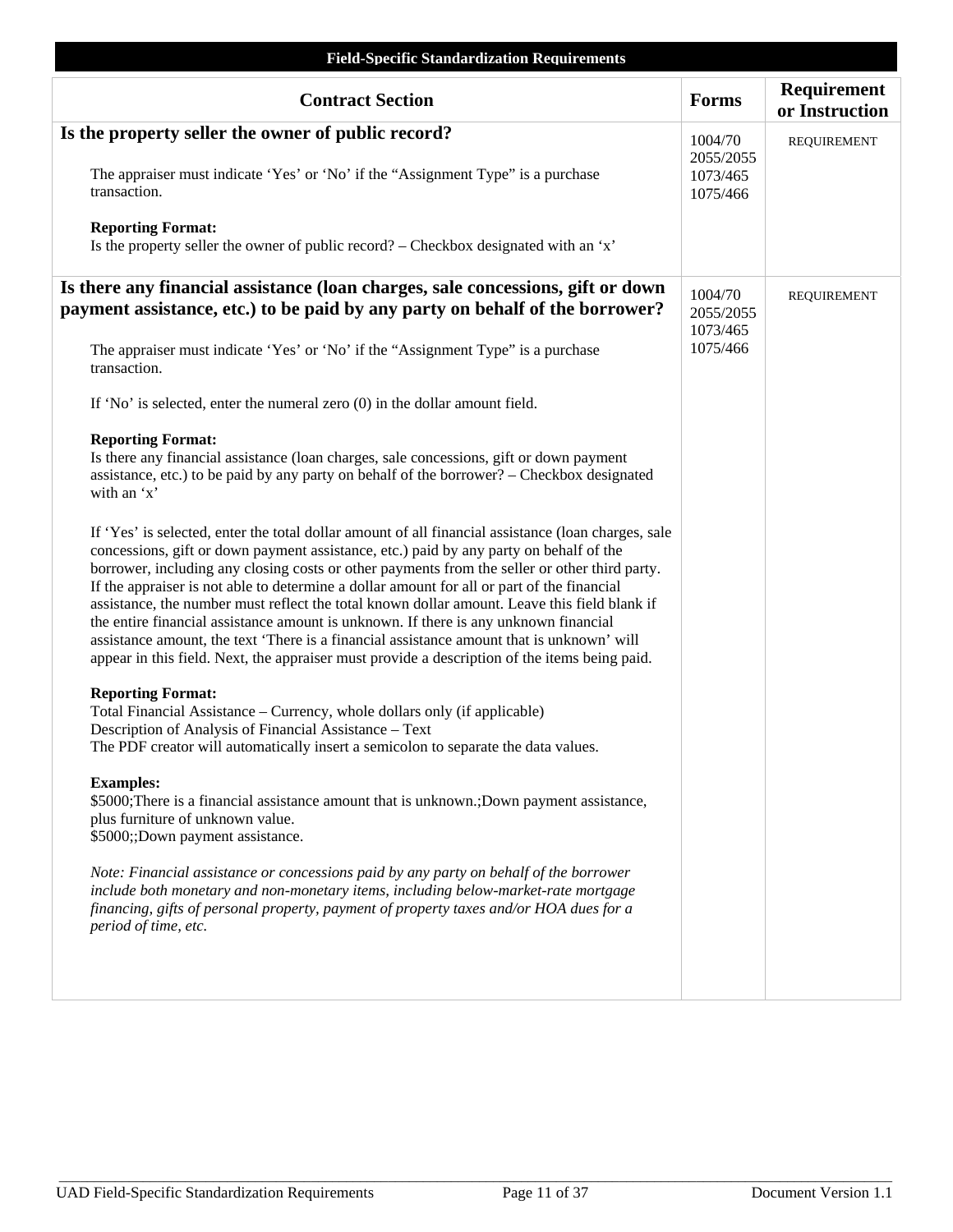<span id="page-11-0"></span>

| <b>Neighborhood Section</b>                                                                                                                                                                                                                                                                                                                                                                                                                                                                                                                                                                                                                                                                                                                                                                                                                                                                | Forms                                        | Requirement<br>or Instruction |
|--------------------------------------------------------------------------------------------------------------------------------------------------------------------------------------------------------------------------------------------------------------------------------------------------------------------------------------------------------------------------------------------------------------------------------------------------------------------------------------------------------------------------------------------------------------------------------------------------------------------------------------------------------------------------------------------------------------------------------------------------------------------------------------------------------------------------------------------------------------------------------------------|----------------------------------------------|-------------------------------|
| <b>One-Unit Housing Trends</b><br><b>Property Values</b><br>The appraiser must indicate whether property values for one-unit housing in the subject's<br>neighborhood are increasing, stable, or declining. Only one selection is permitted.<br><b>Demand/Supply</b><br>The appraiser must indicate whether the demand/supply of one-unit housing in the subject<br>property's neighborhood is in shortage, in balance, or over supply. Only one selection is<br>permitted.<br><b>Marketing Time</b><br>The appraiser must indicate whether the marketing time for one-unit housing is under 3 mths, 3–<br>6 mths, or over 6 mths. Only one selection is permitted.<br><b>Reporting Format:</b><br>Property Values - Checkbox designated with an 'x'<br>Demand/Supply - Checkbox designated with an 'x'<br>Marketing Time – Checkbox designated with an 'x'                                | 1004/70<br>2055/2055                         | <b>REQUIREMENT</b>            |
| <b>Condominium Unit Housing Trends</b><br><b>Property Values</b><br>The appraiser must indicate whether property values for condominium unit housing in the<br>subject's neighborhood are increasing, stable, or declining. Only one selection is permitted.<br><b>Demand/Supply</b><br>The appraiser must indicate whether the demand/supply of condominium unit housing in the<br>subject property's neighborhood is in shortage, in balance, or over supply. Only one selection is<br>permitted.<br><b>Marketing Time</b><br>The appraiser must indicate whether the marketing time for condominium unit housing is under<br>3 mths, 3–6 mths, or over 6 mths. Only one selection is permitted.<br><b>Reporting Format:</b><br>Property Values - Checkbox designated with an 'x'<br>Demand/Supply – Checkbox designated with an 'x'<br>Marketing Time – Checkbox designated with an 'x' | 1073/465<br>1075/466                         | <b>REQUIREMENT</b>            |
| <b>Neighborhood Boundaries</b><br>The appraiser should provide an outline of the neighborhood boundaries, which should be clearly<br>delineated using 'North', 'South', 'East', and 'West'. These boundaries may include but are not<br>limited to streets, legally recognized neighborhood boundaries, waterways, or other natural<br>boundaries that define the separation of one neighborhood from another. Appraisers should not<br>reference a map or other addendum as the only example of the neighborhood boundaries.<br><b>Reporting Format:</b><br>Description of Neighborhood Boundaries - Text                                                                                                                                                                                                                                                                                 | 1004/70<br>2055/2055<br>1073/465<br>1075/466 | <b>INSTRUCTION</b>            |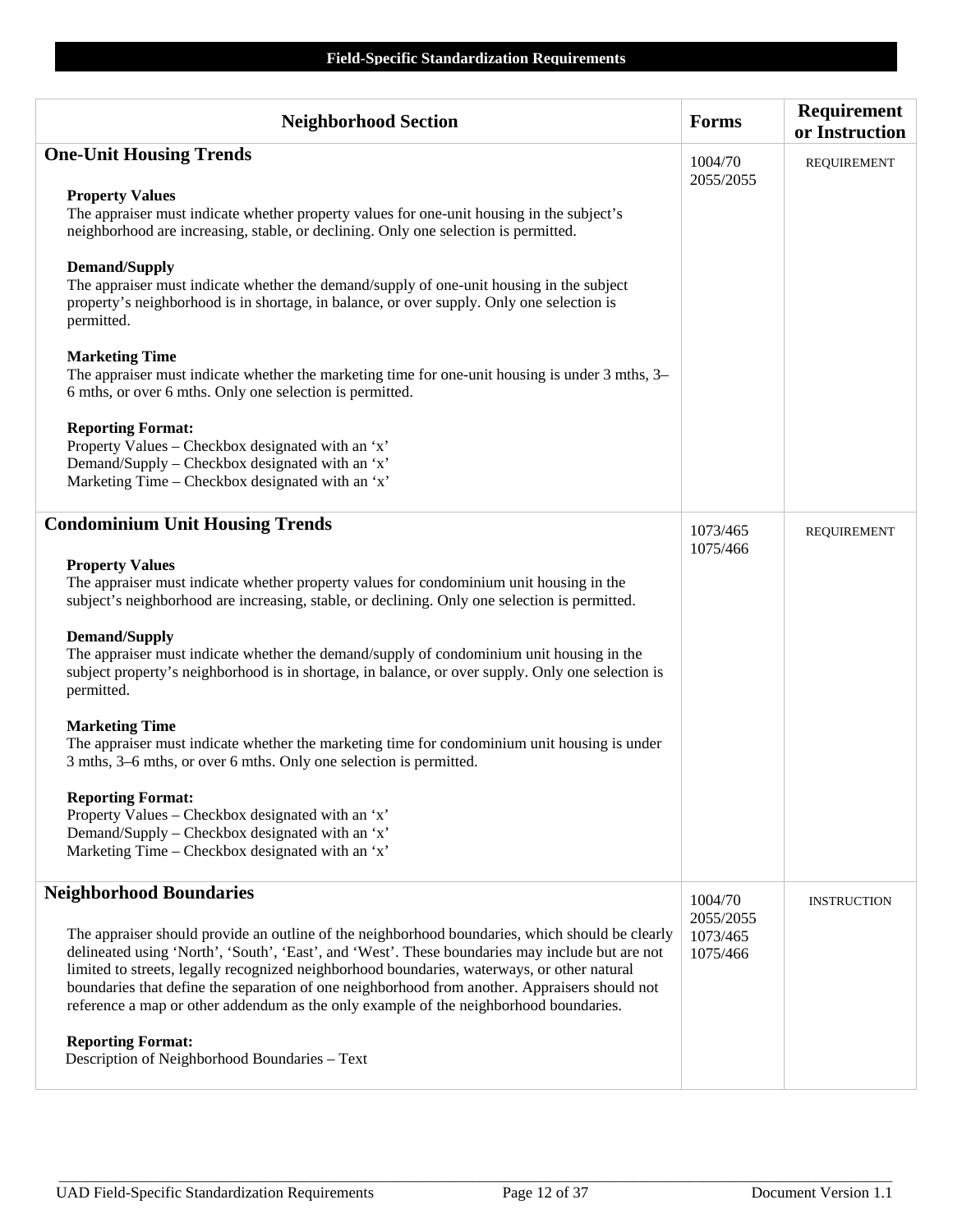<span id="page-12-0"></span>

| <b>Site Section</b>                                                                       |         |                                                                  | Forms                                                                                                                                                                                                                                                                                                                                                                                                                                                                                                                                                                                                                                                                  | <b>Requirement</b><br>or Instruction         |                    |
|-------------------------------------------------------------------------------------------|---------|------------------------------------------------------------------|------------------------------------------------------------------------------------------------------------------------------------------------------------------------------------------------------------------------------------------------------------------------------------------------------------------------------------------------------------------------------------------------------------------------------------------------------------------------------------------------------------------------------------------------------------------------------------------------------------------------------------------------------------------------|----------------------------------------------|--------------------|
| Area<br>permitted.<br><b>Reporting Format:</b><br><b>Examples:</b><br>27840 sf<br>3.40 ac |         | Area less than one acre – whole numbers only $+$ unit of measure | For sites/parcels that have an area of less than one acre, the size must be reported in square<br>feet. For sites/parcels that have an area of one acre or greater, the size must be reported in<br>acreage to two decimal places. The unit of measure must be indicated as either 'sf' for<br>square feet or 'ac' for acres. A numeric value must be entered followed by the appropriate<br>unit of measure. The total size of the entire site/parcel must be entered. No other data is<br>Area equal to one acre or more – numeric to 2 decimals $+$ unit of measure                                                                                                 | 1004/70<br>2055/2055                         | <b>REQUIREMENT</b> |
| <b>View</b>                                                                               |         |                                                                  | The appraiser must provide one of the ratings from the list below to describe the overall<br>effect on value and marketability of the view factors associated with the subject property.                                                                                                                                                                                                                                                                                                                                                                                                                                                                               | 1004/70<br>2055/2055<br>1073/465<br>1075/466 | <b>REQUIREMENT</b> |
|                                                                                           |         | <b>ABBREVIATED</b>                                               | <b>OVERALL VIEW</b>                                                                                                                                                                                                                                                                                                                                                                                                                                                                                                                                                                                                                                                    |                                              |                    |
|                                                                                           |         | <b>ENTRY</b>                                                     | <b>RATING</b>                                                                                                                                                                                                                                                                                                                                                                                                                                                                                                                                                                                                                                                          |                                              |                    |
|                                                                                           |         | N                                                                | Neutral                                                                                                                                                                                                                                                                                                                                                                                                                                                                                                                                                                                                                                                                |                                              |                    |
|                                                                                           |         | $\mathbf B$                                                      | Beneficial                                                                                                                                                                                                                                                                                                                                                                                                                                                                                                                                                                                                                                                             |                                              |                    |
|                                                                                           |         | A                                                                | Adverse                                                                                                                                                                                                                                                                                                                                                                                                                                                                                                                                                                                                                                                                |                                              |                    |
|                                                                                           |         | <b>ABBREVIATED ENTRY</b>                                         | The appraiser must also provide at least one, but not more than two, view factor(s) from<br>the list below to provide details about the overall view rating selected above.<br><b>VIEW FACTOR</b>                                                                                                                                                                                                                                                                                                                                                                                                                                                                      |                                              |                    |
|                                                                                           | Wtr     |                                                                  | <b>Water View</b>                                                                                                                                                                                                                                                                                                                                                                                                                                                                                                                                                                                                                                                      |                                              |                    |
|                                                                                           | Pstrl   |                                                                  | Pastoral View                                                                                                                                                                                                                                                                                                                                                                                                                                                                                                                                                                                                                                                          |                                              |                    |
|                                                                                           | Woods   |                                                                  | <b>Woods View</b>                                                                                                                                                                                                                                                                                                                                                                                                                                                                                                                                                                                                                                                      |                                              |                    |
|                                                                                           | Prk     |                                                                  | Park View                                                                                                                                                                                                                                                                                                                                                                                                                                                                                                                                                                                                                                                              |                                              |                    |
|                                                                                           | Glfvw   |                                                                  | <b>Golf Course View</b>                                                                                                                                                                                                                                                                                                                                                                                                                                                                                                                                                                                                                                                |                                              |                    |
|                                                                                           | CtySky  |                                                                  | City View Skyline View                                                                                                                                                                                                                                                                                                                                                                                                                                                                                                                                                                                                                                                 |                                              |                    |
|                                                                                           | Mtn     |                                                                  | Mountain View                                                                                                                                                                                                                                                                                                                                                                                                                                                                                                                                                                                                                                                          |                                              |                    |
|                                                                                           | Res     |                                                                  | <b>Residential View</b>                                                                                                                                                                                                                                                                                                                                                                                                                                                                                                                                                                                                                                                |                                              |                    |
|                                                                                           | CtyStr  |                                                                  | <b>City Street View</b>                                                                                                                                                                                                                                                                                                                                                                                                                                                                                                                                                                                                                                                |                                              |                    |
|                                                                                           | Ind     |                                                                  | <b>Industrial View</b>                                                                                                                                                                                                                                                                                                                                                                                                                                                                                                                                                                                                                                                 |                                              |                    |
|                                                                                           | PwrLn   |                                                                  | Power Lines                                                                                                                                                                                                                                                                                                                                                                                                                                                                                                                                                                                                                                                            |                                              |                    |
|                                                                                           | LtdSght | See Instruction Below                                            | Limited Sight<br>Other – Appraiser to enter a                                                                                                                                                                                                                                                                                                                                                                                                                                                                                                                                                                                                                          |                                              |                    |
|                                                                                           |         |                                                                  | description of the view*                                                                                                                                                                                                                                                                                                                                                                                                                                                                                                                                                                                                                                               |                                              |                    |
|                                                                                           |         |                                                                  | *Other: If a view factor not on this list materially affects the value of the subject property,<br>the appraiser must enter a description of the view associated with the property (see second<br>example below). The description entered must allow a reader of the appraisal report to<br>understand what the view associated with the property actually is. Descriptors such as<br>'None', 'N/A', 'Typical', 'Average', etc., are unacceptable. Descriptions should be entered<br>carefully because the same text will be represented in both the Site section and the<br>comparable sales grid for the subject property. The text must fit in the allowable space. |                                              |                    |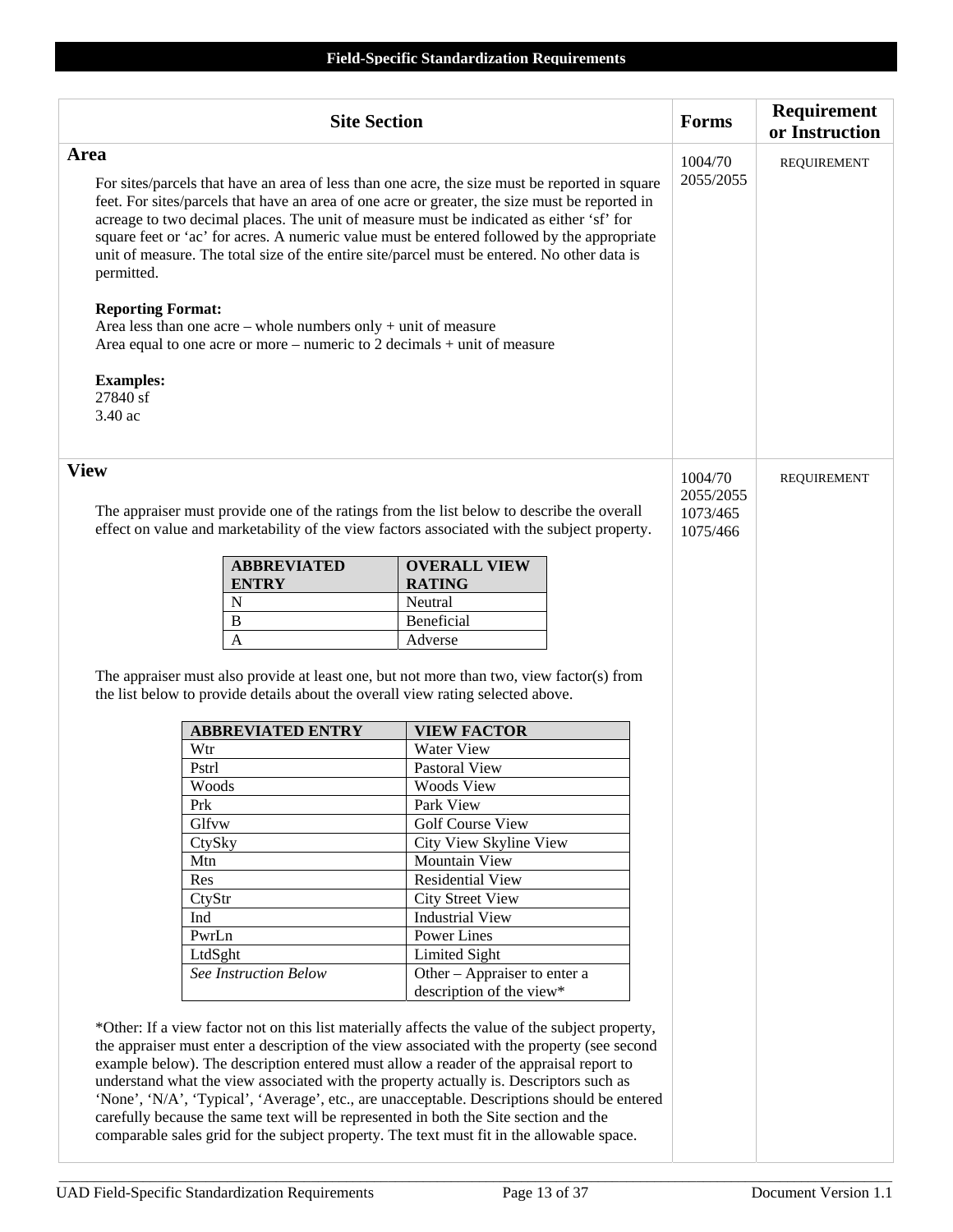| <b>Field-Specific Standardization Requirements</b>                                                                                                                                                                                                                                                                                                                        |                                              |                               |  |
|---------------------------------------------------------------------------------------------------------------------------------------------------------------------------------------------------------------------------------------------------------------------------------------------------------------------------------------------------------------------------|----------------------------------------------|-------------------------------|--|
| <b>Site Section</b>                                                                                                                                                                                                                                                                                                                                                       | Forms                                        | Requirement<br>or Instruction |  |
| <b>Reporting Format:</b><br>View Rating – Appraiser must select one value from the specified list<br>View Factors – Appraiser must select one or two factors from the specified list<br>Description of 'Other' (if applicable) – Text<br>The PDF creator will automatically insert a semicolon to separate the data values.                                               |                                              |                               |  |
| <b>Examples:</b><br>B;Mtn;Wtr<br>A;RRtracks [example of appraiser-entered 'Other' description]                                                                                                                                                                                                                                                                            |                                              |                               |  |
| Refer to the complete list of acceptable abbreviations provided at the end of this document<br>in Exhibit 3: Requirements - Abbreviations Used in Data Standardization Text.                                                                                                                                                                                              |                                              |                               |  |
| <b>Utilities</b><br>The appraiser must indicate for each utility whether it is 'Public' and/or 'Other'. Utilities<br>include electricity, gas, water, and sanitary sewer. The appraiser must also enter a<br>description if 'Other' is indicated. If the utility is not present, enter 'None' in the<br>description field.                                                | 1004/70<br>2055/2055<br>1073/465<br>1075/466 | <b>REQUIREMENT</b>            |  |
| <b>Reporting Format:</b><br>Electricity - Checkbox(es) designated with an 'x'<br>Gas – Checkbox(es) designated with an 'x'<br>Water – Checkbox(es) designated with an 'x'<br>Sanitary Sewer – Checkbox(es) designated with an 'x'<br>Description of 'Other' (if applicable) – Text                                                                                        |                                              |                               |  |
| <b>Street/Alley</b><br>The appraiser should indicate whether the street or alley type is 'Public' and/or 'Private'.<br>Enter 'None' in the appropriate description field if there is no street or alley.<br><b>Reporting Format:</b><br>Street – Checkbox(es) designated with an 'x'<br>Alley – Checkbox(es) designated with an 'x'<br>Description of Street/Alley - Text | 1004/70<br>2055/2055<br>1073/465<br>1075/466 | <b>INSTRUCTION</b>            |  |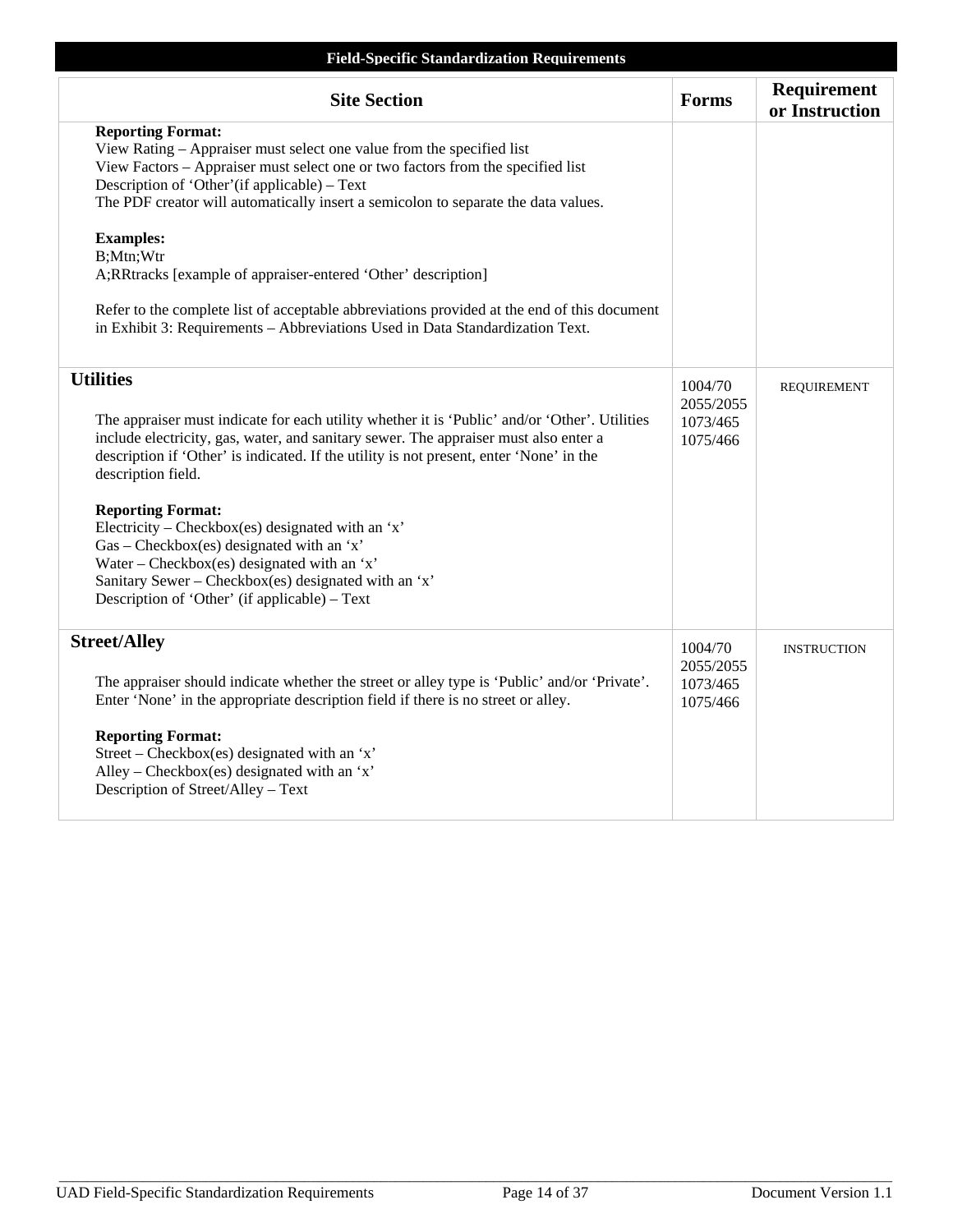<span id="page-14-0"></span>

| <b>Project Information Section</b>                                                                                                                                                                                                                                                                                                                                                                                                                                                                                                                                                                                                              | Forms                | Requirement<br>or Instruction |
|-------------------------------------------------------------------------------------------------------------------------------------------------------------------------------------------------------------------------------------------------------------------------------------------------------------------------------------------------------------------------------------------------------------------------------------------------------------------------------------------------------------------------------------------------------------------------------------------------------------------------------------------------|----------------------|-------------------------------|
| <b>Project Description</b><br>If the project includes more than one building, the appraiser should enter the type of<br>building in which the subject unit is located. Only one selection is permitted. If 'Other' is<br>selected, the appraiser must enter a description.<br><b>Reporting Format:</b><br>Project Description - Checkbox designated with an 'x'<br>Description of 'Other' (if applicable) – Text                                                                                                                                                                                                                                | 1073/465<br>1075/466 | <b>INSTRUCTION</b>            |
| General Description - # of Stories, # of Elevators,<br><b>Existing/Proposed/Under Construction, Year Built</b><br>If the project includes more than one building, the appraiser should enter data for the<br>building in which the subject unit is located.<br><b>Reporting Format:</b><br># of Stories – See requirements in Improvements section<br># of Elevators - Numeric, whole numbers only<br>Existing/Proposed/Under Construction - Checkbox designated with an 'x'<br>Only one selection is permitted<br>Year Built – See requirements in Improvements section<br>Estimation of Year Built – See requirements in Improvements section | 1073/465<br>1075/466 | <b>INSTRUCTION</b>            |
| Is the developer/builder in control of the Homeowners' Association<br>(HOA)?<br>For condominiums, the appraiser must select 'Yes' or 'No' in response to the question, "Is<br>the developer/builder in control of the Homeowners' Association (HOA)?" located in the<br>Project Information section.<br><b>Reporting Format:</b><br>Is the developer/builder in control of the Homeowners' Association (HOA)? - Checkbox<br>designated with an 'x'                                                                                                                                                                                              | 1073/465<br>1075/466 | <b>REQUIREMENT</b>            |
| Is there any commercial space in the project? If Yes, describe and indicate<br>the overall percentage of the commercial space.<br>The appraiser must select either 'Yes' or 'No' to indicate whether there is commercial<br>space in the project. If 'Yes' is indicated, the appraiser must enter the overall percentage<br>of commercial space in the project in which the subject property is located.<br><b>Reporting Format:</b><br>Is there any commercial space in the project? – Checkbox designated with an 'x'<br>Percentage of Commercial Space – Numeric to 2 digits, whole numbers only                                             | 1073/465<br>1075/466 | <b>REQUIREMENT</b>            |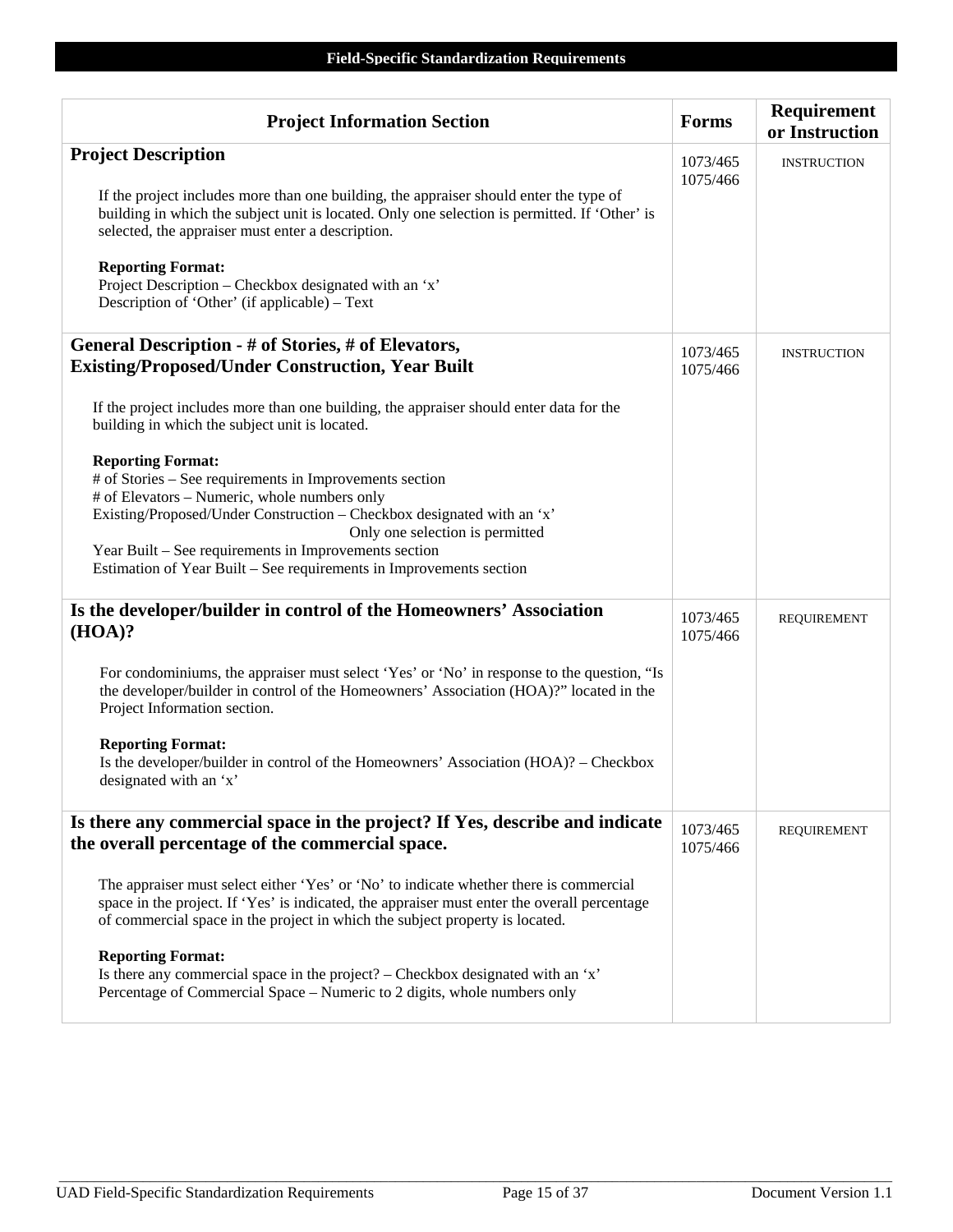<span id="page-15-0"></span>

| <b>Improvements Section</b>                                                                                                                                                                                                                                                                                                                                                                                                                                                                                                                                                                                                       | Forms                                                                                                                                                                                                                                                   | Requirement<br>or Instruction            |
|-----------------------------------------------------------------------------------------------------------------------------------------------------------------------------------------------------------------------------------------------------------------------------------------------------------------------------------------------------------------------------------------------------------------------------------------------------------------------------------------------------------------------------------------------------------------------------------------------------------------------------------|---------------------------------------------------------------------------------------------------------------------------------------------------------------------------------------------------------------------------------------------------------|------------------------------------------|
| # of Stories<br>The appraiser must indicate the number of stories for the subject property. Do not use<br>any designators or descriptors, such as '1 story' or 'one story and a half.'<br>For condominiums, the appraiser must enter the number of stories for the building in<br>which the subject unit is located.<br><b>Reporting Format:</b><br># of Stories – Numeric to 2 decimal places<br># of Levels<br>The appraiser must indicate the number of levels for the subject unit. Do not use any<br>designators or descriptors, such as '1 level'.<br><b>Reporting Format:</b><br># of Levels - Numeric, whole numbers only | 1004/70<br>2055/2055<br>1073*/465*<br>1075*/466*<br>*FIELD IS<br><b>LOCATED IN</b><br><b>PROJECT</b><br><b>INFORMATION</b><br><b>SECTION</b><br>1073*/465*<br>1075*/466*<br>*FIELD IS<br><b>LOCATED IN UNIT</b><br><b>DESCRIPTION</b><br><b>SECTION</b> | <b>REQUIREMENT</b><br><b>REQUIREMENT</b> |
| Design (Style)<br>The appraiser should enter an appropriate architectural design (style) type descriptor that<br>best describes the subject property. Valid descriptions include, but are not limited to,<br>'Colonial,' 'Rambler,' 'Georgian,' 'Farmhouse'. Do not use descriptors such as 'brick,'<br>'2 stories,' 'average,' 'conventional,' or 'typical' as these are not architectural styles.<br>Design style names may vary by locality. The appraiser should report the name of the<br>design style that is applicable within the local market area.<br><b>Reporting Format:</b><br>Design $(Style)$ – Text               | 1004/70<br>2055/2055                                                                                                                                                                                                                                    | <b>INSTRUCTION</b>                       |
| <b>Year Built</b><br>The appraiser must indicate the year the subject property was built. If it is unknown or<br>unavailable to the appraiser within the normal course of business, the appraiser must<br>estimate the year the subject property was built.<br><b>Reporting Format:</b><br>Year Built $-4$ -digit number, yyyy<br>Estimation of Year Built – A tilde $(\sim)$ must precede the year built<br><b>Examples:</b><br>1978<br>$\sim$ 1950 (The PDF creator will insert the tilde)                                                                                                                                      | 1004/70<br>2055/2055<br>1073*/465*<br>1075*/466*<br>*FIELD IS<br><b>LOCATED IN</b><br><b>PROJECT</b><br><b>INFORMATION</b><br><b>SECTION</b>                                                                                                            | <b>REQUIREMENT</b>                       |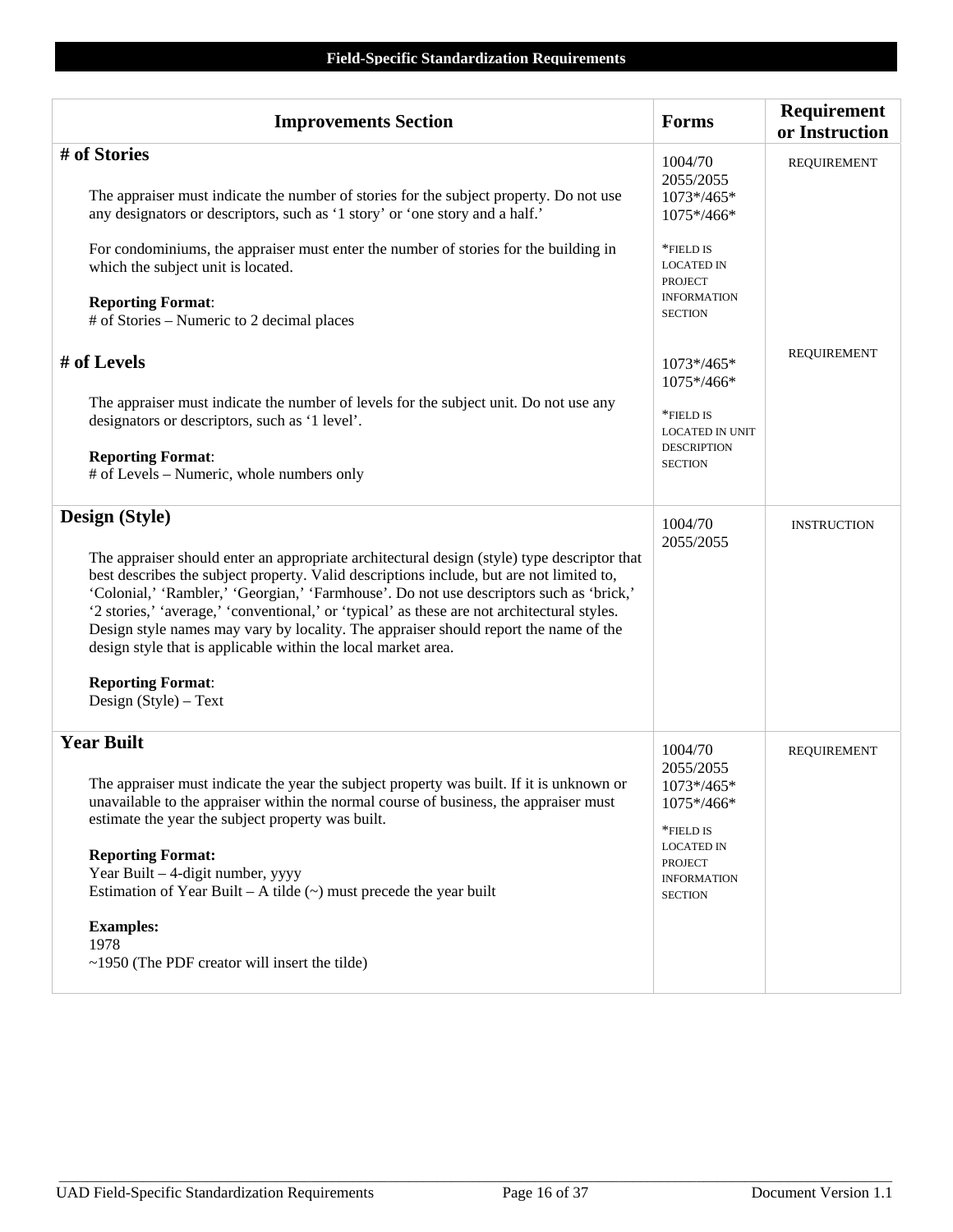| <b>Field-Specific Standardization Requirements</b>                                                                                                                                                                                                                                                                                                                                                                                                                                              |                                                                                                                                                                                                                                                |                               |
|-------------------------------------------------------------------------------------------------------------------------------------------------------------------------------------------------------------------------------------------------------------------------------------------------------------------------------------------------------------------------------------------------------------------------------------------------------------------------------------------------|------------------------------------------------------------------------------------------------------------------------------------------------------------------------------------------------------------------------------------------------|-------------------------------|
| <b>Improvements Section</b>                                                                                                                                                                                                                                                                                                                                                                                                                                                                     | Forms                                                                                                                                                                                                                                          | Requirement<br>or Instruction |
| <b>Basement Area, Basement Finish</b><br>If a basement exists, the appraiser must indicate the basement size in square feet and the<br>percentage of the basement that is finished. If there is no basement, enter the numeral<br>zero (0) in both fields.<br><b>Reporting Format:</b><br>Basement Area – Numeric to 5 digits, whole numbers only<br>Basement Finish – Numeric to 3 digits, whole numbers only                                                                                  | 1004/70<br>2055/2055                                                                                                                                                                                                                           | <b>REQUIREMENT</b>            |
| <b>Heating, Cooling</b><br>The appraiser should select the heating and/or cooling types. If there is no heating or<br>cooling source, the appraiser should indicate 'Other' and enter 'None'.<br><b>Reporting Format:</b><br>Heating Types (for 1004 and 2055) – Checkbox(es) designated with an 'x'<br>Cooling Types – Checkbox(es) designated with an 'x'<br>Description of 'Other' (if applicable) – Text<br><b>Heating, Cooling --</b> (for Condominiums)                                   | 1004/70<br>2055/2055<br>1073*/465*                                                                                                                                                                                                             | <b>INSTRUCTION</b>            |
| The appraiser should indicate the heating and cooling types. If there is no heating<br>source, the appraiser should indicate 'None'. If there is no cooling source, the appraiser<br>should indicate 'Other' and enter 'None'.<br><b>Reporting Format:</b><br>Heating Types (for $1073$ and $1075$ ) – Text<br>Cooling Types - Checkbox(es) designated with an 'x'<br>Description of 'Other' (if applicable) – Text                                                                             | 1075**/466**<br>*FIELD IS<br><b>LOCATED IN THE</b><br><b>UNIT</b><br><b>DESCRIPTION</b><br><b>SECTION</b><br>**FIELD IS<br><b>LOCATED IN THE</b><br><b>UNIT</b><br><b>IMPROVEMENTS</b><br><b>SECTION</b>                                       | <b>INSTRUCTION</b>            |
| <b>Amenities</b><br>The appraiser should select the appropriate checkbox(es) to indicate the amenities<br>available. The appraiser should enter the numeral zero $(0)$ in the appropriate space if<br>there are no fireplaces or woodstoves. The appraiser should enter 'None' in the<br>appropriate space if there is no patio/deck, pool, fence, porch, or other amenity.<br><b>Reporting Format:</b><br>Amenity Types - Checkbox(es) designated with an 'x'<br>Description of Amenity - Text | 1004/70<br>2055/2055<br>1073*/465*<br>1075**/466**<br>*FIELD IS<br><b>LOCATED IN THE</b><br><b>UNIT</b><br><b>DESCRIPTION</b><br><b>SECTION</b><br>**FIELD IS<br><b>LOCATED IN THE</b><br><b>UNIT</b><br><b>IMPROVEMENTS</b><br><b>SECTION</b> | <b>INSTRUCTION</b>            |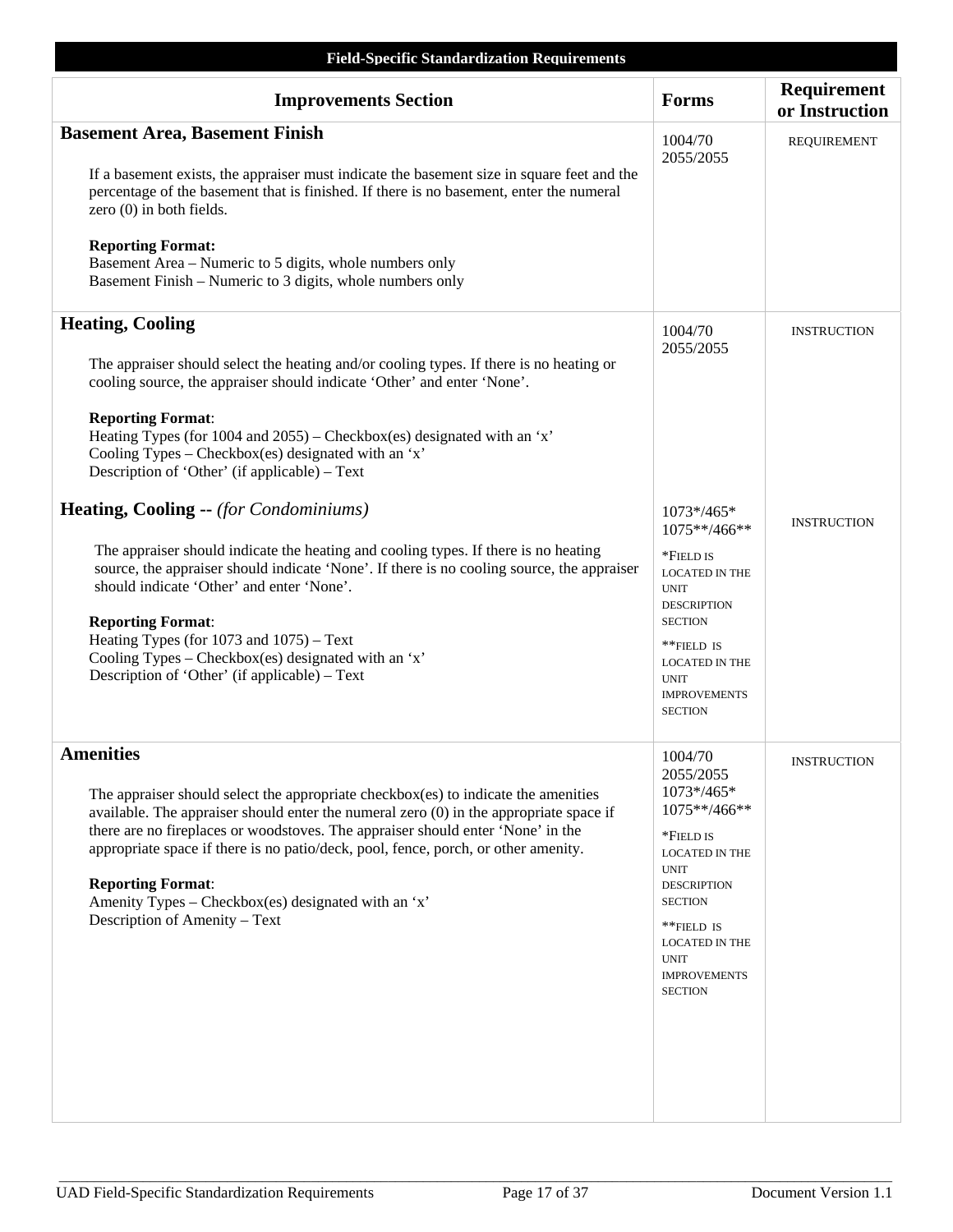| <b>Field-Specific Standardization Requirements</b>                                                                                                                                                                                                                                                                                                                                                                                                                                                                                                                                                                                                                                                                                                                           |                                                                                                                                                                       |                               |  |
|------------------------------------------------------------------------------------------------------------------------------------------------------------------------------------------------------------------------------------------------------------------------------------------------------------------------------------------------------------------------------------------------------------------------------------------------------------------------------------------------------------------------------------------------------------------------------------------------------------------------------------------------------------------------------------------------------------------------------------------------------------------------------|-----------------------------------------------------------------------------------------------------------------------------------------------------------------------|-------------------------------|--|
| <b>Improvements Section</b>                                                                                                                                                                                                                                                                                                                                                                                                                                                                                                                                                                                                                                                                                                                                                  | Forms                                                                                                                                                                 | Requirement<br>or Instruction |  |
| Car Storage, Driveway, Garage, Carport<br>The appraiser must indicate whether the subject property has a driveway, garage, and/or<br>carport, or has no car storage. If the subject property has a driveway, garage, and/or<br>carport, the appraiser must enter the number of spaces for each type of car storage; if<br>none, enter the numeral zero (0).<br><b>Reporting Format:</b><br>Car Storage Types – Checkbox(es) designated with an 'x'<br># of Cars - Numeric to 2 digits, whole numbers only                                                                                                                                                                                                                                                                    | 1004/70<br>2055/2055<br>1073*/465*<br>1075*/466*<br>*CAR STORAGE<br>AND # CARS<br><b>FIELDS ARE</b><br><b>LOCATED IN UNIT</b><br><b>DESCRIPTION</b><br><b>SECTION</b> | <b>REQUIREMENT</b>            |  |
| Finished Area Above Grade Contains _______ Rooms<br>The appraiser must enter the total number of finished rooms above grade.<br><b>Reporting Format:</b><br># of Rooms - Numeric to 2 digits, whole numbers only                                                                                                                                                                                                                                                                                                                                                                                                                                                                                                                                                             | 1004/70<br>2055/2055<br>1073*/465*<br>1075*/466*<br>*FIELD IS<br><b>LOCATED IN UNIT</b><br><b>DESCRIPTION</b><br><b>SECTION</b>                                       | <b>REQUIREMENT</b>            |  |
| <b>Finished Area Above Grade Contains _______Bedrooms</b><br>This appraiser must enter the total number of bedrooms above grade.<br><b>Reporting Format:</b><br># of Bedrooms – Numeric to 2 digits, whole numbers only                                                                                                                                                                                                                                                                                                                                                                                                                                                                                                                                                      | 1004/70<br>2055/2055<br>1073*/465*<br>1075*/466*<br>*FIELD IS<br><b>LOCATED IN UNIT</b><br><b>DESCRIPTION</b><br><b>SECTION</b>                                       | <b>REQUIREMENT</b>            |  |
| <b>Finished Area Above Grade Contains</b><br>Bath(s)<br>The appraiser must enter the total number of full baths and partial baths above grade. A<br>three-quarter bath is to be counted as a full bath in all cases. Quarter baths (baths that<br>feature only a toilet) are not to be included in the bathroom count. The number of full<br>and half baths must be entered, separated by a period. The full bath count is represented<br>to the left of the period. The half bath count is represented to the right of the period.<br><b>Reporting Format:</b><br># of Bath(s) – Numeric to 2 decimal places<br>Separate full bath count from half bath count with a period (.), nn.nn<br><b>Example:</b><br>3.2 indicates three full baths and two half baths above grade. | 1004/70<br>2055/2055<br>1073*/465*<br>1075*/466*<br>*FIELD IS<br><b>LOCATED IN UNIT</b><br><b>DESCRIPTION</b><br><b>SECTION</b>                                       | <b>REQUIREMENT</b>            |  |
| <b>Square Feet of Gross Living Area Above Grade</b><br>The appraiser must enter the total square footage of the above grade living area.<br><b>Reporting Format:</b><br>Square Feet of GLA – Numeric to 5 digits, whole numbers only                                                                                                                                                                                                                                                                                                                                                                                                                                                                                                                                         | 1004/70<br>2055/2055<br>1073*/465*<br>1075*/466*<br>*FIELD IS<br><b>LOCATED IN UNIT</b><br><b>DESCRIPTION</b><br><b>SECTION</b>                                       | REQUIREMENT                   |  |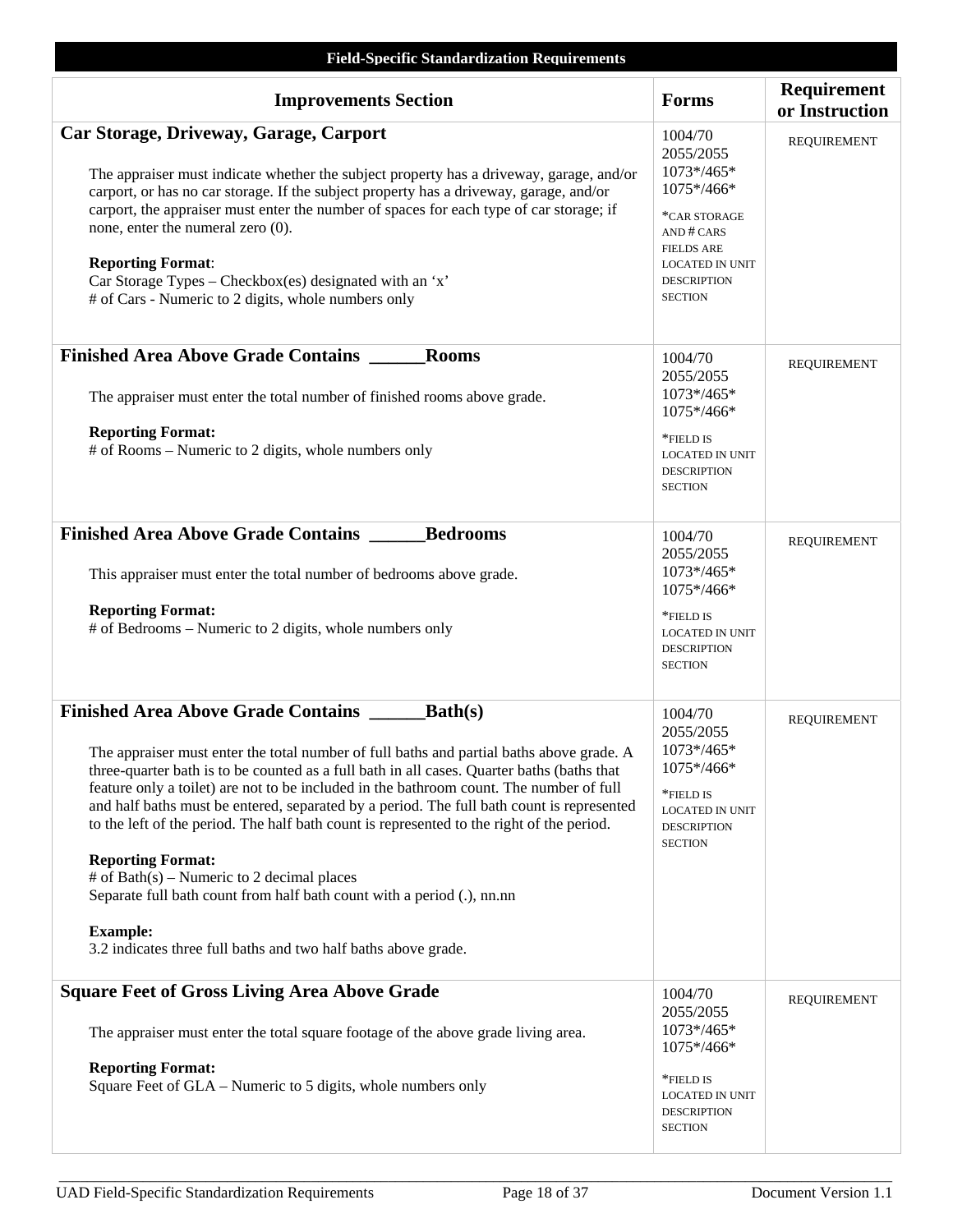| <b>Field-Specific Standardization Requirements</b>                                                                                                                                                                                                                                                                                                                                                                                                                     |                                                                      |                               |
|------------------------------------------------------------------------------------------------------------------------------------------------------------------------------------------------------------------------------------------------------------------------------------------------------------------------------------------------------------------------------------------------------------------------------------------------------------------------|----------------------------------------------------------------------|-------------------------------|
| <b>Improvements Section</b>                                                                                                                                                                                                                                                                                                                                                                                                                                            | <b>Forms</b>                                                         | Requirement<br>or Instruction |
| Describe the condition of the property (including needed repairs,<br>deterioration, renovations, remodeling, etc.)                                                                                                                                                                                                                                                                                                                                                     | 1004/70<br>1073*/465*                                                | <b>REQUIREMENT</b>            |
| <b>Interior/Exterior Complete Inspection Reports:</b><br>The appraiser must provide the following information:                                                                                                                                                                                                                                                                                                                                                         | *FIELD IS<br>LOCATED IN UNIT<br><b>DESCRIPTION</b><br><b>SECTION</b> |                               |
| Overall Condition Rating - The appraiser must select one of the following ratings<br>that best describes the overall condition of the subject property or unit. For<br>condominium properties, the rating must reflect the overall condition for the<br>individual unit being appraised. Only one selection is permitted. The rating for<br>the subject property must match the overall condition rating that is reported in the<br>Sales Comparison Approach section. |                                                                      |                               |
| C <sub>1</sub>                                                                                                                                                                                                                                                                                                                                                                                                                                                         |                                                                      |                               |
| C2                                                                                                                                                                                                                                                                                                                                                                                                                                                                     |                                                                      |                               |
| C <sub>3</sub>                                                                                                                                                                                                                                                                                                                                                                                                                                                         |                                                                      |                               |
| C <sub>4</sub>                                                                                                                                                                                                                                                                                                                                                                                                                                                         |                                                                      |                               |
| C <sub>5</sub>                                                                                                                                                                                                                                                                                                                                                                                                                                                         |                                                                      |                               |
| C6                                                                                                                                                                                                                                                                                                                                                                                                                                                                     |                                                                      |                               |
| The definitions for the ratings listed above are provided in Exhibit 1:<br>Requirements – Condition and Quality Ratings Usage.                                                                                                                                                                                                                                                                                                                                         |                                                                      |                               |
| The appraiser must indicate 'Yes' or 'No' if there has been any material work<br>done to the kitchen(s) or bathroom(s) in the prior 15 years. If 'No', the text 'No<br>updates in the prior 15 years' must be provided. If 'Yes', additional information<br>for kitchens and bathrooms must be provided.                                                                                                                                                               |                                                                      |                               |
| Kitchen(s) and Bathroom(s) – Level of Work Completed and Timeframes – The<br>appraiser must identify any work completed in the kitchen(s) and bathroom(s)<br>along with the timeframes in which the work was completed. The appraiser must<br>select one of the values from the lists below for both the kitchen(s) and the<br>bathroom(s).                                                                                                                            |                                                                      |                               |
| <b>Level of Work Completed:</b>                                                                                                                                                                                                                                                                                                                                                                                                                                        |                                                                      |                               |
| not updated                                                                                                                                                                                                                                                                                                                                                                                                                                                            |                                                                      |                               |
| updated                                                                                                                                                                                                                                                                                                                                                                                                                                                                |                                                                      |                               |
| remodeled<br>٠                                                                                                                                                                                                                                                                                                                                                                                                                                                         |                                                                      |                               |
| Definitions for the Level of Work Completed are provided in Exhibit 2:<br>Requirements - Definitions of Not Updated, Updated, and Remodeled.                                                                                                                                                                                                                                                                                                                           |                                                                      |                               |
| <b>Timeframes:</b>                                                                                                                                                                                                                                                                                                                                                                                                                                                     |                                                                      |                               |
| less than one year ago                                                                                                                                                                                                                                                                                                                                                                                                                                                 |                                                                      |                               |
| one to five years ago<br>٠                                                                                                                                                                                                                                                                                                                                                                                                                                             |                                                                      |                               |
| six to ten years ago<br>٠                                                                                                                                                                                                                                                                                                                                                                                                                                              |                                                                      |                               |
| eleven to fifteen years ago<br>٠                                                                                                                                                                                                                                                                                                                                                                                                                                       |                                                                      |                               |
| timeframe unknown<br>٠                                                                                                                                                                                                                                                                                                                                                                                                                                                 |                                                                      |                               |
| Timeframes represent the time period in which the majority of the improvements<br>were completed.                                                                                                                                                                                                                                                                                                                                                                      |                                                                      |                               |
| Descriptions or Comments – The appraiser must provide a description of the<br>condition of the improvements to the subject property.                                                                                                                                                                                                                                                                                                                                   |                                                                      |                               |
|                                                                                                                                                                                                                                                                                                                                                                                                                                                                        |                                                                      |                               |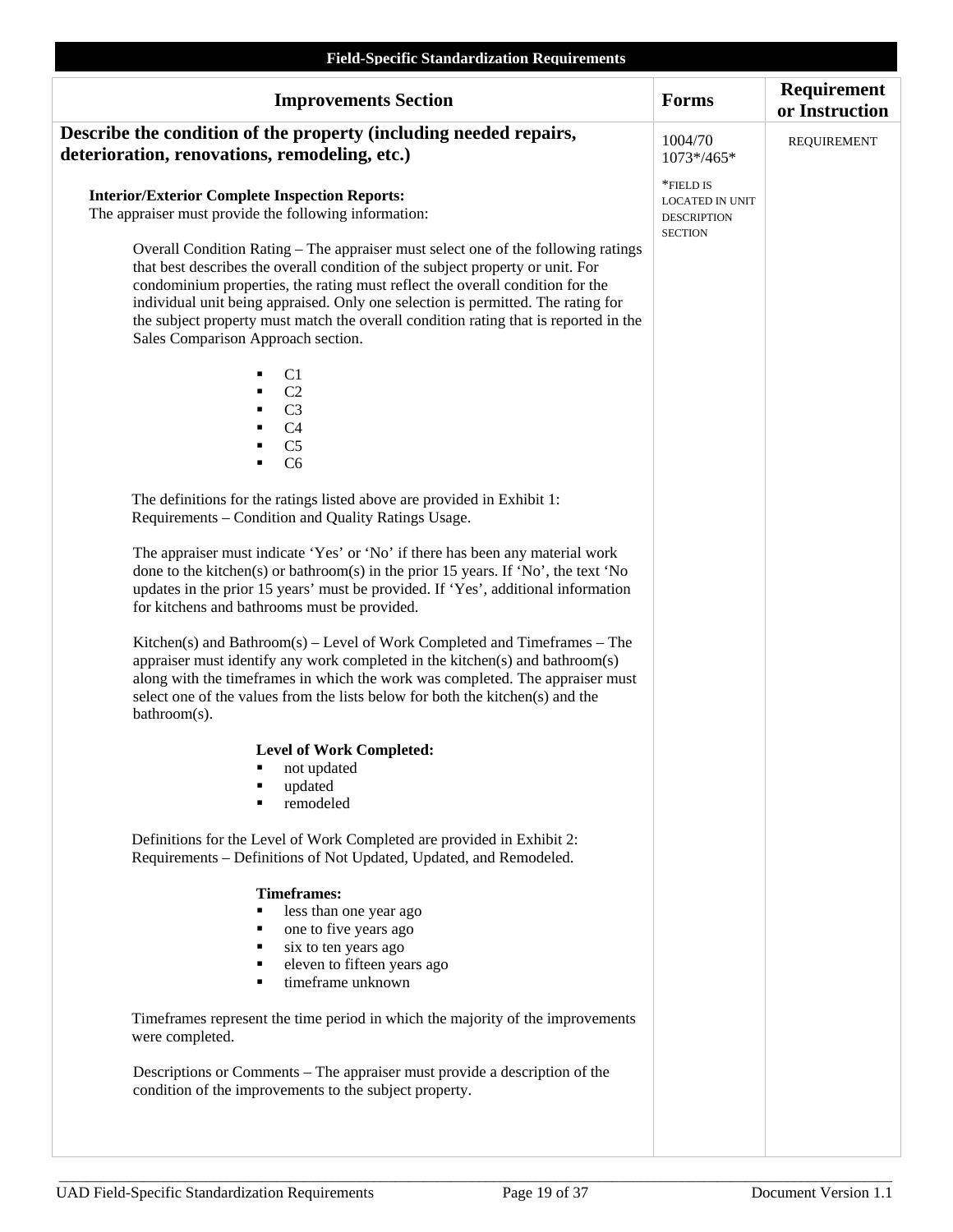| <b>Field-Specific Standardization Requirements</b>                                                                                                                                                                                                                                                                |                                                                |                               |  |  |
|-------------------------------------------------------------------------------------------------------------------------------------------------------------------------------------------------------------------------------------------------------------------------------------------------------------------|----------------------------------------------------------------|-------------------------------|--|--|
| <b>Improvements Section</b>                                                                                                                                                                                                                                                                                       | <b>Forms</b>                                                   | Requirement<br>or Instruction |  |  |
| <b>Reporting Format:</b><br>Condition Rating - Appraiser must select one value from the specified list                                                                                                                                                                                                            |                                                                |                               |  |  |
| Indicator of Work Completed in Prior 15 Years – 'Yes' or 'No' response                                                                                                                                                                                                                                            |                                                                |                               |  |  |
| Level of Work Completed for Kitchen(s) and Bathroom(s) – Appraiser must<br>select one value from the specified list                                                                                                                                                                                               |                                                                |                               |  |  |
| Timeframes for Work Completed for the Kitchen(s) and Bathroom(s) – Appraiser<br>must select one value from the specified list                                                                                                                                                                                     |                                                                |                               |  |  |
| Description of Condition of Improvements - Text                                                                                                                                                                                                                                                                   |                                                                |                               |  |  |
| The PDF creator will populate the selected text from the specified lists for<br>'Overall Condition Rating' (Improvement Area), 'Level of Work Completed,'<br>and 'Timeframe for Work Completed.' A semicolon will be used to separate the<br>overall condition rating from the kitchen and bathroom improvements. |                                                                |                               |  |  |
| <b>Examples:</b><br>C4; No updates in the prior 15 years; [enter description of property condition]                                                                                                                                                                                                               |                                                                |                               |  |  |
| C3; Kitchen- updated less than one year ago; Bathrooms-remodeled-one to five<br>years ago; [enter description of property condition]                                                                                                                                                                              |                                                                |                               |  |  |
| C2; Kitchen- not updated; Bathrooms-remodeled-less than one year ago; [enter<br>description of property condition]                                                                                                                                                                                                |                                                                |                               |  |  |
| <b>Exterior-Only Inspection Residential Appraisal Report Forms:</b><br>The appraiser must report the overall condition of the property or unit using one of the<br>overall condition ratings.                                                                                                                     | 2055/2055<br>1075*/466*<br>*FIELD IS                           | <b>REQUIREMENT</b>            |  |  |
| <b>Reporting Format:</b><br>Condition Rating – Appraiser must select one value from the specified list<br>Description of Condition of Improvements - Text                                                                                                                                                         | <b>LOCATED IN UNIT</b><br><b>DESCRIPTION</b><br><b>SECTION</b> |                               |  |  |
|                                                                                                                                                                                                                                                                                                                   |                                                                |                               |  |  |
|                                                                                                                                                                                                                                                                                                                   |                                                                |                               |  |  |
|                                                                                                                                                                                                                                                                                                                   |                                                                |                               |  |  |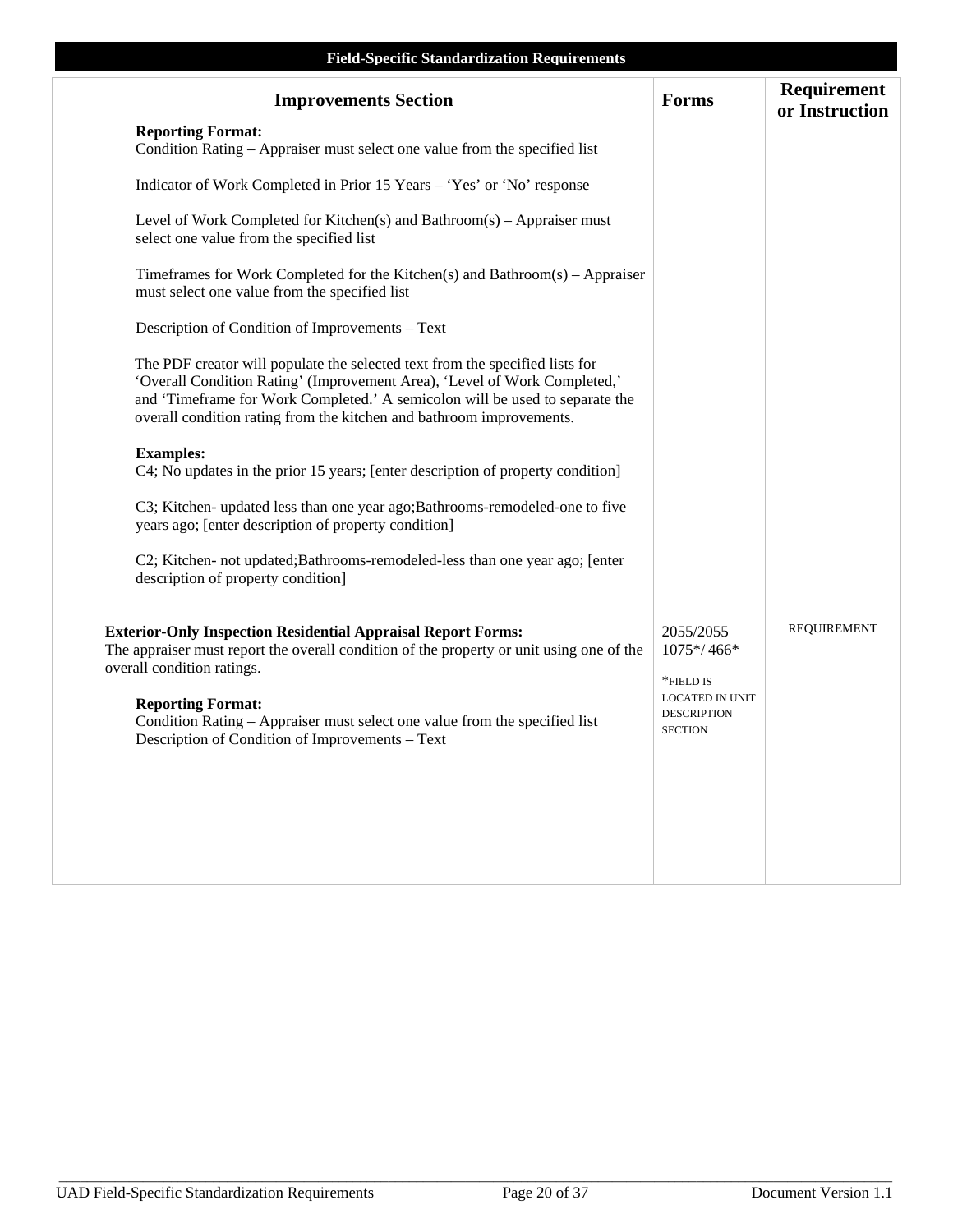<span id="page-20-0"></span>

| <b>Sales Comparison Approach Section</b>                                                                                                                                                                                                                                                                                                                                                                                                                                                                                                                                                                                                                                                                                                                                                                                    | Forms                                        | Requirement<br>or Instruction |
|-----------------------------------------------------------------------------------------------------------------------------------------------------------------------------------------------------------------------------------------------------------------------------------------------------------------------------------------------------------------------------------------------------------------------------------------------------------------------------------------------------------------------------------------------------------------------------------------------------------------------------------------------------------------------------------------------------------------------------------------------------------------------------------------------------------------------------|----------------------------------------------|-------------------------------|
| <b>Address</b><br>The appraiser must enter the subject property address and the address for each<br>comparable sale. Refer to "Property Address" and "Unit#" (if applicable) data fields<br>in the Subject section for the requirements on completing this field.<br><b>Reporting Format:</b><br>Property Address - Text<br>Unit # (if applicable) $-$ Text<br>$City - Text$<br>State – 2-letter USPS abbreviation<br>ZIP Code $-5$ -digit ZIP Code or ZIP+4 code (either with or without the dash)                                                                                                                                                                                                                                                                                                                         | 1004/70<br>2055/2055<br>1073/465<br>1075/466 | REQUIREMENT                   |
| <b>Proximity to Subject</b><br>The appraiser must enter the proximity of the comparable sales to the subject<br>property, expressed as a distance in miles. The distance between the subject property<br>and each comparable property is to be measured using a straight line between the<br>properties. The direction of the comparable property in relation to the subject<br>property must be expressed.<br>If the address for a comparable property is not found by the appraiser's mapping<br>program, the appraiser must choose a location on the map as close as possible to the<br>address of the comparable property to derive an accurate distance calculation.<br><b>Reporting Format:</b><br>Proximity to Subject – Numeric to 2 decimal places $+$ 'miles' $+$ Directional<br><b>Example:</b><br>1.75 miles NW | 1004/70<br>2055/2055<br>1073/465<br>1075/466 | REQUIREMENT                   |
| <b>Sale Price</b><br>The appraiser must enter the sale price of the subject property (if applicable) and<br>each comparable property. The sale price for the subject property must match the<br>contract price reported in the Contract section. If any of the comparable properties<br>sold for a price that was not in whole dollars, the appraiser must round the sales<br>price to the nearest dollar. If any of the comparable properties is a listing or pending<br>sale, the appraiser must enter the offering price or contract price as applicable.<br><b>Reporting Format:</b><br>Sale Price – Currency, whole dollars only                                                                                                                                                                                       | 1004/70<br>2055/2055<br>1073/465<br>1075/466 | <b>REQUIREMENT</b>            |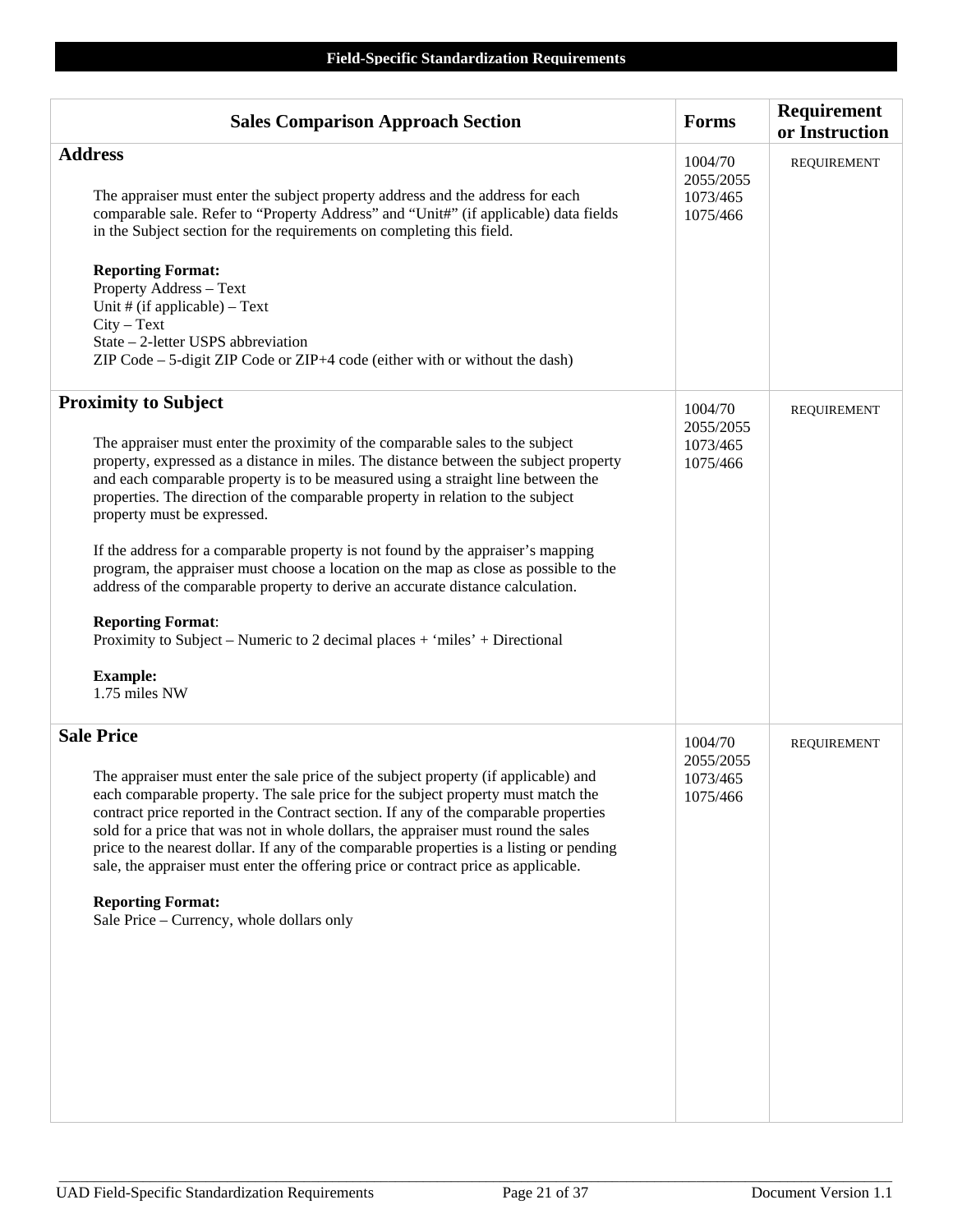|                                                                                                                                                                                                                                                                                                                                                                                                                                                                 |                                                                                                                                                                             | <b>Field-Specific Standardization Requirements</b>                                                                                                                                                                                                                                                                                                                                                                                                                                                                                                                                                                      |         |                    |  |
|-----------------------------------------------------------------------------------------------------------------------------------------------------------------------------------------------------------------------------------------------------------------------------------------------------------------------------------------------------------------------------------------------------------------------------------------------------------------|-----------------------------------------------------------------------------------------------------------------------------------------------------------------------------|-------------------------------------------------------------------------------------------------------------------------------------------------------------------------------------------------------------------------------------------------------------------------------------------------------------------------------------------------------------------------------------------------------------------------------------------------------------------------------------------------------------------------------------------------------------------------------------------------------------------------|---------|--------------------|--|
|                                                                                                                                                                                                                                                                                                                                                                                                                                                                 | <b>Sales Comparison Approach Section</b>                                                                                                                                    |                                                                                                                                                                                                                                                                                                                                                                                                                                                                                                                                                                                                                         |         |                    |  |
| Data Source(s)                                                                                                                                                                                                                                                                                                                                                                                                                                                  |                                                                                                                                                                             |                                                                                                                                                                                                                                                                                                                                                                                                                                                                                                                                                                                                                         | 1004/70 | <b>REQUIREMENT</b> |  |
| The appraiser must provide the data source(s) utilized to obtain the data for each<br>comparable sale. When using MLS as the data source, the MLS organization<br>acronym or abbreviation followed by '#' and the listing identifier (numbers and<br>letters) must be reported. If the appraiser utilizes additional data sources that do not<br>fit into this data field, they must be provided in the comments section or addenda in<br>the appraisal report. | 2055/2055<br>1073/465<br>1075/466                                                                                                                                           |                                                                                                                                                                                                                                                                                                                                                                                                                                                                                                                                                                                                                         |         |                    |  |
| enter 'Unk'.                                                                                                                                                                                                                                                                                                                                                                                                                                                    |                                                                                                                                                                             | Additionally, the appraiser must provide the DOM for each comparable sale for the<br>latest time period that the property was listed or advertised for sale. DOM is defined<br>as the total number of continuous days from the date that a property is listed or<br>advertised for sale until the date that it is taken off the market or sold. DOM applies<br>not only to properties that are listed in the MLS, but also applies to properties<br>marketed for sale outside MLS. If the comparable property was not individually<br>listed or advertised for sale, enter the numeral zero (0). If the DOM is unknown, |         |                    |  |
| <b>Reporting Format:</b>                                                                                                                                                                                                                                                                                                                                                                                                                                        | Data Source(s) – Abbreviated MLS#Listing Identifier or Text<br>DOM – Numeric to 4 digits, whole numbers only<br>and print the letters 'DOM' prior to the response.          | The PDF creator will automatically insert a semicolon to separate the data values                                                                                                                                                                                                                                                                                                                                                                                                                                                                                                                                       |         |                    |  |
| <b>Examples:</b><br>MRIS#AA123456789;DOM 220<br>MRIS#BB123456789;DOM Unk                                                                                                                                                                                                                                                                                                                                                                                        |                                                                                                                                                                             |                                                                                                                                                                                                                                                                                                                                                                                                                                                                                                                                                                                                                         |         |                    |  |
| <b>Sale or Financing Concessions</b>                                                                                                                                                                                                                                                                                                                                                                                                                            |                                                                                                                                                                             |                                                                                                                                                                                                                                                                                                                                                                                                                                                                                                                                                                                                                         | 1004/70 | REQUIREMENT        |  |
| indicated.                                                                                                                                                                                                                                                                                                                                                                                                                                                      | Note: This field, comprised of two lines, is used to capture sale type, financing type,<br>and any concessions. The information must be entered on line $1$ and line $2$ as |                                                                                                                                                                                                                                                                                                                                                                                                                                                                                                                                                                                                                         |         |                    |  |
| Line 1                                                                                                                                                                                                                                                                                                                                                                                                                                                          | the list and identify the first sale type that applies. The valid values are:                                                                                               | The appraiser must indicate the sale type for each comparable property. If more than<br>one sale type applies to the comparable property, the appraiser must start at the top of                                                                                                                                                                                                                                                                                                                                                                                                                                        |         |                    |  |
|                                                                                                                                                                                                                                                                                                                                                                                                                                                                 | <b>ABBREVIATED</b><br><b>ENTRY</b>                                                                                                                                          | <b>SALE TYPE</b>                                                                                                                                                                                                                                                                                                                                                                                                                                                                                                                                                                                                        |         |                    |  |
|                                                                                                                                                                                                                                                                                                                                                                                                                                                                 | <b>REO</b>                                                                                                                                                                  | REO sale                                                                                                                                                                                                                                                                                                                                                                                                                                                                                                                                                                                                                |         |                    |  |
|                                                                                                                                                                                                                                                                                                                                                                                                                                                                 | Short                                                                                                                                                                       | Short sale                                                                                                                                                                                                                                                                                                                                                                                                                                                                                                                                                                                                              |         |                    |  |
|                                                                                                                                                                                                                                                                                                                                                                                                                                                                 | CrtOrd                                                                                                                                                                      | Court ordered sale                                                                                                                                                                                                                                                                                                                                                                                                                                                                                                                                                                                                      |         |                    |  |
|                                                                                                                                                                                                                                                                                                                                                                                                                                                                 | Estate                                                                                                                                                                      | Estate sale                                                                                                                                                                                                                                                                                                                                                                                                                                                                                                                                                                                                             |         |                    |  |
|                                                                                                                                                                                                                                                                                                                                                                                                                                                                 | Relo                                                                                                                                                                        | Relocation sale                                                                                                                                                                                                                                                                                                                                                                                                                                                                                                                                                                                                         |         |                    |  |
|                                                                                                                                                                                                                                                                                                                                                                                                                                                                 | NonArm                                                                                                                                                                      | Non-arms length sale                                                                                                                                                                                                                                                                                                                                                                                                                                                                                                                                                                                                    |         |                    |  |
|                                                                                                                                                                                                                                                                                                                                                                                                                                                                 | ArmLth<br>Listing                                                                                                                                                           | Arms length sale<br>Listing                                                                                                                                                                                                                                                                                                                                                                                                                                                                                                                                                                                             |         |                    |  |
|                                                                                                                                                                                                                                                                                                                                                                                                                                                                 |                                                                                                                                                                             |                                                                                                                                                                                                                                                                                                                                                                                                                                                                                                                                                                                                                         |         |                    |  |
|                                                                                                                                                                                                                                                                                                                                                                                                                                                                 |                                                                                                                                                                             |                                                                                                                                                                                                                                                                                                                                                                                                                                                                                                                                                                                                                         |         |                    |  |
|                                                                                                                                                                                                                                                                                                                                                                                                                                                                 |                                                                                                                                                                             |                                                                                                                                                                                                                                                                                                                                                                                                                                                                                                                                                                                                                         |         |                    |  |
|                                                                                                                                                                                                                                                                                                                                                                                                                                                                 |                                                                                                                                                                             |                                                                                                                                                                                                                                                                                                                                                                                                                                                                                                                                                                                                                         |         |                    |  |
|                                                                                                                                                                                                                                                                                                                                                                                                                                                                 |                                                                                                                                                                             |                                                                                                                                                                                                                                                                                                                                                                                                                                                                                                                                                                                                                         |         |                    |  |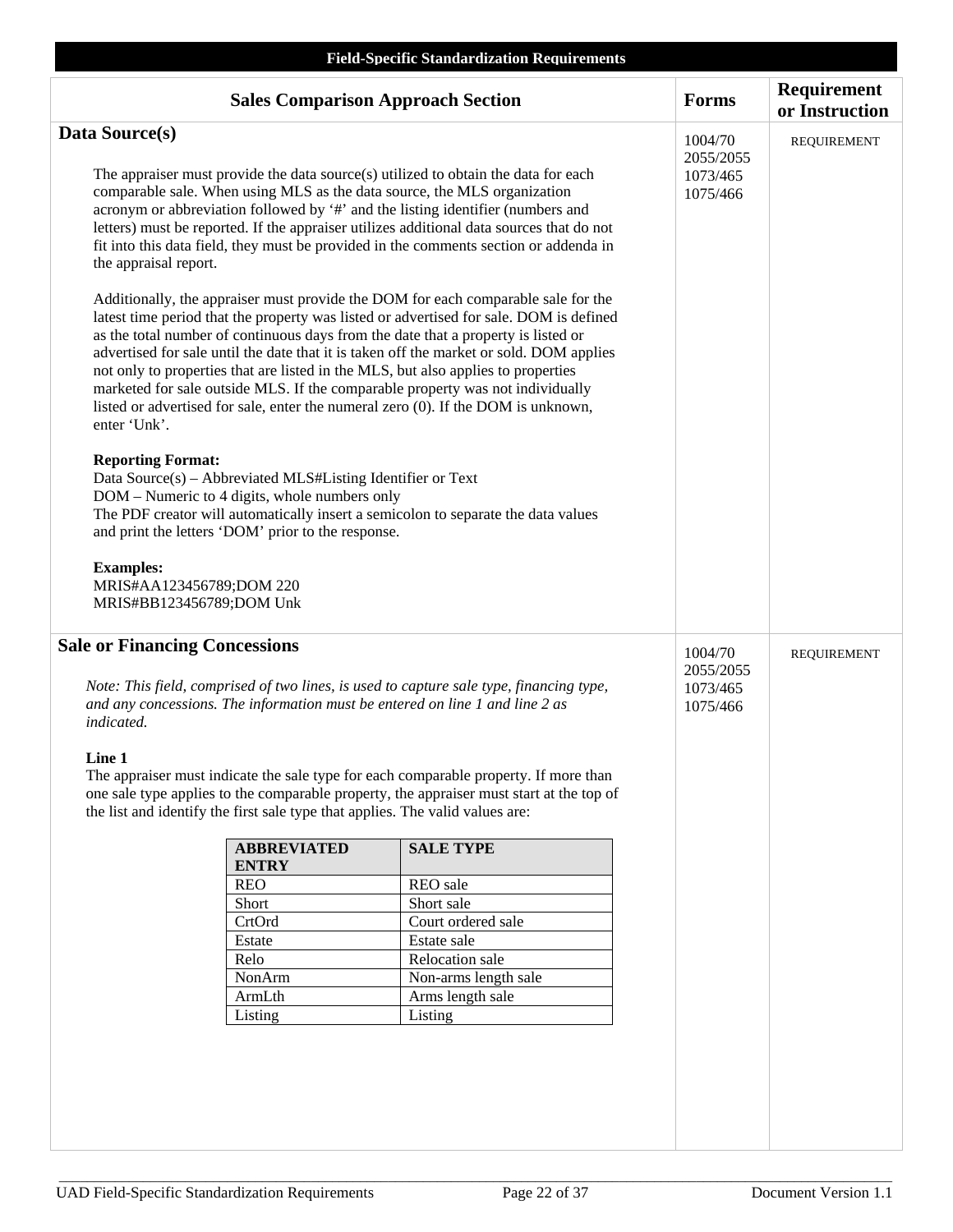|                                                       |                                                                                                                                                                                     | <b>Field-Specific Standardization Requirements</b>                                                                                                                                                                                                                                                                                                                                                                                                                                                                                                                                                                                                                                                      |                                  |                               |
|-------------------------------------------------------|-------------------------------------------------------------------------------------------------------------------------------------------------------------------------------------|---------------------------------------------------------------------------------------------------------------------------------------------------------------------------------------------------------------------------------------------------------------------------------------------------------------------------------------------------------------------------------------------------------------------------------------------------------------------------------------------------------------------------------------------------------------------------------------------------------------------------------------------------------------------------------------------------------|----------------------------------|-------------------------------|
|                                                       |                                                                                                                                                                                     | <b>Sales Comparison Approach Section</b>                                                                                                                                                                                                                                                                                                                                                                                                                                                                                                                                                                                                                                                                | <b>Forms</b>                     | Requirement<br>or Instruction |
| Line 2<br>concessions, enter the numeral zero $(0)$ . |                                                                                                                                                                                     | The appraiser must enter the financing type from the list below and the total amount<br>of concessions, if any, for each settled sale. If there are no sales or financing                                                                                                                                                                                                                                                                                                                                                                                                                                                                                                                               |                                  |                               |
|                                                       | <b>ABBREVIATED</b><br><b>ENTRY</b>                                                                                                                                                  | <b>FINANCING TYPE</b>                                                                                                                                                                                                                                                                                                                                                                                                                                                                                                                                                                                                                                                                                   |                                  |                               |
|                                                       | <b>FHA</b>                                                                                                                                                                          | <b>FHA</b>                                                                                                                                                                                                                                                                                                                                                                                                                                                                                                                                                                                                                                                                                              |                                  |                               |
|                                                       | <b>VA</b>                                                                                                                                                                           | <b>VA</b>                                                                                                                                                                                                                                                                                                                                                                                                                                                                                                                                                                                                                                                                                               |                                  |                               |
|                                                       | Conv                                                                                                                                                                                | Conventional                                                                                                                                                                                                                                                                                                                                                                                                                                                                                                                                                                                                                                                                                            |                                  |                               |
|                                                       | Seller                                                                                                                                                                              | Seller                                                                                                                                                                                                                                                                                                                                                                                                                                                                                                                                                                                                                                                                                                  |                                  |                               |
|                                                       | Cash                                                                                                                                                                                | Cash                                                                                                                                                                                                                                                                                                                                                                                                                                                                                                                                                                                                                                                                                                    |                                  |                               |
|                                                       | <b>RH</b>                                                                                                                                                                           | $USDA - Rural housing$                                                                                                                                                                                                                                                                                                                                                                                                                                                                                                                                                                                                                                                                                  |                                  |                               |
|                                                       | See Instruction                                                                                                                                                                     | Other – Appraiser to                                                                                                                                                                                                                                                                                                                                                                                                                                                                                                                                                                                                                                                                                    |                                  |                               |
|                                                       | <b>Below</b>                                                                                                                                                                        | enter a description of<br>the financing type*                                                                                                                                                                                                                                                                                                                                                                                                                                                                                                                                                                                                                                                           |                                  |                               |
| <b>Reporting Format:</b><br><b>Example:</b>           | of the financing type. The text must fit in the allowable space.<br>Description of 'Other Financing Type' (if applicable) - Text<br>Concession Amount – Numeric, whole numbers only | *Other: If the financing type is not on this list, the appraiser must enter a description<br>Note: Below-market financing can have an impact on market values and therefore is<br>of particular importance. A variety of government programs, such as state and local<br>bond programs, provide below-market financing. The appraiser must indicate if sales<br>transactions with below-market financing are used for comparable sales.<br><b>Line 1:</b> Sale Type – Appraiser must select one value from the specified list<br>Line 2: Financing Type – Appraiser must select one value from the specified list<br>The PDF creator will automatically insert a semicolon to separate the data values. |                                  |                               |
| Line 1: ArmLth<br>Line 2: FHA;5000                    |                                                                                                                                                                                     |                                                                                                                                                                                                                                                                                                                                                                                                                                                                                                                                                                                                                                                                                                         |                                  |                               |
|                                                       |                                                                                                                                                                                     |                                                                                                                                                                                                                                                                                                                                                                                                                                                                                                                                                                                                                                                                                                         |                                  |                               |
| <b>Date of Sale/Time</b>                              |                                                                                                                                                                                     | For each comparable property, the appraiser must first identify the status type from                                                                                                                                                                                                                                                                                                                                                                                                                                                                                                                                                                                                                    | 1004/70<br>2055/2055<br>1073/465 | <b>REQUIREMENT</b>            |
| the list of options below.                            |                                                                                                                                                                                     |                                                                                                                                                                                                                                                                                                                                                                                                                                                                                                                                                                                                                                                                                                         | 1075/466                         |                               |
| 'Active'.<br>٠                                        | <b>Status Type</b><br>Active<br>Contract<br>Expired<br>Withdrawn<br>Settled sale                                                                                                    | • If the comparable property is an active listing, the appraiser must specify<br>If the comparable property is under contract, or an expired or withdrawn                                                                                                                                                                                                                                                                                                                                                                                                                                                                                                                                               |                                  |                               |
|                                                       | withdrawn listings, and 'e' for expired listings.                                                                                                                                   | listing, the appraiser must first indicate the date status type using the<br>abbreviations below followed by the corresponding contract, expiration,<br>or withdrawal date in mm/yy format. Use 'c' for contract, 'w' for                                                                                                                                                                                                                                                                                                                                                                                                                                                                               |                                  |                               |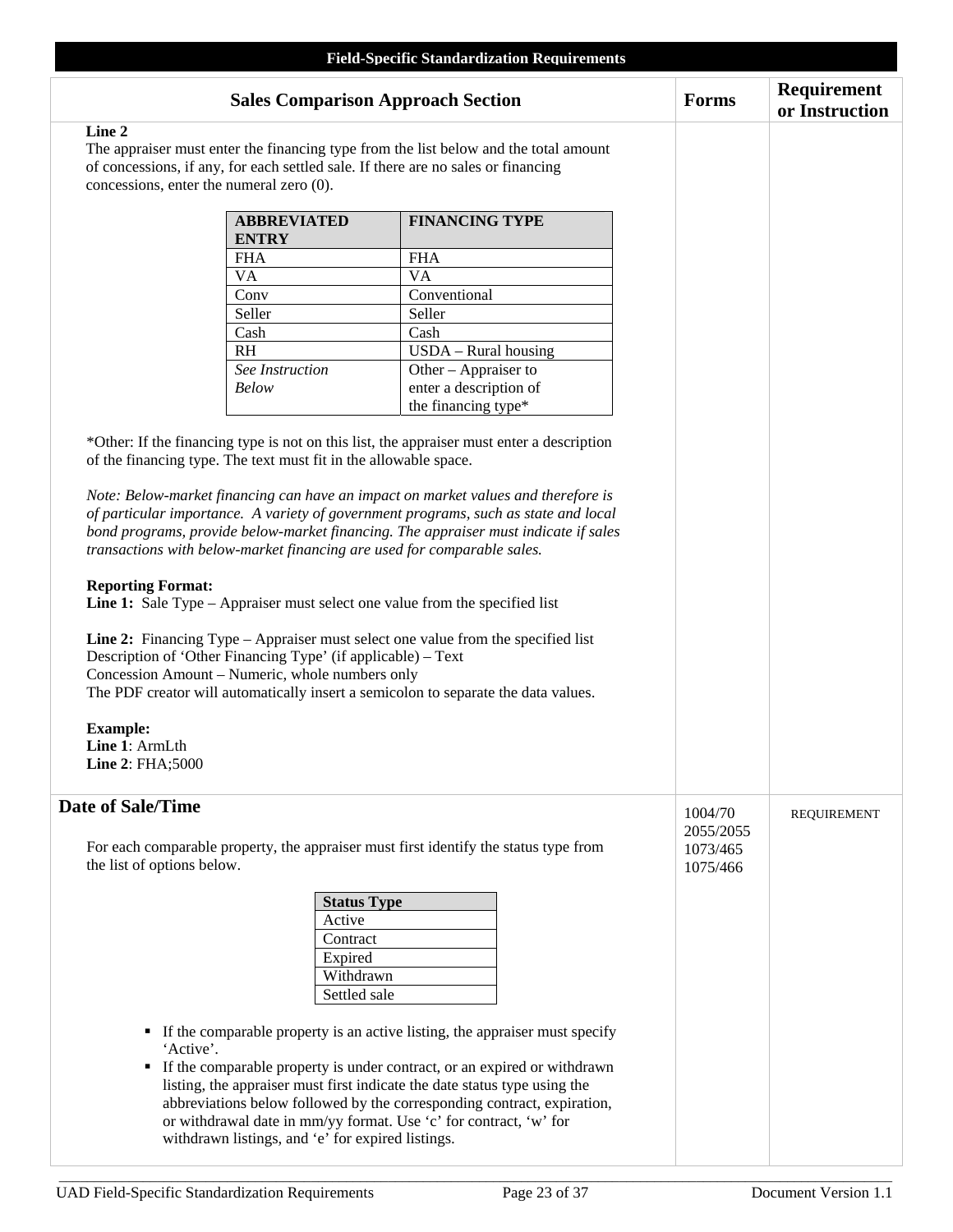|                                                                                                                        |                                                                                                        | <b>Field-Specific Standardization Requirements</b>                                                                                                                                                                                                                                                                                                                                                                                                                                                                                                                                    |  |  |
|------------------------------------------------------------------------------------------------------------------------|--------------------------------------------------------------------------------------------------------|---------------------------------------------------------------------------------------------------------------------------------------------------------------------------------------------------------------------------------------------------------------------------------------------------------------------------------------------------------------------------------------------------------------------------------------------------------------------------------------------------------------------------------------------------------------------------------------|--|--|
|                                                                                                                        | <b>Sales Comparison Approach Section</b>                                                               |                                                                                                                                                                                                                                                                                                                                                                                                                                                                                                                                                                                       |  |  |
|                                                                                                                        |                                                                                                        |                                                                                                                                                                                                                                                                                                                                                                                                                                                                                                                                                                                       |  |  |
|                                                                                                                        | <b>Abbreviated</b><br><b>Entry</b>                                                                     | <b>Date Status Type</b>                                                                                                                                                                                                                                                                                                                                                                                                                                                                                                                                                               |  |  |
|                                                                                                                        | $\mathbf c$                                                                                            | <b>Contract Date</b>                                                                                                                                                                                                                                                                                                                                                                                                                                                                                                                                                                  |  |  |
|                                                                                                                        | S                                                                                                      | <b>Settlement Date</b>                                                                                                                                                                                                                                                                                                                                                                                                                                                                                                                                                                |  |  |
|                                                                                                                        | W                                                                                                      | Withdrawn Date                                                                                                                                                                                                                                                                                                                                                                                                                                                                                                                                                                        |  |  |
|                                                                                                                        | e                                                                                                      | <b>Expiration Date</b>                                                                                                                                                                                                                                                                                                                                                                                                                                                                                                                                                                |  |  |
| contract date.<br><b>Reporting Format:</b><br>$Date - mm/yy$<br>semicolon.                                             | Status Type – Appraiser must select one value from the specified list                                  | by the contract date (mm/yy). For settled sales for which the contract date<br>is unavailable to the appraiser in the normal course of business, the<br>appraiser must enter the abbreviation 'Unk', for unknown, in place of the<br>Contract Date Unknown Indicator (for Settled Sales only) – Select 'Yes' or 'No'<br>The PDF creator will automatically insert the abbreviated Date Status type and a<br>semicolon to separate the data values (for settled sales only). If the appraiser indicates<br>the contract date is unknown, the PDF creator will populate 'Unk' after the |  |  |
| <b>Examples:</b><br>Active listing: Active<br>Contract: c04/10<br>Expired listing: e04/10<br>Withdrawn listing: w04/10 | Settled sale (contract date known): s04/10;c02/10<br>Settled sale (contract date unknown): s04/10; Unk |                                                                                                                                                                                                                                                                                                                                                                                                                                                                                                                                                                                       |  |  |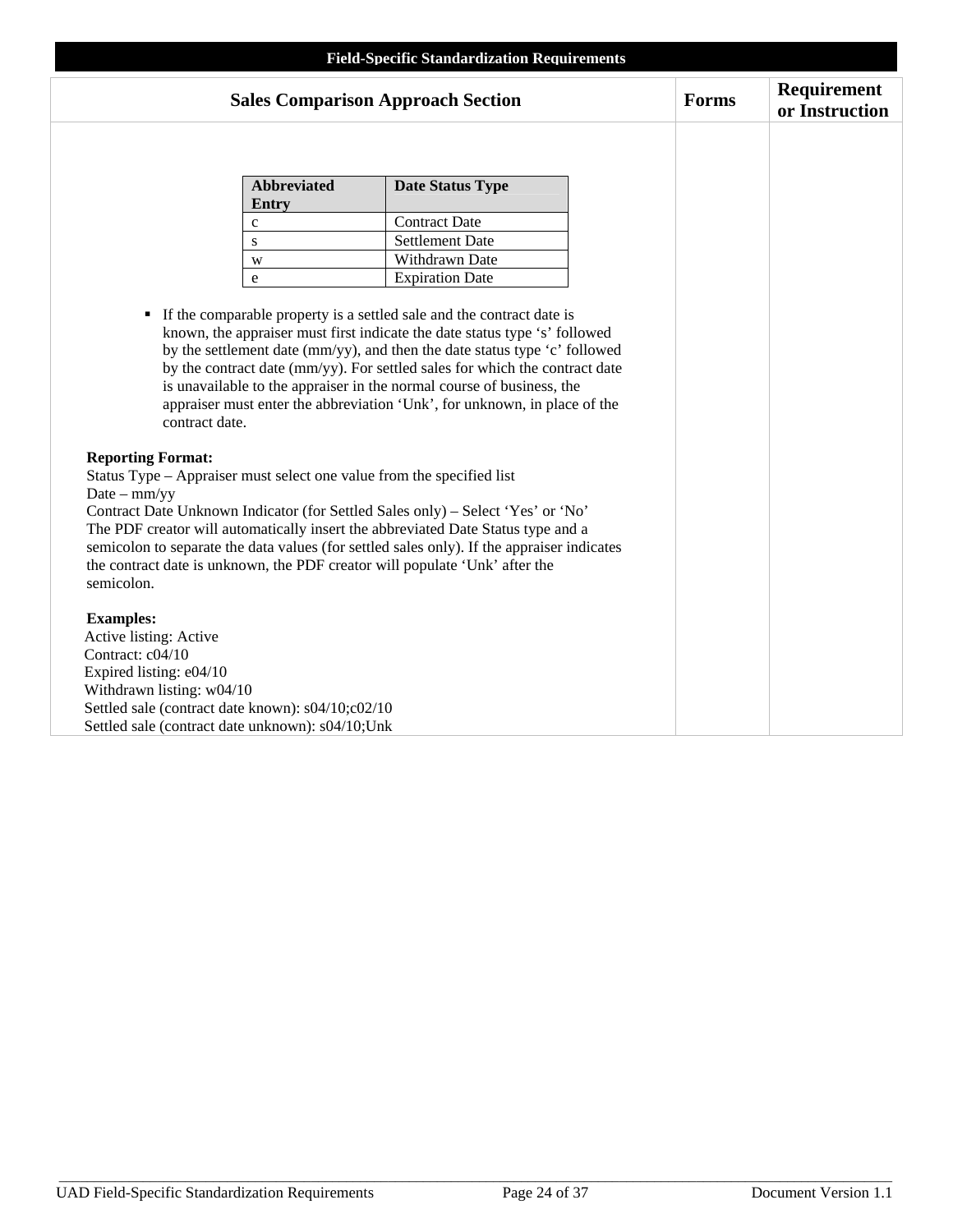|                                                                                                                                                                                                                                                                      |                                                                                                                                   | <b>Field-Specific Standardization Requirements</b>                                                                                                                                                                                                                                                                                                                                                                                                                                                                                                                                                                                               |  |                      |                               |
|----------------------------------------------------------------------------------------------------------------------------------------------------------------------------------------------------------------------------------------------------------------------|-----------------------------------------------------------------------------------------------------------------------------------|--------------------------------------------------------------------------------------------------------------------------------------------------------------------------------------------------------------------------------------------------------------------------------------------------------------------------------------------------------------------------------------------------------------------------------------------------------------------------------------------------------------------------------------------------------------------------------------------------------------------------------------------------|--|----------------------|-------------------------------|
|                                                                                                                                                                                                                                                                      | <b>Sales Comparison Approach Section</b>                                                                                          |                                                                                                                                                                                                                                                                                                                                                                                                                                                                                                                                                                                                                                                  |  | <b>Forms</b>         | Requirement<br>or Instruction |
| <b>Location</b>                                                                                                                                                                                                                                                      |                                                                                                                                   |                                                                                                                                                                                                                                                                                                                                                                                                                                                                                                                                                                                                                                                  |  |                      | REQUIREMENT                   |
| The appraiser must select one of the following ratings to describe the overall effect on<br>value and marketability of the location factor(s) associated with the subject property<br>and each comparable property. The abbreviation for the rating must be entered. |                                                                                                                                   |                                                                                                                                                                                                                                                                                                                                                                                                                                                                                                                                                                                                                                                  |  | 1073/465<br>1075/466 |                               |
|                                                                                                                                                                                                                                                                      | <b>ABBREVIATED</b><br><b>ENTRY</b>                                                                                                | <b>OVERALL</b><br><b>LOCATION RATING</b>                                                                                                                                                                                                                                                                                                                                                                                                                                                                                                                                                                                                         |  |                      |                               |
|                                                                                                                                                                                                                                                                      | N<br>$\bf{B}$<br>$\overline{A}$                                                                                                   | Neutral<br>Beneficial<br>Adverse                                                                                                                                                                                                                                                                                                                                                                                                                                                                                                                                                                                                                 |  |                      |                               |
|                                                                                                                                                                                                                                                                      | abbreviation for the factor must be entered, with the exception of 'Other'.                                                       | The appraiser must also select at least one, but not more than two, location factor(s)<br>from the list below. If two factors are entered, separate them with a semicolon. The                                                                                                                                                                                                                                                                                                                                                                                                                                                                   |  |                      |                               |
| <b>ABBREVIATED</b><br><b>ENTRY</b>                                                                                                                                                                                                                                   | <b>LOCATION FACTOR</b>                                                                                                            |                                                                                                                                                                                                                                                                                                                                                                                                                                                                                                                                                                                                                                                  |  |                      |                               |
| Res                                                                                                                                                                                                                                                                  | Residential                                                                                                                       |                                                                                                                                                                                                                                                                                                                                                                                                                                                                                                                                                                                                                                                  |  |                      |                               |
| Ind                                                                                                                                                                                                                                                                  | Industrial                                                                                                                        |                                                                                                                                                                                                                                                                                                                                                                                                                                                                                                                                                                                                                                                  |  |                      |                               |
| Comm                                                                                                                                                                                                                                                                 | Commercial                                                                                                                        |                                                                                                                                                                                                                                                                                                                                                                                                                                                                                                                                                                                                                                                  |  |                      |                               |
| <b>BsyRd</b>                                                                                                                                                                                                                                                         | <b>Busy Road</b>                                                                                                                  |                                                                                                                                                                                                                                                                                                                                                                                                                                                                                                                                                                                                                                                  |  |                      |                               |
| WtrFr                                                                                                                                                                                                                                                                | <b>Water Front</b>                                                                                                                |                                                                                                                                                                                                                                                                                                                                                                                                                                                                                                                                                                                                                                                  |  |                      |                               |
| GlfCse                                                                                                                                                                                                                                                               | <b>Golf Course</b>                                                                                                                |                                                                                                                                                                                                                                                                                                                                                                                                                                                                                                                                                                                                                                                  |  |                      |                               |
| AdjPrk                                                                                                                                                                                                                                                               | Adjacent to Park                                                                                                                  |                                                                                                                                                                                                                                                                                                                                                                                                                                                                                                                                                                                                                                                  |  |                      |                               |
| AdjPwr                                                                                                                                                                                                                                                               | <b>Adjacent to Power Lines</b>                                                                                                    |                                                                                                                                                                                                                                                                                                                                                                                                                                                                                                                                                                                                                                                  |  |                      |                               |
| Lndfl                                                                                                                                                                                                                                                                | Landfill                                                                                                                          |                                                                                                                                                                                                                                                                                                                                                                                                                                                                                                                                                                                                                                                  |  |                      |                               |
| PubTrn                                                                                                                                                                                                                                                               | <b>Public Transportation</b>                                                                                                      |                                                                                                                                                                                                                                                                                                                                                                                                                                                                                                                                                                                                                                                  |  |                      |                               |
| See Instruction Below                                                                                                                                                                                                                                                | of the location*                                                                                                                  | Other – Appraiser to enter a description                                                                                                                                                                                                                                                                                                                                                                                                                                                                                                                                                                                                         |  |                      |                               |
| space.<br><b>Reporting Format:</b><br>Description of 'Other' (if applicable) – Text                                                                                                                                                                                  | document in Exhibit 3: Requirements - Abbreviations.<br>Location Rating – Appraiser must select one value from the specified list | *Other: If a location factor not on this list materially affects the value of the property,<br>the appraiser must enter a description of the location associated with the property.<br>The description entered must allow a reader of the appraisal report to understand the<br>location factor(s) that is associated with the property. Descriptors such as 'None',<br>'N/A', 'Typical', 'Average', etc., are unacceptable. The text must fit in the allowable<br>A list of acceptable abbreviations and definitions is also provided at the end of this<br>Location Factors - Appraiser must select one or two factors from the specified list |  |                      |                               |
| <b>Example:</b><br>B;AdjPrk;WtrFr                                                                                                                                                                                                                                    | The PDF creator will automatically insert a semicolon to separate the data values.                                                |                                                                                                                                                                                                                                                                                                                                                                                                                                                                                                                                                                                                                                                  |  |                      |                               |
|                                                                                                                                                                                                                                                                      |                                                                                                                                   |                                                                                                                                                                                                                                                                                                                                                                                                                                                                                                                                                                                                                                                  |  |                      |                               |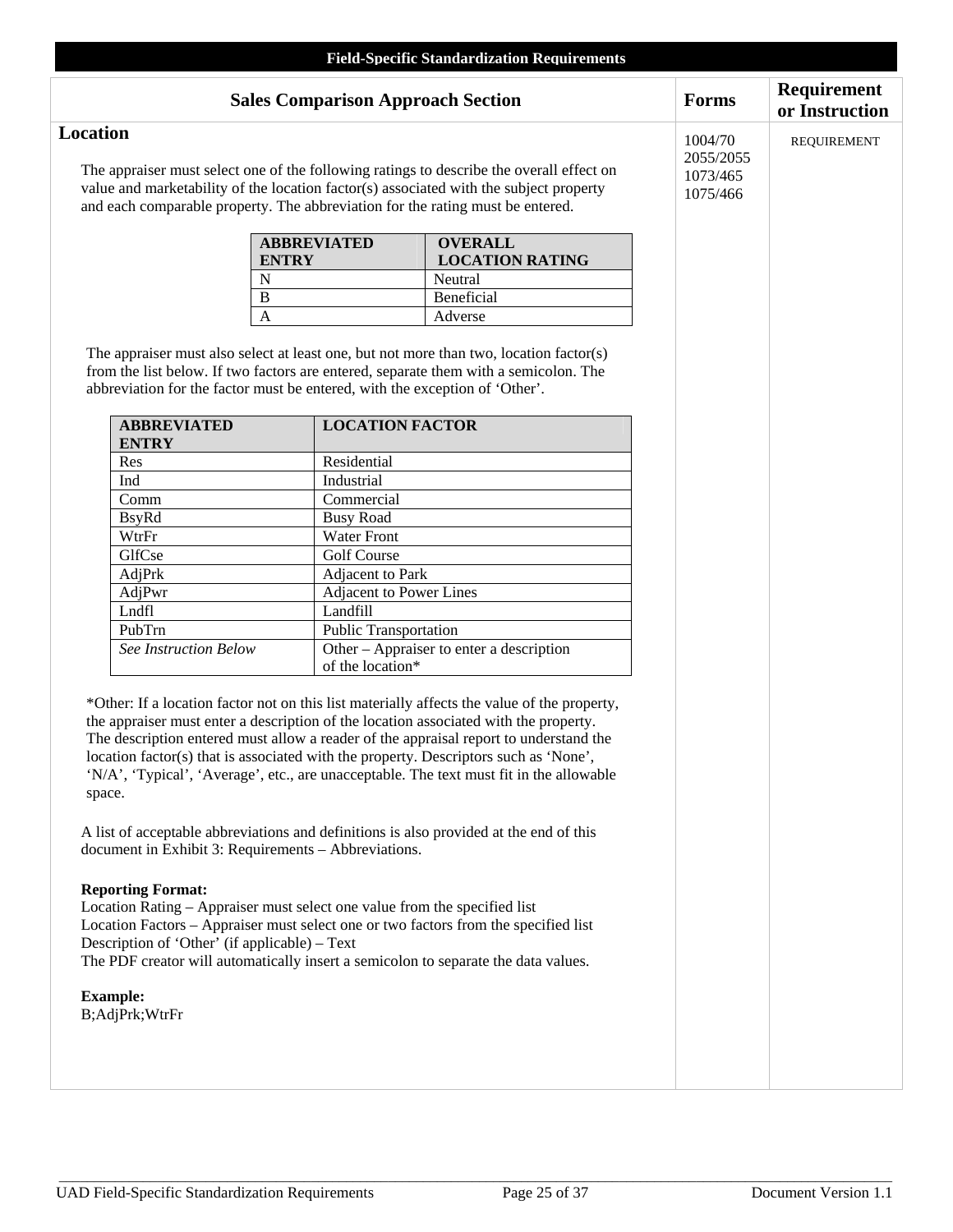|                                                                                                                                                                                                                                           |                                                                                                                                                                                                                                                                                                                                                                                                                                                                                                       |                                                                                                        | <b>Field-Specific Standardization Requirements</b>                                                                                                                                                                                                                                                                                                                                                                                                                                                                                                                                                                                                                   |  |                                              |                               |
|-------------------------------------------------------------------------------------------------------------------------------------------------------------------------------------------------------------------------------------------|-------------------------------------------------------------------------------------------------------------------------------------------------------------------------------------------------------------------------------------------------------------------------------------------------------------------------------------------------------------------------------------------------------------------------------------------------------------------------------------------------------|--------------------------------------------------------------------------------------------------------|----------------------------------------------------------------------------------------------------------------------------------------------------------------------------------------------------------------------------------------------------------------------------------------------------------------------------------------------------------------------------------------------------------------------------------------------------------------------------------------------------------------------------------------------------------------------------------------------------------------------------------------------------------------------|--|----------------------------------------------|-------------------------------|
|                                                                                                                                                                                                                                           |                                                                                                                                                                                                                                                                                                                                                                                                                                                                                                       | <b>Sales Comparison Approach Section</b>                                                               |                                                                                                                                                                                                                                                                                                                                                                                                                                                                                                                                                                                                                                                                      |  | Forms                                        | Requirement<br>or Instruction |
| <b>Site</b>                                                                                                                                                                                                                               |                                                                                                                                                                                                                                                                                                                                                                                                                                                                                                       |                                                                                                        |                                                                                                                                                                                                                                                                                                                                                                                                                                                                                                                                                                                                                                                                      |  | 1004/70                                      | <b>REQUIREMENT</b>            |
| this field.                                                                                                                                                                                                                               | For sites/parcels that have an area of less than one acre, the size must be reported in square<br>feet. For sites/parcels that have an area of one acre or greater, the size must be reported in<br>acreage to two decimal places. The unit of measure must be indicated as either 'sf' for square<br>feet or 'ac' for acres. A numeric value must be entered followed by the appropriate unit of<br>measure. The total size of the entire site/parcel must be entered. No other data is permitted in |                                                                                                        |                                                                                                                                                                                                                                                                                                                                                                                                                                                                                                                                                                                                                                                                      |  |                                              |                               |
| <b>Reporting Format:</b>                                                                                                                                                                                                                  |                                                                                                                                                                                                                                                                                                                                                                                                                                                                                                       | Area less than one acre - whole numbers only<br>Area equal to one acre or more – numeric to 2 decimals | Indicate the unit of measure as either 'sf' for square feet or 'ac' for acres as appropriate.                                                                                                                                                                                                                                                                                                                                                                                                                                                                                                                                                                        |  |                                              |                               |
| <b>Examples:</b><br>6400 sf<br>3.40 ac                                                                                                                                                                                                    |                                                                                                                                                                                                                                                                                                                                                                                                                                                                                                       |                                                                                                        |                                                                                                                                                                                                                                                                                                                                                                                                                                                                                                                                                                                                                                                                      |  |                                              |                               |
| <b>View</b><br>The appraiser must provide one of the ratings from the list below to describe the overall<br>effect on value and marketability of the view factor(s) associated with the subject property<br>and each comparable property. |                                                                                                                                                                                                                                                                                                                                                                                                                                                                                                       |                                                                                                        |                                                                                                                                                                                                                                                                                                                                                                                                                                                                                                                                                                                                                                                                      |  | 1004/70<br>2055/2055<br>1073/465<br>1075/466 | REQUIREMENT                   |
|                                                                                                                                                                                                                                           |                                                                                                                                                                                                                                                                                                                                                                                                                                                                                                       |                                                                                                        |                                                                                                                                                                                                                                                                                                                                                                                                                                                                                                                                                                                                                                                                      |  |                                              |                               |
|                                                                                                                                                                                                                                           |                                                                                                                                                                                                                                                                                                                                                                                                                                                                                                       | <b>ABBREVIATED</b><br><b>ENTRY</b>                                                                     | <b>OVERALL VIEW</b><br><b>RATING</b>                                                                                                                                                                                                                                                                                                                                                                                                                                                                                                                                                                                                                                 |  |                                              |                               |
|                                                                                                                                                                                                                                           |                                                                                                                                                                                                                                                                                                                                                                                                                                                                                                       | N                                                                                                      | Neutral                                                                                                                                                                                                                                                                                                                                                                                                                                                                                                                                                                                                                                                              |  |                                              |                               |
|                                                                                                                                                                                                                                           |                                                                                                                                                                                                                                                                                                                                                                                                                                                                                                       | B                                                                                                      | Beneficial                                                                                                                                                                                                                                                                                                                                                                                                                                                                                                                                                                                                                                                           |  |                                              |                               |
|                                                                                                                                                                                                                                           |                                                                                                                                                                                                                                                                                                                                                                                                                                                                                                       | A                                                                                                      | Adverse                                                                                                                                                                                                                                                                                                                                                                                                                                                                                                                                                                                                                                                              |  |                                              |                               |
|                                                                                                                                                                                                                                           |                                                                                                                                                                                                                                                                                                                                                                                                                                                                                                       |                                                                                                        | The appraiser must also provide at least one, but not more than two, view factor(s) from the<br>list below to provide details about the overall view rating selected above.                                                                                                                                                                                                                                                                                                                                                                                                                                                                                          |  |                                              |                               |
|                                                                                                                                                                                                                                           |                                                                                                                                                                                                                                                                                                                                                                                                                                                                                                       | <b>ABBREVIATED ENTRY</b>                                                                               | <b>VIEW FACTOR</b>                                                                                                                                                                                                                                                                                                                                                                                                                                                                                                                                                                                                                                                   |  |                                              |                               |
|                                                                                                                                                                                                                                           | Wtr                                                                                                                                                                                                                                                                                                                                                                                                                                                                                                   |                                                                                                        | Water View                                                                                                                                                                                                                                                                                                                                                                                                                                                                                                                                                                                                                                                           |  |                                              |                               |
|                                                                                                                                                                                                                                           | Pstrl                                                                                                                                                                                                                                                                                                                                                                                                                                                                                                 |                                                                                                        | Pastoral View                                                                                                                                                                                                                                                                                                                                                                                                                                                                                                                                                                                                                                                        |  |                                              |                               |
|                                                                                                                                                                                                                                           | Woods                                                                                                                                                                                                                                                                                                                                                                                                                                                                                                 |                                                                                                        | <b>Woods View</b>                                                                                                                                                                                                                                                                                                                                                                                                                                                                                                                                                                                                                                                    |  |                                              |                               |
|                                                                                                                                                                                                                                           | Prk                                                                                                                                                                                                                                                                                                                                                                                                                                                                                                   |                                                                                                        | Park View                                                                                                                                                                                                                                                                                                                                                                                                                                                                                                                                                                                                                                                            |  |                                              |                               |
|                                                                                                                                                                                                                                           | Glfvw                                                                                                                                                                                                                                                                                                                                                                                                                                                                                                 |                                                                                                        | Golf Course View                                                                                                                                                                                                                                                                                                                                                                                                                                                                                                                                                                                                                                                     |  |                                              |                               |
|                                                                                                                                                                                                                                           | CtySky                                                                                                                                                                                                                                                                                                                                                                                                                                                                                                |                                                                                                        | City View Skyline View                                                                                                                                                                                                                                                                                                                                                                                                                                                                                                                                                                                                                                               |  |                                              |                               |
|                                                                                                                                                                                                                                           | Mtn                                                                                                                                                                                                                                                                                                                                                                                                                                                                                                   |                                                                                                        | Mountain View                                                                                                                                                                                                                                                                                                                                                                                                                                                                                                                                                                                                                                                        |  |                                              |                               |
|                                                                                                                                                                                                                                           | Res                                                                                                                                                                                                                                                                                                                                                                                                                                                                                                   |                                                                                                        | <b>Residential View</b>                                                                                                                                                                                                                                                                                                                                                                                                                                                                                                                                                                                                                                              |  |                                              |                               |
|                                                                                                                                                                                                                                           | CtyStr<br>Ind                                                                                                                                                                                                                                                                                                                                                                                                                                                                                         |                                                                                                        | <b>City Street View</b><br><b>Industrial View</b>                                                                                                                                                                                                                                                                                                                                                                                                                                                                                                                                                                                                                    |  |                                              |                               |
|                                                                                                                                                                                                                                           | PwrLn                                                                                                                                                                                                                                                                                                                                                                                                                                                                                                 |                                                                                                        | Power Lines                                                                                                                                                                                                                                                                                                                                                                                                                                                                                                                                                                                                                                                          |  |                                              |                               |
|                                                                                                                                                                                                                                           | LtdSght                                                                                                                                                                                                                                                                                                                                                                                                                                                                                               |                                                                                                        | Limited Sight                                                                                                                                                                                                                                                                                                                                                                                                                                                                                                                                                                                                                                                        |  |                                              |                               |
|                                                                                                                                                                                                                                           |                                                                                                                                                                                                                                                                                                                                                                                                                                                                                                       | See Instruction Below                                                                                  | Other – Appraiser to enter a                                                                                                                                                                                                                                                                                                                                                                                                                                                                                                                                                                                                                                         |  |                                              |                               |
|                                                                                                                                                                                                                                           |                                                                                                                                                                                                                                                                                                                                                                                                                                                                                                       |                                                                                                        | description of the view*                                                                                                                                                                                                                                                                                                                                                                                                                                                                                                                                                                                                                                             |  |                                              |                               |
|                                                                                                                                                                                                                                           |                                                                                                                                                                                                                                                                                                                                                                                                                                                                                                       |                                                                                                        | *Other: If a view factor not on this list materially affects the value of the property, the<br>appraiser must enter a description of the view associated with the property (see second<br>example below). Descriptions should be entered carefully because the text will be<br>represented in both the Site Section and the Sales Comparison Approach section for the<br>subject property. The description entered must allow a reader of the appraisal report to<br>understand what the view is that is associated with the property. Descriptors such as 'None',<br>'N/A', 'Typical', 'Average', etc., are unacceptable. The text must fit in the allowable space. |  |                                              |                               |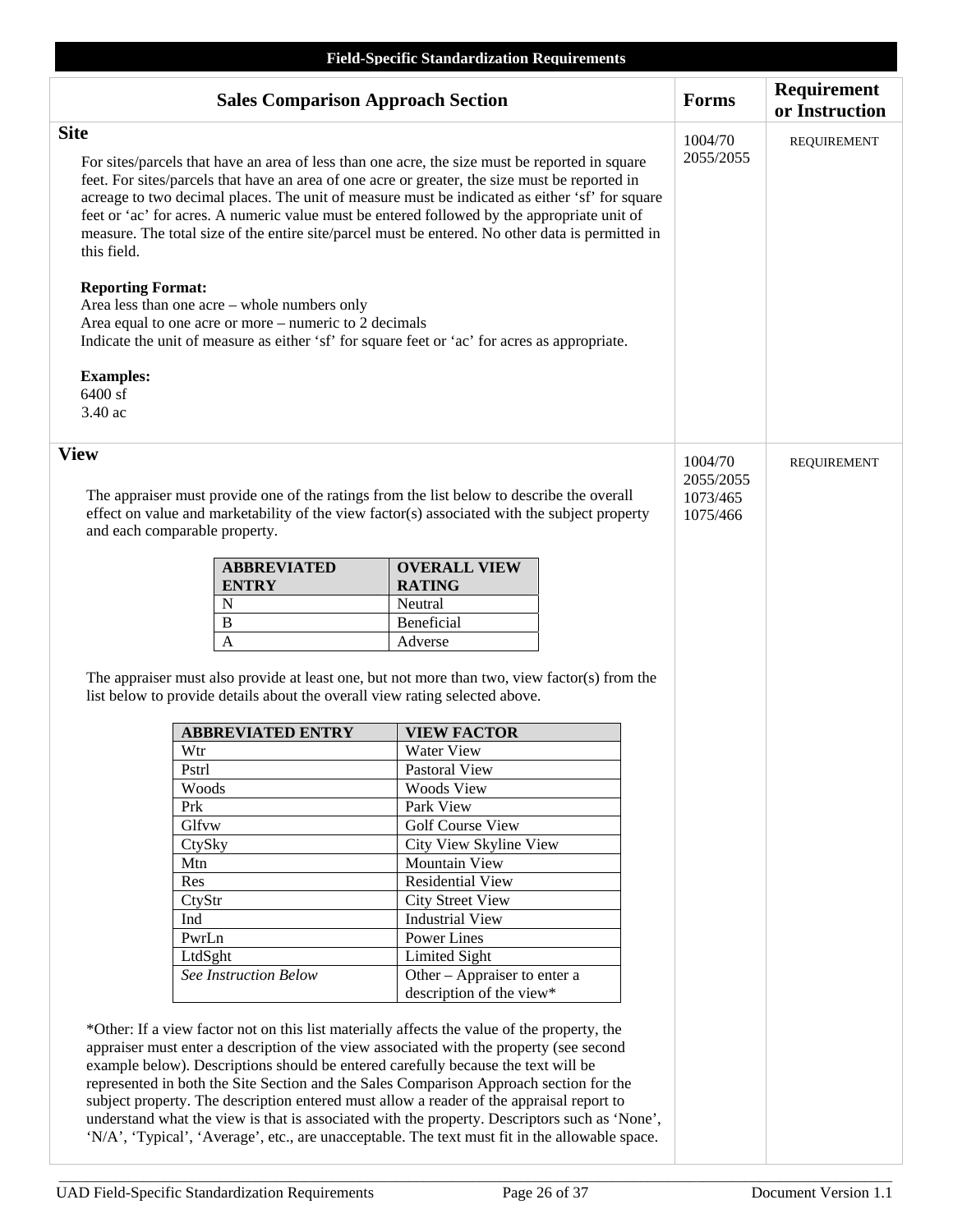| <b>Field-Specific Standardization Requirements</b>                                                                                                                                                                                                                                                                                                                                                                                                                                                                                    |                                              |                               |
|---------------------------------------------------------------------------------------------------------------------------------------------------------------------------------------------------------------------------------------------------------------------------------------------------------------------------------------------------------------------------------------------------------------------------------------------------------------------------------------------------------------------------------------|----------------------------------------------|-------------------------------|
| <b>Sales Comparison Approach Section</b>                                                                                                                                                                                                                                                                                                                                                                                                                                                                                              | <b>Forms</b>                                 | Requirement<br>or Instruction |
| <b>Reporting Format:</b><br>View Rating - Appraiser must select one value from the specified list<br>View Factors - Appraiser must select one or two factors from the specified list<br>Description of 'Other' (if applicable) – Text<br>The PDF creator will automatically insert a semicolon to separate the data values.                                                                                                                                                                                                           |                                              |                               |
| <b>Example:</b><br>B;Mtn;Wtr<br>A;RRtracks [example of appraiser-entered 'Other' description]                                                                                                                                                                                                                                                                                                                                                                                                                                         |                                              |                               |
| Refer to the complete list of acceptable abbreviations provided at the end of this document in<br>Exhibit 3: Requirements - Abbreviations Used in Data Standardization Text.                                                                                                                                                                                                                                                                                                                                                          |                                              |                               |
| <b>Quality of Construction</b><br>The appraiser must select one quality rating from the list below for the subject property and<br>each comparable property. The appraiser must indicate the quality rating that best describes<br>the overall quality of the property. Multiple choices are not permitted.                                                                                                                                                                                                                           | 1004/70<br>2055/2055<br>1073/465<br>1075/466 | <b>REQUIREMENT</b>            |
| Q <sub>1</sub><br>Q <sub>2</sub><br>Q <sub>3</sub><br>Q <sub>4</sub><br>٠<br>Q <sub>5</sub><br>٠<br>Q <sub>6</sub><br>٠                                                                                                                                                                                                                                                                                                                                                                                                               |                                              |                               |
| The definitions for the quality ratings are provided in Exhibit 1.                                                                                                                                                                                                                                                                                                                                                                                                                                                                    |                                              |                               |
| <b>Reporting Format:</b><br>Quality of Construction - Appraiser must select one value from the specified list                                                                                                                                                                                                                                                                                                                                                                                                                         |                                              |                               |
| <b>Actual Age</b><br>The appraiser must report the actual age of the subject property and each comparable<br>property. For new construction that is less than one year old, enter the numeral zero (0). Do<br>not enter any additional information such as 'years' or other descriptors. If the actual age is<br>unknown, enter the estimated age.<br><b>Reporting Format:</b><br>Actual Age – Numeric to 3-digits, whole numbers only<br>Estimation of Actual Age – A tilde $(\sim)$ must precede the actual age<br><b>Examples:</b> | 1004/70<br>2055/2055<br>1073/465<br>1075/466 | <b>REQUIREMENT</b>            |
| 18<br>$\sim$ 150 (The PDF creator will insert the tilde.)                                                                                                                                                                                                                                                                                                                                                                                                                                                                             |                                              |                               |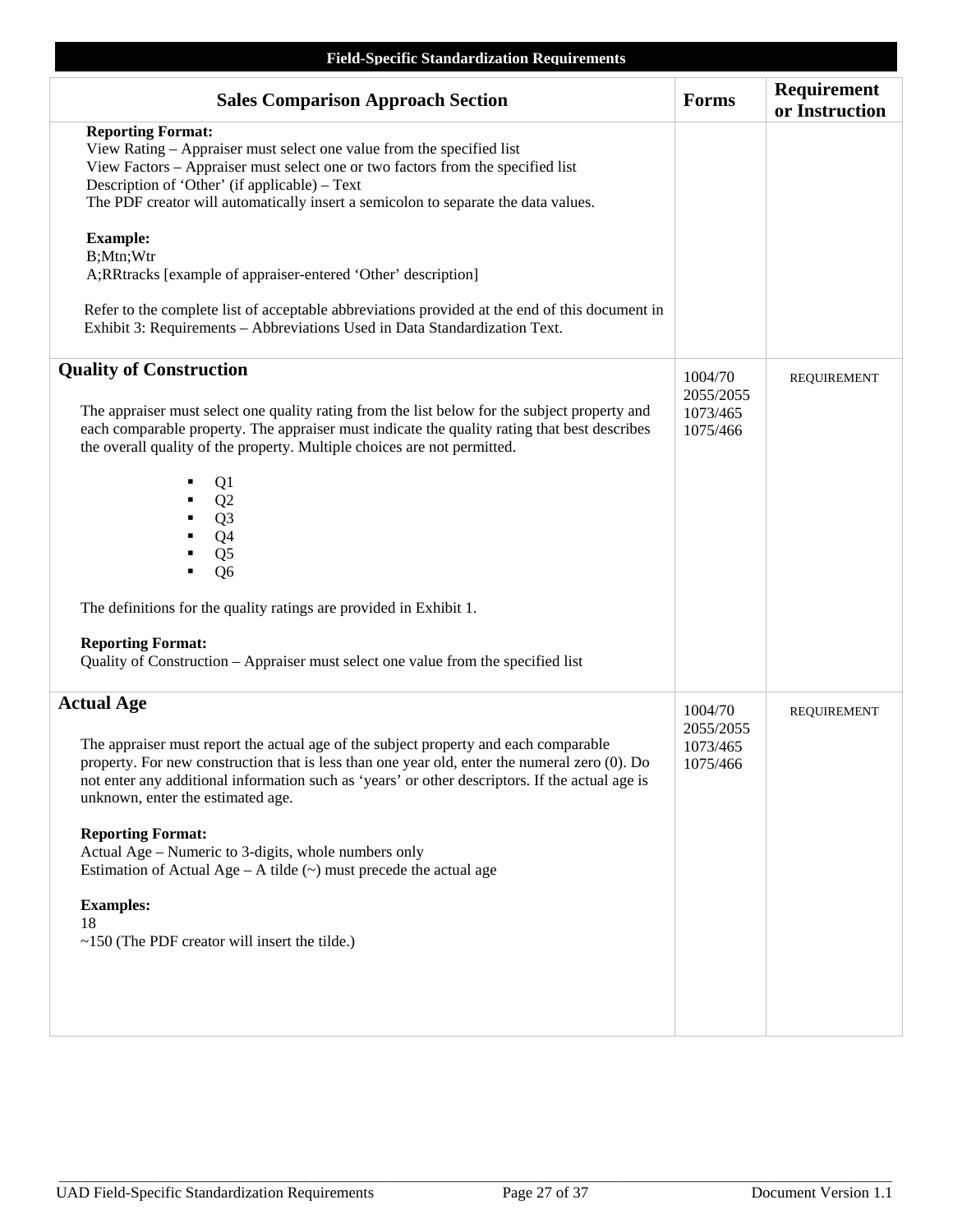| <b>Field-Specific Standardization Requirements</b>                                                                                                                                                                                                                                                                                                                                                                                                                                                                                                                                                                                                                                                                                                                                                                                                                                                                                        |                                              |                               |  |
|-------------------------------------------------------------------------------------------------------------------------------------------------------------------------------------------------------------------------------------------------------------------------------------------------------------------------------------------------------------------------------------------------------------------------------------------------------------------------------------------------------------------------------------------------------------------------------------------------------------------------------------------------------------------------------------------------------------------------------------------------------------------------------------------------------------------------------------------------------------------------------------------------------------------------------------------|----------------------------------------------|-------------------------------|--|
| <b>Sales Comparison Approach Section</b>                                                                                                                                                                                                                                                                                                                                                                                                                                                                                                                                                                                                                                                                                                                                                                                                                                                                                                  | <b>Forms</b>                                 | Requirement<br>or Instruction |  |
| <b>Condition</b><br>The appraiser must select one overall condition rating for the subject property and each<br>comparable property from the list below. The overall condition rating selected for the subject<br>property must match the overall condition rating that was reported in the Improvements<br>section so that it is consistent throughout the appraisal report. Multiple choices are not<br>permitted.                                                                                                                                                                                                                                                                                                                                                                                                                                                                                                                      | 1004/70<br>2055/2055<br>1073/465<br>1075/466 | <b>REQUIREMENT</b>            |  |
| C <sub>1</sub><br>٠<br>C2<br>٠<br>C <sub>3</sub><br>C <sub>4</sub><br>٠<br>C <sub>5</sub><br>٠<br>C <sub>6</sub><br>The definitions for these condition ratings are provided in Exhibit 1: Requirements -                                                                                                                                                                                                                                                                                                                                                                                                                                                                                                                                                                                                                                                                                                                                 |                                              |                               |  |
| Condition and Quality Ratings Usage.<br><b>Reporting Format:</b><br>Condition Rating – Appraiser must select one value from the specified list                                                                                                                                                                                                                                                                                                                                                                                                                                                                                                                                                                                                                                                                                                                                                                                            |                                              |                               |  |
| <b>Above Grade Room Count, Gross Living Area</b><br>The appraiser must enter the total number of rooms as well as the number of bedrooms and<br>bathrooms for the subject property and each comparable property. The appraiser must also<br>enter the gross living area for the subject property and each comparable property. The<br>appraiser must follow the same standards outlined in the Improvements section under<br>"Finished Area Above Grade" and "Square Feet of Gross Living Area Above Grade."<br><b>Reporting Format:</b><br># of Rooms – Numeric to 2 digits, whole numbers only<br># of Bedrooms – Numeric to 2 digits, whole numbers only<br>$#$ of Bath(s) – Numeric to 2 decimal places<br>Separate full bath count from half bath count with a period (.), nn.nn<br>Gross Living Area - Numeric to 5 digits, whole numbers only<br><b>Example:</b><br>3.2 indicates three full baths and two half baths above grade. | 1004/70<br>2055/2055<br>1073/465<br>1075/466 | <b>REQUIREMENT</b>            |  |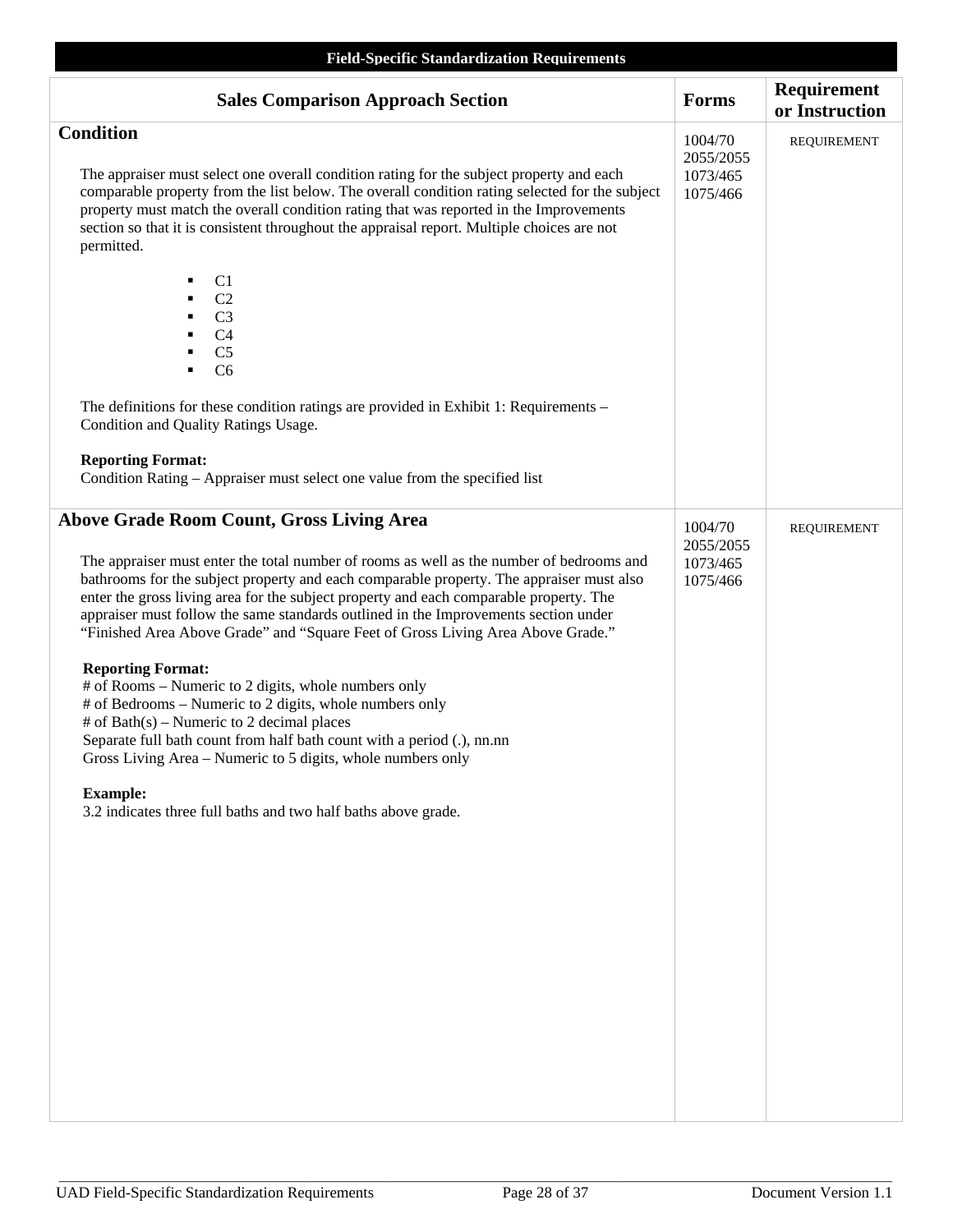| <b>Field-Specific Standardization Requirements</b>                                                                                                                                                                                                                                                                                                                                                                                                                                                                                                                                                                                                                                                                    |                                                                                                                                                                                                                                                       |                                                                                                                                                                                                                                                                                                                                                                                                                                                                                                                                                                                                    |                                              |                               |
|-----------------------------------------------------------------------------------------------------------------------------------------------------------------------------------------------------------------------------------------------------------------------------------------------------------------------------------------------------------------------------------------------------------------------------------------------------------------------------------------------------------------------------------------------------------------------------------------------------------------------------------------------------------------------------------------------------------------------|-------------------------------------------------------------------------------------------------------------------------------------------------------------------------------------------------------------------------------------------------------|----------------------------------------------------------------------------------------------------------------------------------------------------------------------------------------------------------------------------------------------------------------------------------------------------------------------------------------------------------------------------------------------------------------------------------------------------------------------------------------------------------------------------------------------------------------------------------------------------|----------------------------------------------|-------------------------------|
|                                                                                                                                                                                                                                                                                                                                                                                                                                                                                                                                                                                                                                                                                                                       | <b>Sales Comparison Approach Section</b>                                                                                                                                                                                                              |                                                                                                                                                                                                                                                                                                                                                                                                                                                                                                                                                                                                    | <b>Forms</b>                                 | Requirement<br>or Instruction |
| Line 1<br>The appraiser must report:<br>٠<br>٠<br>Line 2                                                                                                                                                                                                                                                                                                                                                                                                                                                                                                                                                                                                                                                              | <b>Basement &amp; Finished Rooms Below Grade</b><br>Do not indicate a percent finished.<br>appraisal report form to fit in the available space.<br>2 of this data field. The room type descriptors are:<br><b>ABBREVIATED ENTRY</b><br>rr<br>br<br>ba | Total square footage of the property improvements below grade – If there is no<br>basement, enter the numeral zero (0). No other information may be entered.<br>Finished square footage of the property improvements below grade, if applicable.<br>The type of access to the basement, if applicable. The allowable values are 'Walk-<br>out' (wo), 'Walk-up' (wu), or 'Interior only' (in), which must be abbreviated on the<br>The appraiser must report the number of each type of finished rooms in the basement on Line<br><b>ROOM TYPE</b><br><b>Recreation Room</b><br>Bedroom<br>Bathroom | 1004/70<br>2055/2055<br>1073/465<br>1075/466 | REQUIREMENT                   |
|                                                                                                                                                                                                                                                                                                                                                                                                                                                                                                                                                                                                                                                                                                                       | ${\bf O}$                                                                                                                                                                                                                                             | Other                                                                                                                                                                                                                                                                                                                                                                                                                                                                                                                                                                                              |                                              |                               |
|                                                                                                                                                                                                                                                                                                                                                                                                                                                                                                                                                                                                                                                                                                                       |                                                                                                                                                                                                                                                       | The appraiser must enter the numeral zero $(0)$ if there are no rooms of a particular type.                                                                                                                                                                                                                                                                                                                                                                                                                                                                                                        |                                              |                               |
| <b>Reporting Format:</b><br>Line 1: Total Square Footage – Numeric to 5 digits, whole numbers only<br>Line 1: Finished Square Footage – Numeric to 5 digits, whole numbers only<br>Line 1: Basement Access – Appraiser must select one value from the specified list (values<br>wo, wu, or in)<br>The PDF creator will automatically insert the text 'sf' to separate the data values.<br>Line 2: Room Count/Type - Numeric to 1 digit*<br>*For bathrooms, the format is n.n – full baths separated from half baths with a period (.).<br>The PDF creator will automatically insert the room type abbreviations to separate the data<br>values.<br><b>Examples:</b><br>Line 1: 1000sf750sfwu<br>Line 2: 1rr1br1.0ba2o |                                                                                                                                                                                                                                                       |                                                                                                                                                                                                                                                                                                                                                                                                                                                                                                                                                                                                    |                                              |                               |
| <b>Energy Efficient Items</b>                                                                                                                                                                                                                                                                                                                                                                                                                                                                                                                                                                                                                                                                                         |                                                                                                                                                                                                                                                       |                                                                                                                                                                                                                                                                                                                                                                                                                                                                                                                                                                                                    | 1004/70                                      | REQUIREMENT                   |
| The appraiser must enter any energy efficient items for the subject property and each<br>comparable property. If there are no energy efficient items, enter 'None'.<br><b>Reporting Format:</b><br>Energy Efficient Items - Text                                                                                                                                                                                                                                                                                                                                                                                                                                                                                      |                                                                                                                                                                                                                                                       | 2055/2055<br>1073/465<br>1075/466                                                                                                                                                                                                                                                                                                                                                                                                                                                                                                                                                                  |                                              |                               |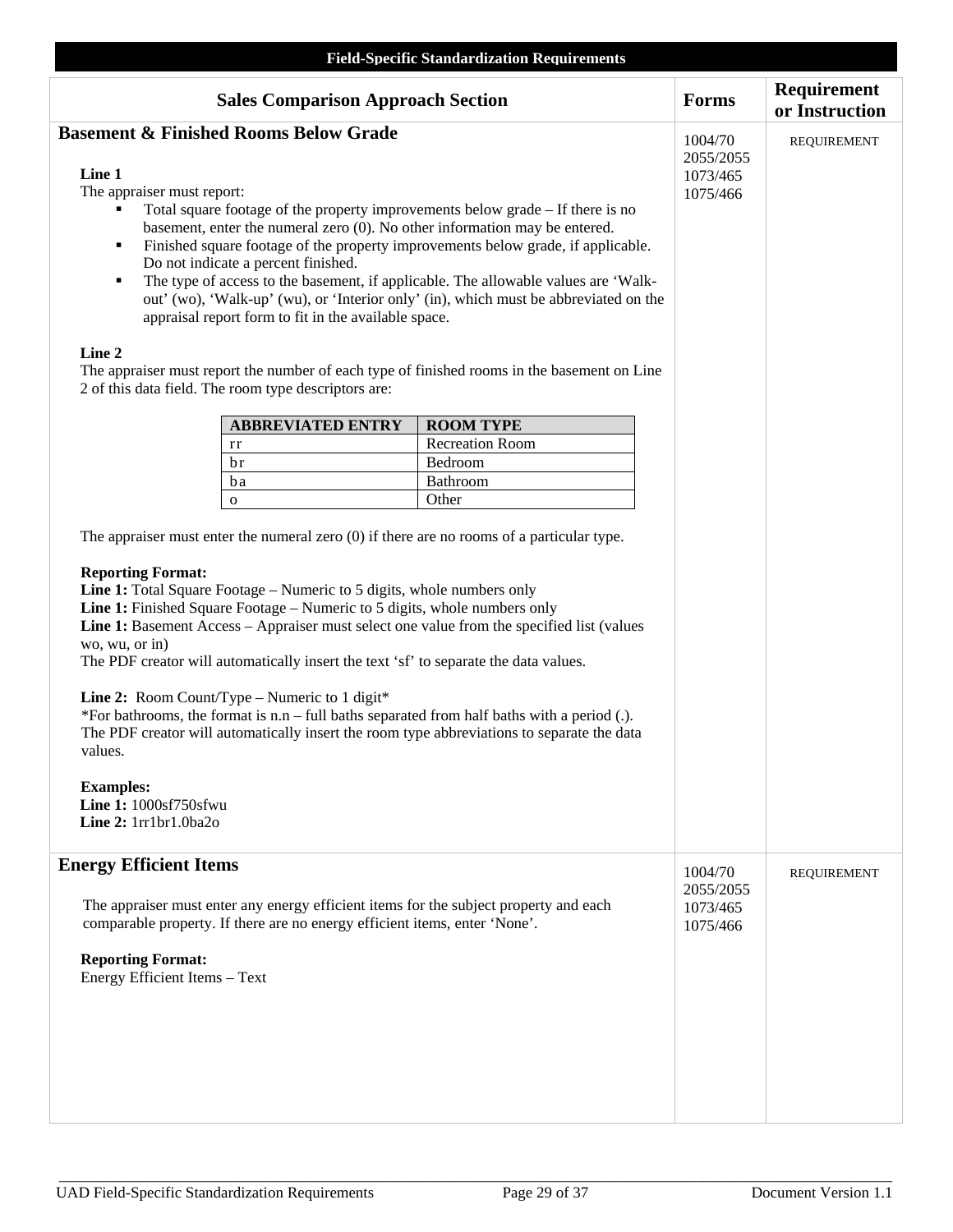| <b>Field-Specific Standardization Requirements</b>                                                                                                                                                                                                                                                                                                                                                                                                                                                                                                                                                                                                                                                                                                                                                                  |                                                                                                                                      |                               |  |
|---------------------------------------------------------------------------------------------------------------------------------------------------------------------------------------------------------------------------------------------------------------------------------------------------------------------------------------------------------------------------------------------------------------------------------------------------------------------------------------------------------------------------------------------------------------------------------------------------------------------------------------------------------------------------------------------------------------------------------------------------------------------------------------------------------------------|--------------------------------------------------------------------------------------------------------------------------------------|-------------------------------|--|
| <b>Sales Comparison Approach Section</b>                                                                                                                                                                                                                                                                                                                                                                                                                                                                                                                                                                                                                                                                                                                                                                            | <b>Forms</b>                                                                                                                         | Requirement<br>or Instruction |  |
| Garage/Carport<br>The appraiser must indicate the total number and type of off-street parking spaces associated<br>with the subject property and each comparable property. If there is no off-street parking, enter<br>'None'.<br><b>Reporting Format:</b><br>Garage/Carport - Text                                                                                                                                                                                                                                                                                                                                                                                                                                                                                                                                 | 1004/70<br>2055/2055<br>1073/465<br>1075/466                                                                                         | <b>REQUIREMENT</b>            |  |
| $+(-)$ \$ Adjustment<br>If a feature or aspect of the subject property differs from a feature or aspect of a comparable<br>property and the appraiser determines that no adjustment is warranted, the appraiser must<br>enter a zero $(0)$ in the adjustment line. The zero $(0)$ will indicate to the reader/user of the<br>report that the appraiser considered the difference and determined that no adjustment<br>should be made. When the features for the subject and comparable sale(s) are the same and<br>no adjustment is warranted, leave the field blank - do not enter or default to zero.<br>Net Adjustment is the sum of all adjustments. If there are no adjustments, the net<br>adjustment value must be zero (0).<br><b>Reporting Format:</b><br>+/- \$ Adjustment – Currency, whole dollars only | 1004/70<br>2055/2055<br>1073/465<br>1075/466                                                                                         | REQUIREMENT                   |  |
| My research did/did not reveal any prior sales or transfers<br>The appraiser must select the appropriate checkbox to indicate either 'did' or 'did not' for<br>this statement. Only one response is permitted for each statement.                                                                                                                                                                                                                                                                                                                                                                                                                                                                                                                                                                                   | 1004/70<br>2055/2055<br>1073*/465*<br>1075*/466*                                                                                     | <b>REQUIREMENT</b>            |  |
| <b>Reporting Format:</b><br>My research did/did not reveal any prior sales or transfers of the subject property -<br>Checkbox designated with an 'x'<br>My research did/did not reveal any prior sales or transfers of the comparable sales -<br>Checkbox designated with an 'x'                                                                                                                                                                                                                                                                                                                                                                                                                                                                                                                                    | *FIELDS ARE<br><b>LOCATED IN</b><br>PRIOR SALE<br><b>HISTORY</b><br><b>SECTION</b>                                                   |                               |  |
| <b>Date of Prior Sale/Transfer</b><br>The appraiser must report the date(s) of prior sale(s) or transfer(s) of the subject property<br>for the three years prior to the effective date of the appraisal. The appraiser must report the<br>$date(s)$ of the prior sale(s) or transfer(s) of any comparable property during the twelve<br>months prior to its date of sale.<br>If more than one prior transfer of the subject property or any of the comparable sale(s)<br>occurred within the applicable time period, the additional transfer(s) must be listed and<br>reported in the "Analysis of Prior Sale or Transfer History of the Subject Property and<br>Comparable Sales" field.<br><b>Reporting Format:</b><br>Date of Prior Sale/Transfer - mm/dd/yyyy                                                   | 1004/70<br>2055/2055<br>1073*/465*<br>1075*/466*<br>*FIELD IS<br><b>LOCATED IN</b><br>PRIOR SALE<br><b>HISTORY</b><br><b>SECTION</b> | REQUIREMENT                   |  |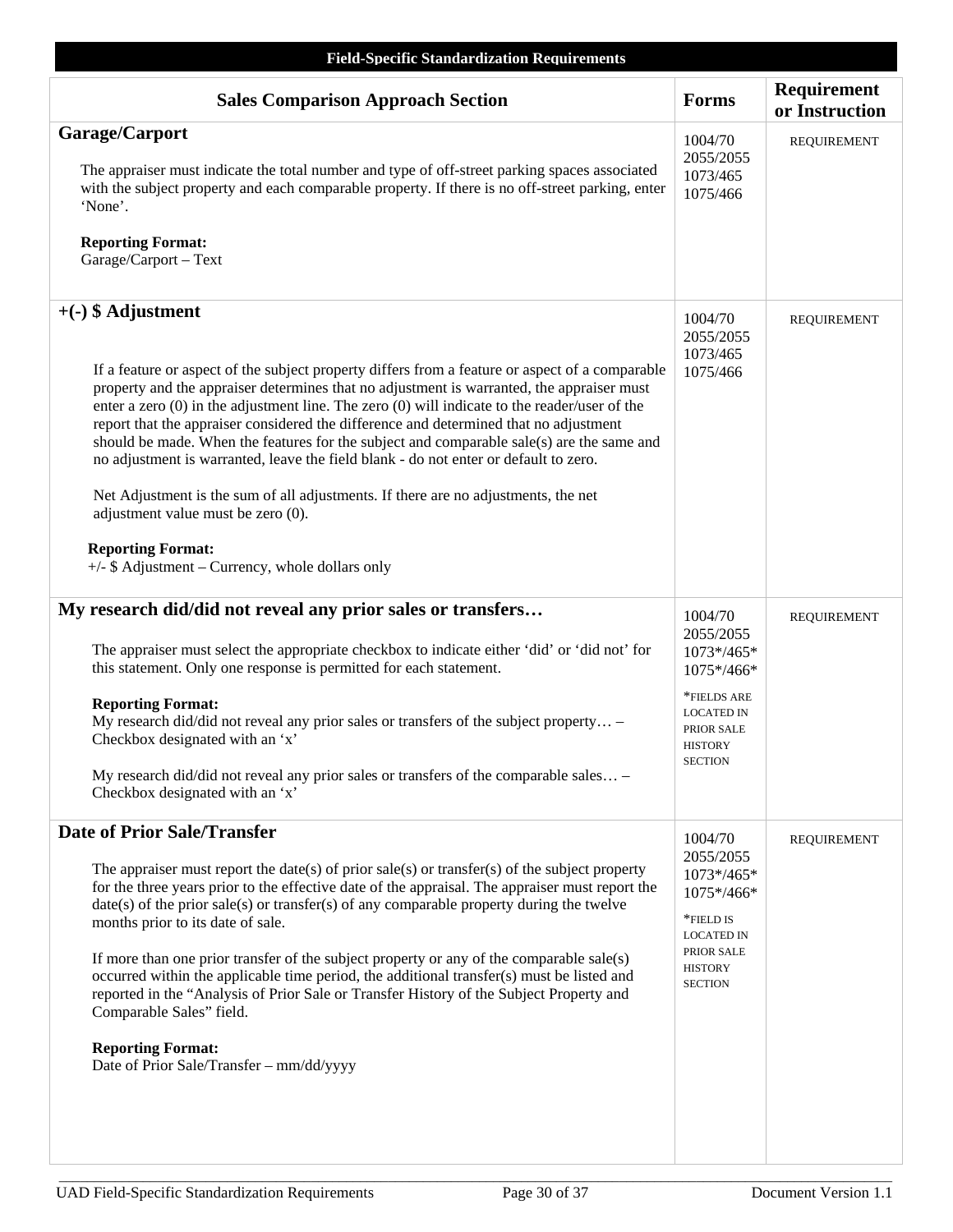| <b>Field-Specific Standardization Requirements</b>                                                                                                                                                                                                                                                                                                                                                                                                                                                                                                                                                                                                                                                                                                                                                          |                                                                                                                                       |                               |
|-------------------------------------------------------------------------------------------------------------------------------------------------------------------------------------------------------------------------------------------------------------------------------------------------------------------------------------------------------------------------------------------------------------------------------------------------------------------------------------------------------------------------------------------------------------------------------------------------------------------------------------------------------------------------------------------------------------------------------------------------------------------------------------------------------------|---------------------------------------------------------------------------------------------------------------------------------------|-------------------------------|
| <b>Sales Comparison Approach Section</b>                                                                                                                                                                                                                                                                                                                                                                                                                                                                                                                                                                                                                                                                                                                                                                    | <b>Forms</b>                                                                                                                          | Requirement<br>or Instruction |
| <b>Price of Prior Sale/Transfer</b><br>The appraiser must report the price(s) of prior sale(s) or transfer(s) of the subject property<br>for the three years prior to the effective date of the appraisal. The appraiser must report the<br>price(s) of the prior sale(s) or transfer(s) of any comparable property during the twelve<br>months prior to its date of sale.<br>If more than one prior transfer of the subject property or any of the comparable sales<br>occurred within the applicable time period, the additional transfer(s) must be listed and<br>reported in the "Analysis of Prior Sale or Transfer History of the Subject Property and<br>Comparable Sales" field.<br><b>Reporting Format:</b><br>Price of Prior Sale/Transfer – Currency (include a dollar sign), whole dollars only | 1004/70<br>2055/2055<br>1073*/465*<br>1075*466*<br>*FIELD IS<br><b>LOCATED IN</b><br>PRIOR SALE<br><b>HISTORY</b><br><b>SECTION</b>   | <b>REQUIREMENT</b>            |
| Data Source(s), Effective Date of Data Source(s) - Prior Sales<br>The appraiser must enter the data source(s) and effective date(s) of the data source(s)<br>associated with the prior transfer(s) of each property.<br>If the data source is MLS, the appraiser must enter the abbreviated MLS organization name,<br>followed by a pound sign $(\#)$ and the specific listing identifier.<br><b>Reporting Format:</b><br>Data Source $(s)$ – Text<br>Effective Date of Data Source(s) – mm/dd/yyyy                                                                                                                                                                                                                                                                                                         | 1004/70<br>2055/2055<br>1073*/465*<br>1075*466*<br>*FIELDS ARE<br><b>LOCATED IN</b><br>PRIOR SALE<br><b>HISTORY</b><br><b>SECTION</b> | <b>REQUIREMENT</b>            |
| <b>Indicated Value by Sales Comparison Approach \$</b><br>The appraiser must enter the reconciled value of the Sales Comparison Approach.<br><b>Reporting Format:</b><br>Indicated Value by Sales Comparison Approach \$ - Currency, whole dollars only                                                                                                                                                                                                                                                                                                                                                                                                                                                                                                                                                     | 1004/70<br>2055/2055<br>1073/465<br>1075/466                                                                                          | <b>REQUIREMENT</b>            |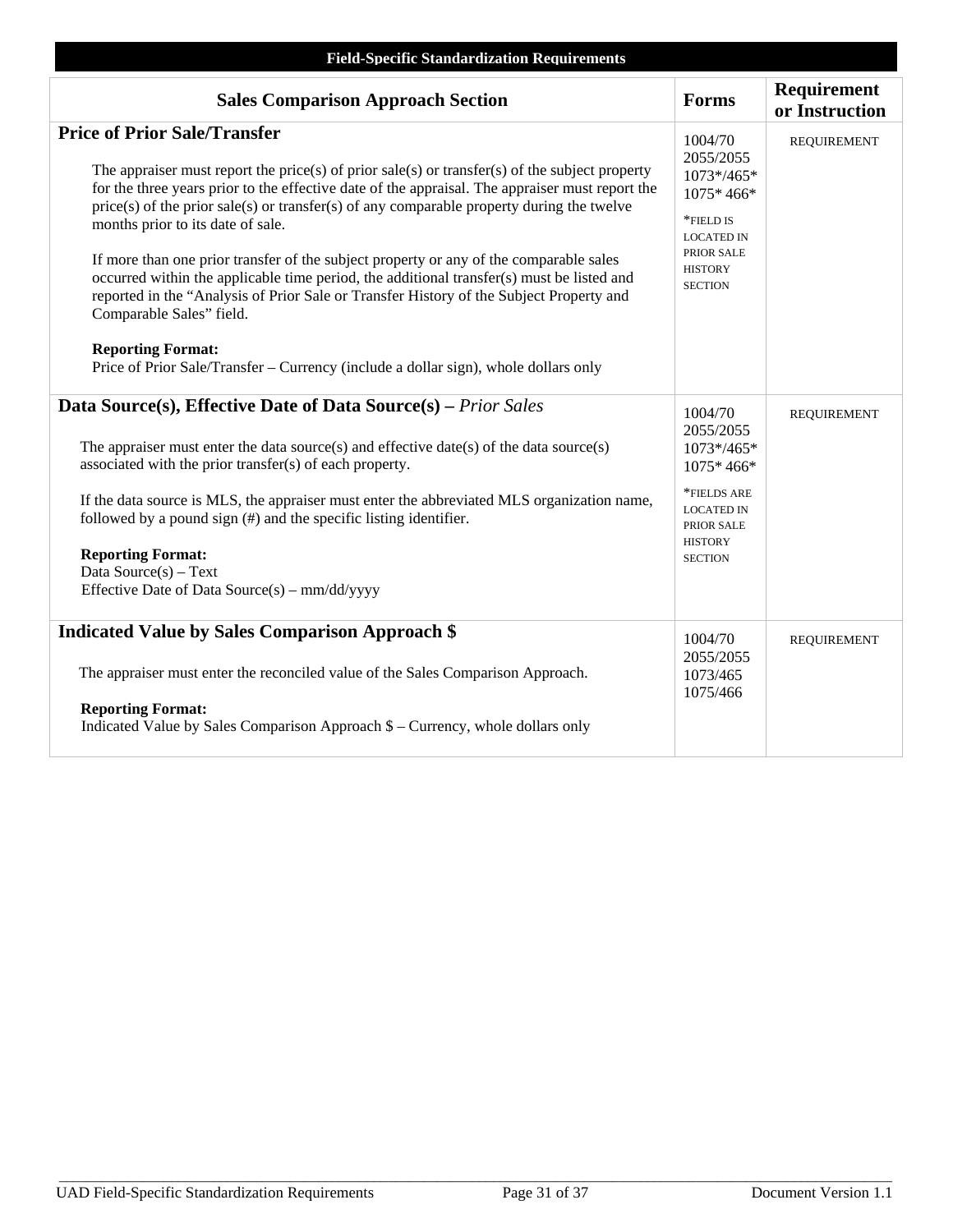<span id="page-31-0"></span>

| <b>Reconciliation Section</b>                                                                                                                                                                                                                                                                                                                                                                                              | <b>Forms</b>                                 | <b>Requirement</b><br>or Instruction |
|----------------------------------------------------------------------------------------------------------------------------------------------------------------------------------------------------------------------------------------------------------------------------------------------------------------------------------------------------------------------------------------------------------------------------|----------------------------------------------|--------------------------------------|
| This appraisal is made 'as is', subject to completion<br>The appraiser must select either the 'as is' or at least one of the 'subject to' checkboxes. If<br>any of the 'subject to' checkboxes are selected, provide a description.<br><b>Reporting Format:</b><br>This appraisal is made 'as is', subject to completion $-$ Checkbox(es) designated with an<br>$\cdot_{\mathbf{x}}$<br>Description (if applicable) – Text | 1004/70<br>2055/2055<br>1073/465<br>1075/466 | <b>REQUIREMENT</b>                   |
| My (our) opinion of the market value<br>The appraiser must enter the value of the subject property. The value of the subject property<br>must match the appraised value of the subject property in the Appraiser Certification<br>section.<br><b>Reporting Format:</b><br>My (our) opinion of the market value – Currency, whole dollars only                                                                              | 1004/70<br>2055/2055<br>1073/465<br>1075/466 | <b>REQUIREMENT</b>                   |
| Date of Inspection and Effective Date of Appraisal<br>The appraiser must enter the date of the inspection, which is also the effective date of the<br>appraisal.<br><b>Reporting Format:</b><br>Date of Inspection and Effective Date of Appraisal – mm/dd/yyyy                                                                                                                                                            | 1004/70<br>2055/2055<br>1073/465<br>1075/466 | <b>REQUIREMENT</b>                   |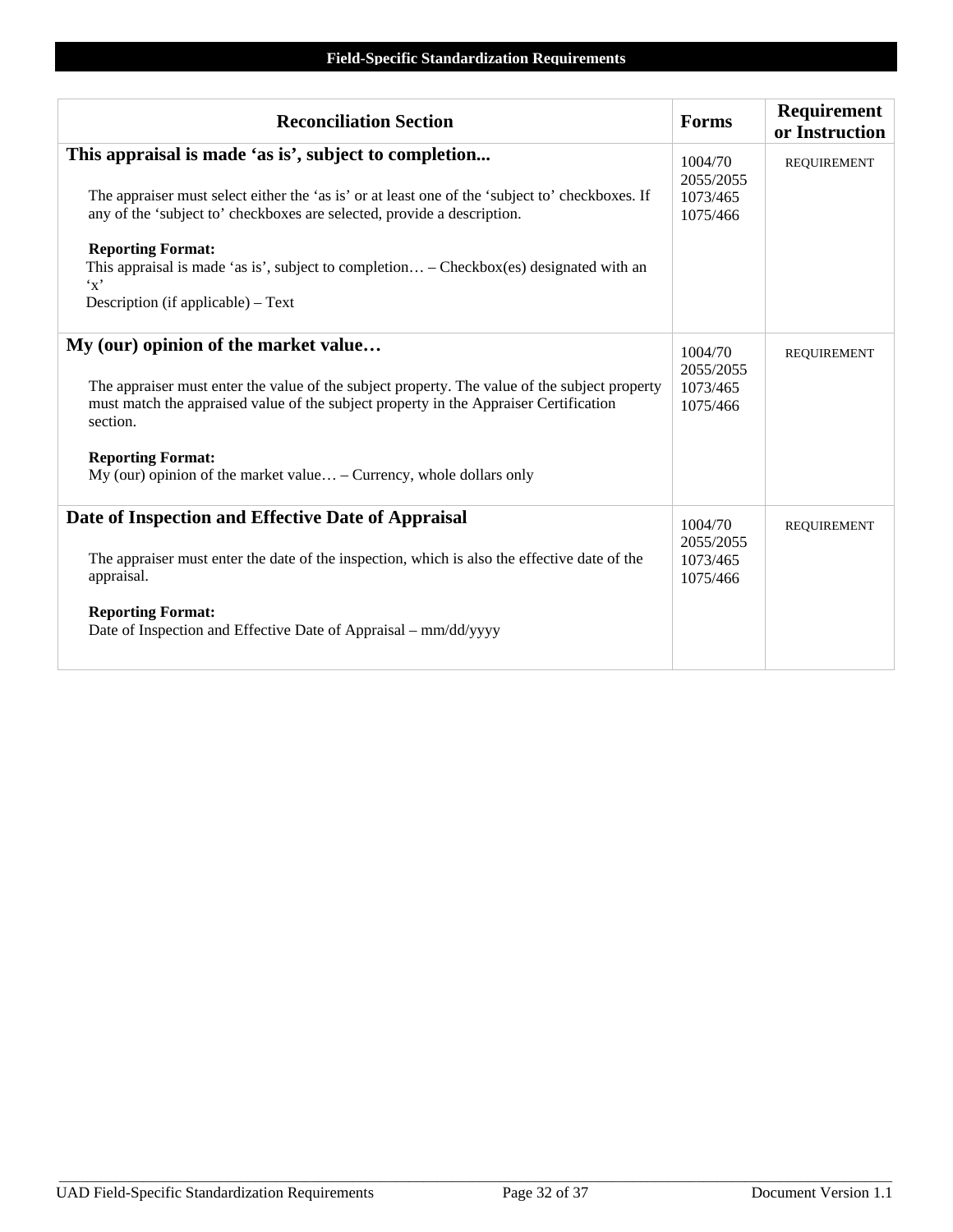<span id="page-32-0"></span>

| <b>Appraiser Certification Section</b>                                                                                                                                                                                                                                                                                                                                                                                                                                                                                                                                                                                                                                                                                                                                      | Forms                                        | Requirement<br>or Instruction |
|-----------------------------------------------------------------------------------------------------------------------------------------------------------------------------------------------------------------------------------------------------------------------------------------------------------------------------------------------------------------------------------------------------------------------------------------------------------------------------------------------------------------------------------------------------------------------------------------------------------------------------------------------------------------------------------------------------------------------------------------------------------------------------|----------------------------------------------|-------------------------------|
| State Certification # or State License $#-(Appraiser and Supervisory)$<br>Appraiser if required)<br>The appraiser and supervisory appraiser (if applicable) must enter their license or certification<br>number(s) as they appear on the Appraisal Subcommittee (ASC) website, http://www.asc.gov,<br>unless otherwise mandated by state law or regulation. If the jurisdiction does not provide<br>license numbers for trainees and a trainee performs the appraisal, the term "trainee" must be<br>entered in the (Appraiser Certification Section) "or Other (describe)" field. If there is no<br>supervisory appraiser, leave the field blank; do not make any entry (such as N/A or none).<br><b>Reporting Format:</b><br>State Certification or License Number - Text | 1004/70<br>2055/2055<br>1073/465<br>1075/466 | <b>REQUIREMENT</b>            |
| <b>Expiration Date of Certification or License</b> – (Appraiser and Supervisory<br>Appraiser if required)<br>The appraiser and supervisory appraiser (if applicable) must enter the expiration date of their<br>license or certification number(s). If there is no supervisory appraiser, leave the field blank; do<br>not make any entry (such as N/A or none).<br><b>Reporting Format:</b><br>Expiration Date - mm/dd/yyyy                                                                                                                                                                                                                                                                                                                                                | 1004/70<br>2055/2055<br>1073/465<br>1075/466 | <b>REQUIREMENT</b>            |
| <b>LENDER/CLIENT</b><br><b>Name</b><br>The appraiser must enter the name of the appraisal management company (AMC) in this field<br>if the appraisal is ordered through an AMC. If no AMC is involved, 'No AMC' must be<br>entered.<br><b>Reporting Format:</b><br>Name (AMC Name) - Text                                                                                                                                                                                                                                                                                                                                                                                                                                                                                   | 1004/70<br>2055/2055<br>1073/465<br>1075/466 | <b>REQUIREMENT</b>            |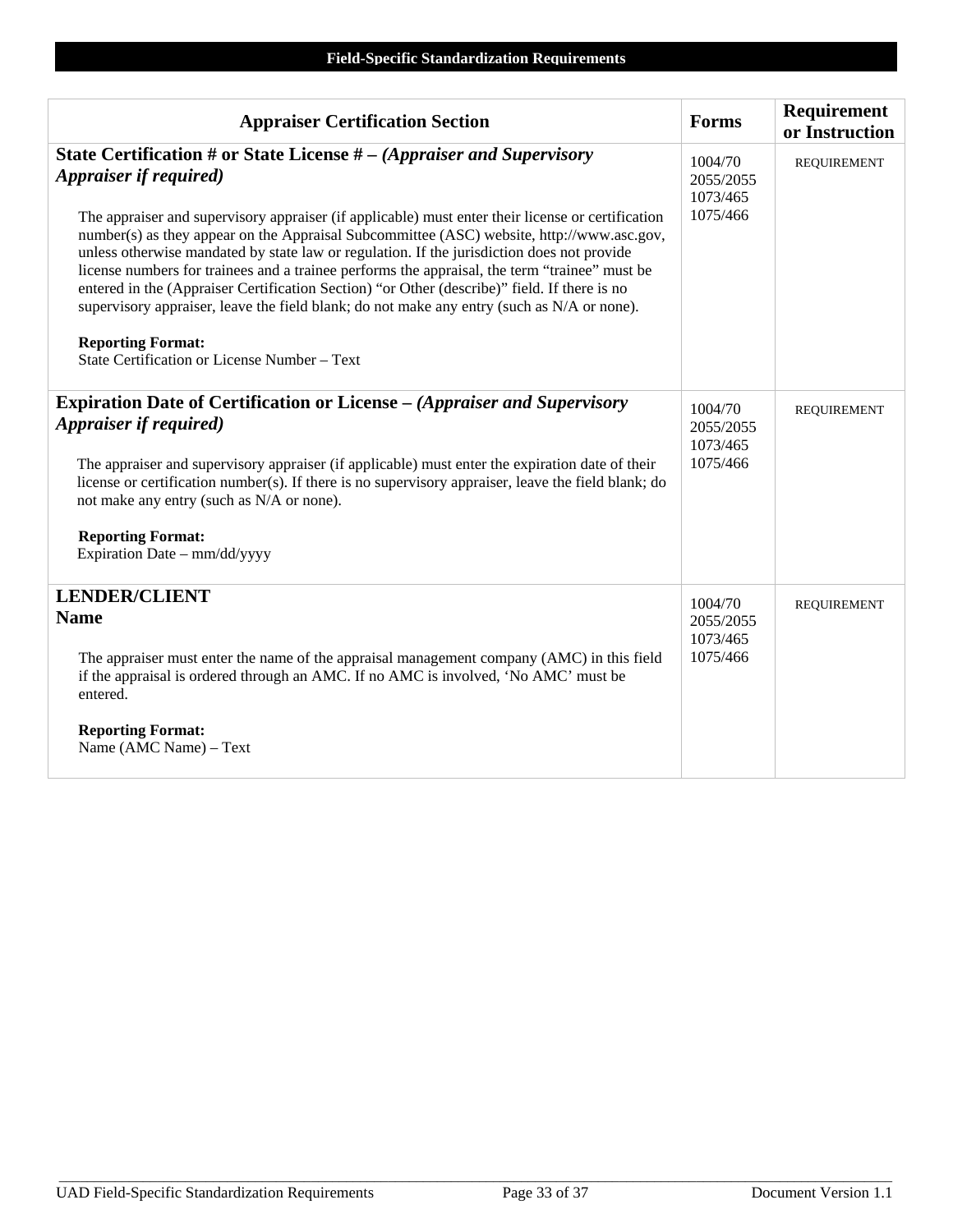### <span id="page-33-0"></span>**Exhibit 1: Requirements – Condition and Quality Ratings Usage**

Appraisers must utilize the following standardized condition and quality ratings within the appraisal report.

### **Condition Ratings and Definitions**

#### **C1**

The improvements have been very recently constructed and have not previously been occupied. The entire structure and all components are new and the dwelling features no physical depreciation.\*

\**Note: Newly constructed improvements that feature recycled materials and/or components can be considered new dwellings provided that the dwelling is placed on a 100% new foundation and the recycled materials and the recycled components have been rehabilitated/re-manufactured into like-new condition. Recently constructed improvements that have not been previously occupied are not considered "new" if they have any significant physical depreciation (i.e., newly constructed dwellings that have been vacant for an extended period of time without adequate maintenance or upkeep).*

#### **C2**

The improvements feature no deferred maintenance, little or no physical depreciation, and require no repairs. Virtually all building components are new or have been recently repaired, refinished, or rehabilitated. All outdated components and finishes have been updated and/or replaced with components that meet current standards. Dwellings in this category either are almost new or have been recently completely renovated and are similar in condition to new construction.

#### **C3**

The improvements are well maintained and feature limited physical depreciation due to normal wear and tear. Some components, but not every major building component, may be updated or recently rehabilitated. The structure has been well maintained.

#### **C4**

The improvements feature some minor deferred maintenance and physical deterioration due to normal wear and tear. The dwelling has been adequately maintained and requires only minimal repairs to building components/mechanical systems and cosmetic repairs. All major building components have been adequately maintained and are functionally adequate.

#### **C5**

The improvements feature obvious deferred maintenance and are in need of some significant repairs. Some building components need repairs, rehabilitation, or updating. The functional utility and overall livability is somewhat diminished due to condition, but the dwelling remains useable and functional as a residence.

#### **C6**

The improvements have substantial damage or deferred maintenance with deficiencies or defects that are severe enough to affect the safety, soundness, or structural integrity of the improvements. The improvements are in need of substantial repairs and rehabilitation, including many or most major components.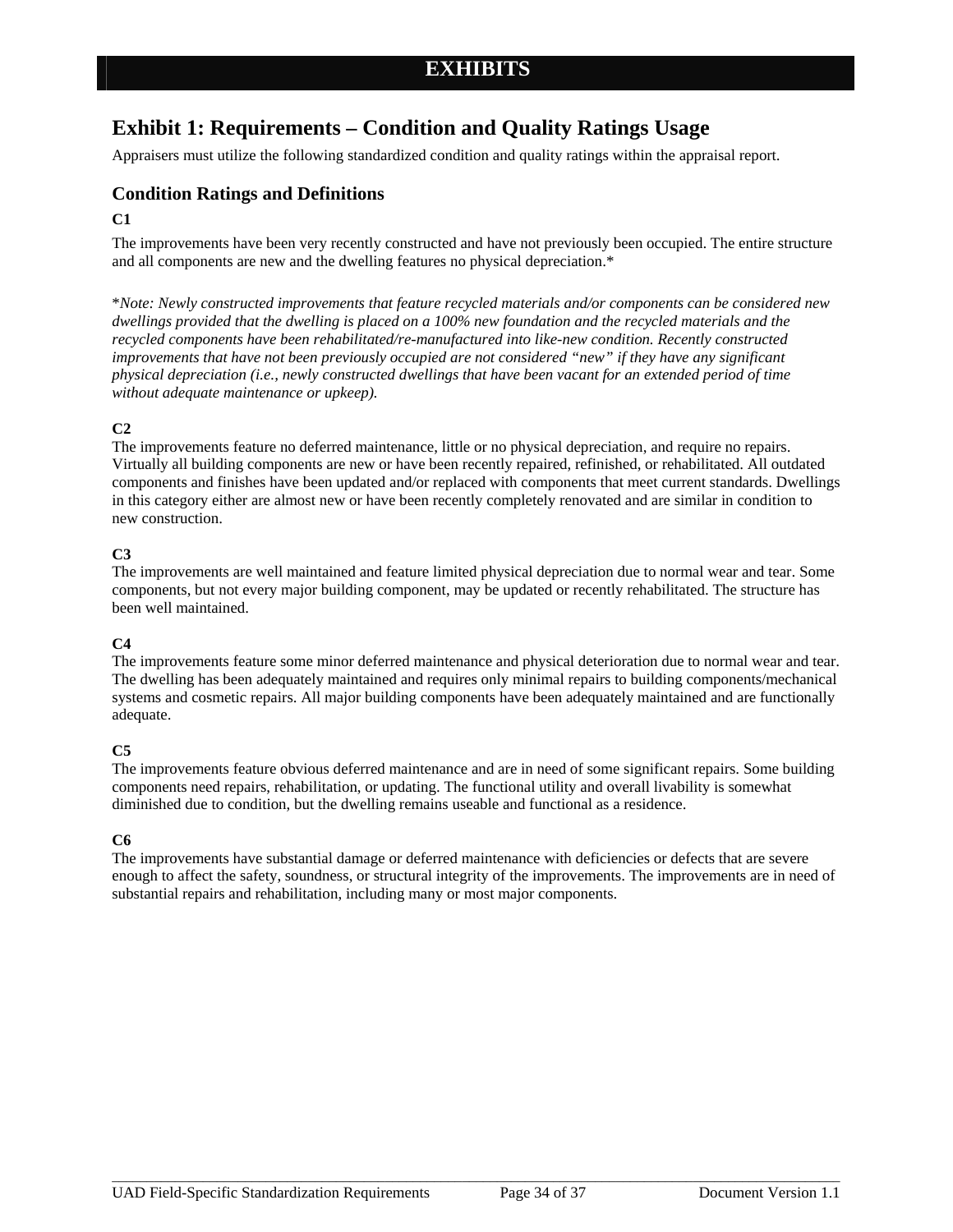### **Quality Ratings and Definitions**

#### **Q1**

Dwellings with this quality rating are usually unique structures that are individually designed by an architect for a specified user. Such residences typically are constructed from detailed architectural plans and specifications and feature an exceptionally high level of workmanship and exceptionally high-grade materials throughout the interior and exterior of the structure. The design features exceptionally high-quality exterior refinements and ornamentation, and exceptionally high-quality interior refinements. The workmanship, materials, and finishes throughout the dwelling are of exceptionally high quality.

#### **Q2**

Dwellings with this quality rating are often custom designed for construction on an individual property owner's site. However, dwellings in this quality grade are also found in high-quality tract developments featuring residences constructed from individual plans or from highly modified or upgraded plans. The design features detailed, highquality exterior ornamentation, high-quality interior refinements, and detail. The workmanship, materials, and finishes throughout the dwelling are generally of high or very high quality.

#### **Q3**

Dwellings with this quality rating are residences of higher quality built from individual or readily available designer plans in above-standard residential tract developments or on an individual property owner's site. The design includes significant exterior ornamentation and interiors that are well finished. The workmanship exceeds acceptable standards and many materials and finishes throughout the dwelling have been upgraded from "stock" standards.

#### **Q4**

Dwellings with this quality rating meet or exceed the requirements of applicable building codes. Standard or modified standard building plans are utilized and the design includes adequate fenestration and some exterior ornamentation and interior refinements. Materials, workmanship, finish, and equipment are of stock or builder grade and may feature some upgrades.

#### **Q5**

Dwellings with this quality rating feature economy of construction and basic functionality as main considerations. Such dwellings feature a plain design using readily available or basic floor plans featuring minimal fenestration and basic finishes with minimal exterior ornamentation and limited interior detail. These dwellings meet minimum building codes and are constructed with inexpensive, stock materials with limited refinements and upgrades.

#### **Q6**

Dwellings with this quality rating are of basic quality and lower cost; some may not be suitable for year-round occupancy. Such dwellings are often built with simple plans or without plans, often utilizing the lowest quality building materials. Such dwellings are often built or expanded by persons who are professionally unskilled or possess only minimal construction skills. Electrical, plumbing, and other mechanical systems and equipment may be minimal or non-existent. Older dwellings may feature one or more substandard or non-conforming additions to the original structure.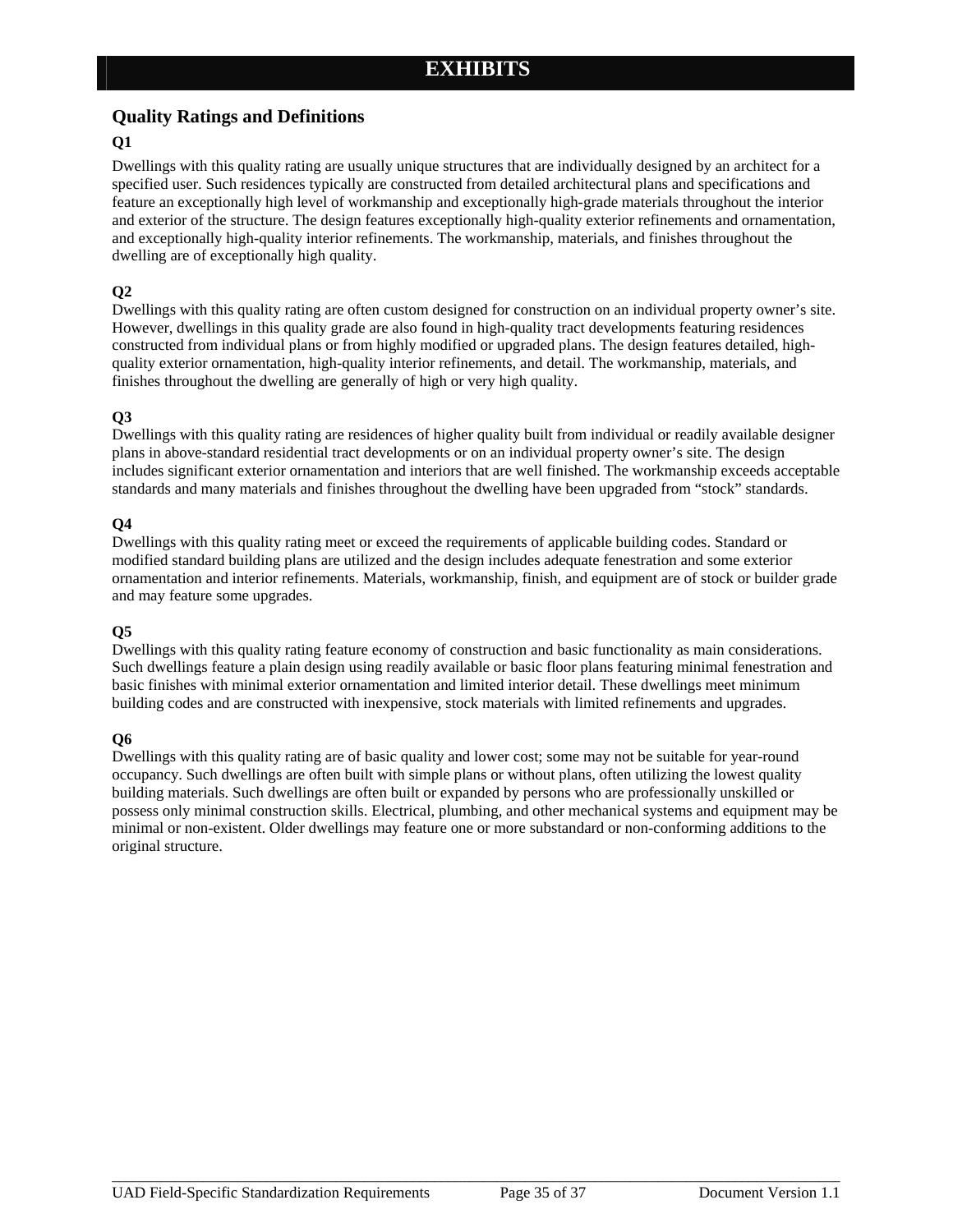### **EXHIBITS**

### <span id="page-35-0"></span>**Exhibit 2: Requirements – Definitions of Not Updated, Updated, and Remodeled**

### **Not Updated**

#### **Little or no updating or modernization. This description includes, but is not limited to, new homes.**

Residential properties of fifteen years of age or less often reflect an original condition with no updating, if no major components have been replaced or updated. Those over fifteen years of age are also considered not updated if the appliances, fixtures, and finishes are predominantly dated. An area that is 'Not Updated' may still be well maintained and fully functional, and this rating does not necessarily imply deferred maintenance or physical/functional deterioration.

#### **Updated**

#### **The area of the home has been modified to meet current market expectations. These modifications are limited in terms of both scope and cost.**

An updated area of the home should have an improved look and feel, or functional utility. Changes that constitute updates include refurbishment and/or replacing components to meet existing market expectations. Updates do *not* include significant alterations to the existing structure.

#### **Remodeled**

#### **Significant finish and/or structural changes have been made that increase utility and appeal through complete replacement and/or expansion.**

A remodeled area reflects fundamental changes that include multiple alterations. These alterations may include some or all of the following: replacement of a major component (cabinet(s), bathtub, or bathroom tile), relocation of plumbing/gas fixtures/appliances, significant structural alterations (relocating walls, and/or the addition of square footage). This would include a complete gutting and rebuild.